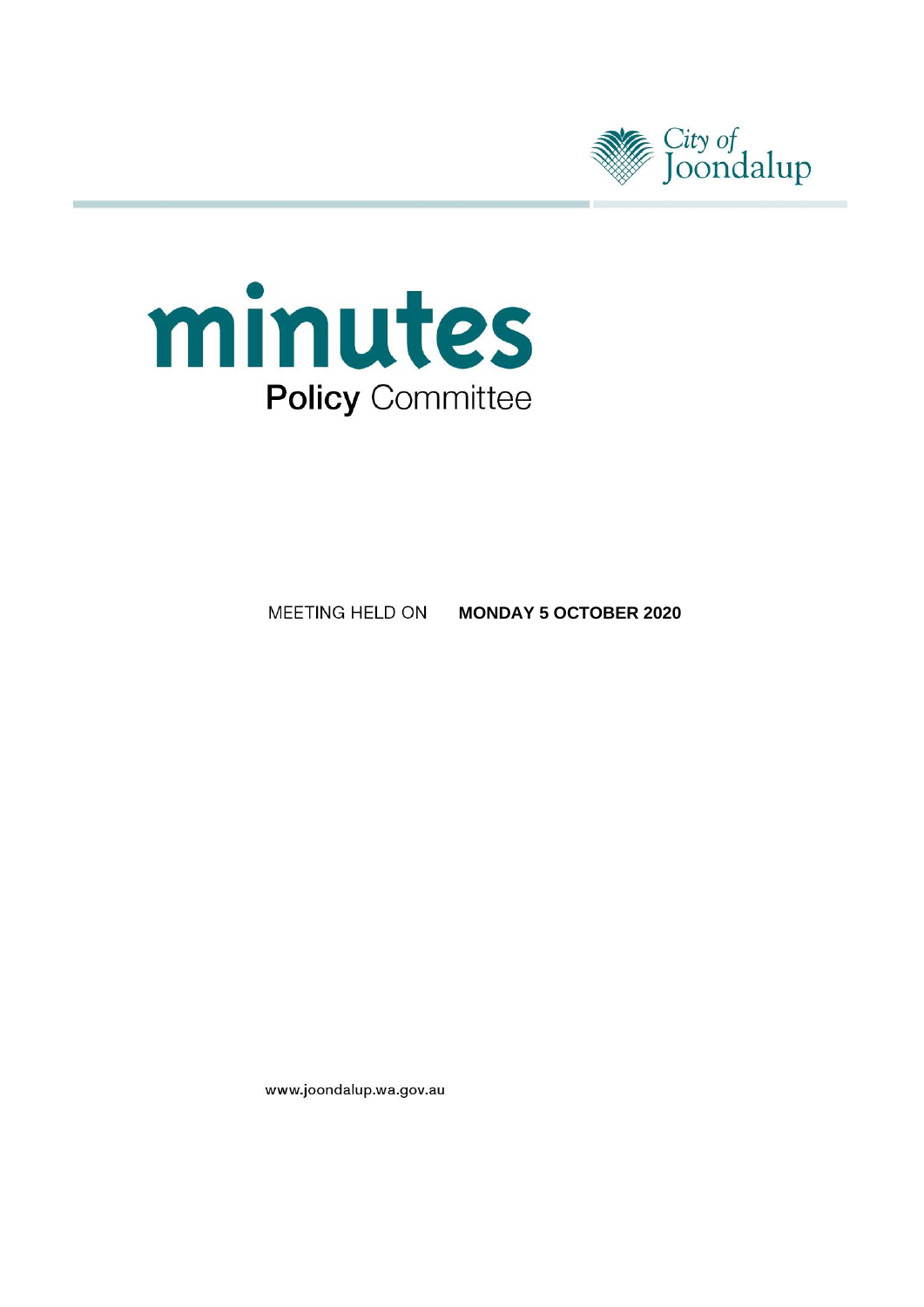# **TABLE OF CONTENTS**

| Item No.       | <b>Title</b>                                                                   | Page No. |
|----------------|--------------------------------------------------------------------------------|----------|
|                | <b>Declaration of Opening</b>                                                  | 3        |
|                | <b>Declarations of Interest</b>                                                | 4        |
|                | Apologies / Leave of absence                                                   | 4        |
|                | <b>Confirmation of Minutes</b>                                                 | 4        |
|                | Announcements by the Presiding Member without discussion                       | 4        |
|                | Identification of matters for which the meeting may be closed<br>to the public | 5        |
|                | <b>Petitions and Deputations</b>                                               | 5        |
|                | <b>Reports</b>                                                                 | 6        |
| 1              | Amendment to Risk Management Policy                                            | 6        |
| $\overline{2}$ | <b>Business Continuity Policy</b>                                              | 9        |
| 3              | Review of Investment Policy                                                    | 14       |
| 4              | Election Signs in City Road Reserves                                           | 22       |
| 5              | Stormwater Management Policy - Minor Review                                    | 29       |
| 6              | Draft Joondalup Design Review Panel Local Planning Policy                      | 34       |
| $\overline{7}$ | Draft Advertisements Local Planning Policy                                     | 44       |
|                | <b>Urgent Business</b>                                                         | 51       |
|                | Motions of which previous notice has been given                                | 51       |
|                | <b>Requests for Reports for future consideration</b>                           | 51       |
|                | <b>Closure</b>                                                                 | 51       |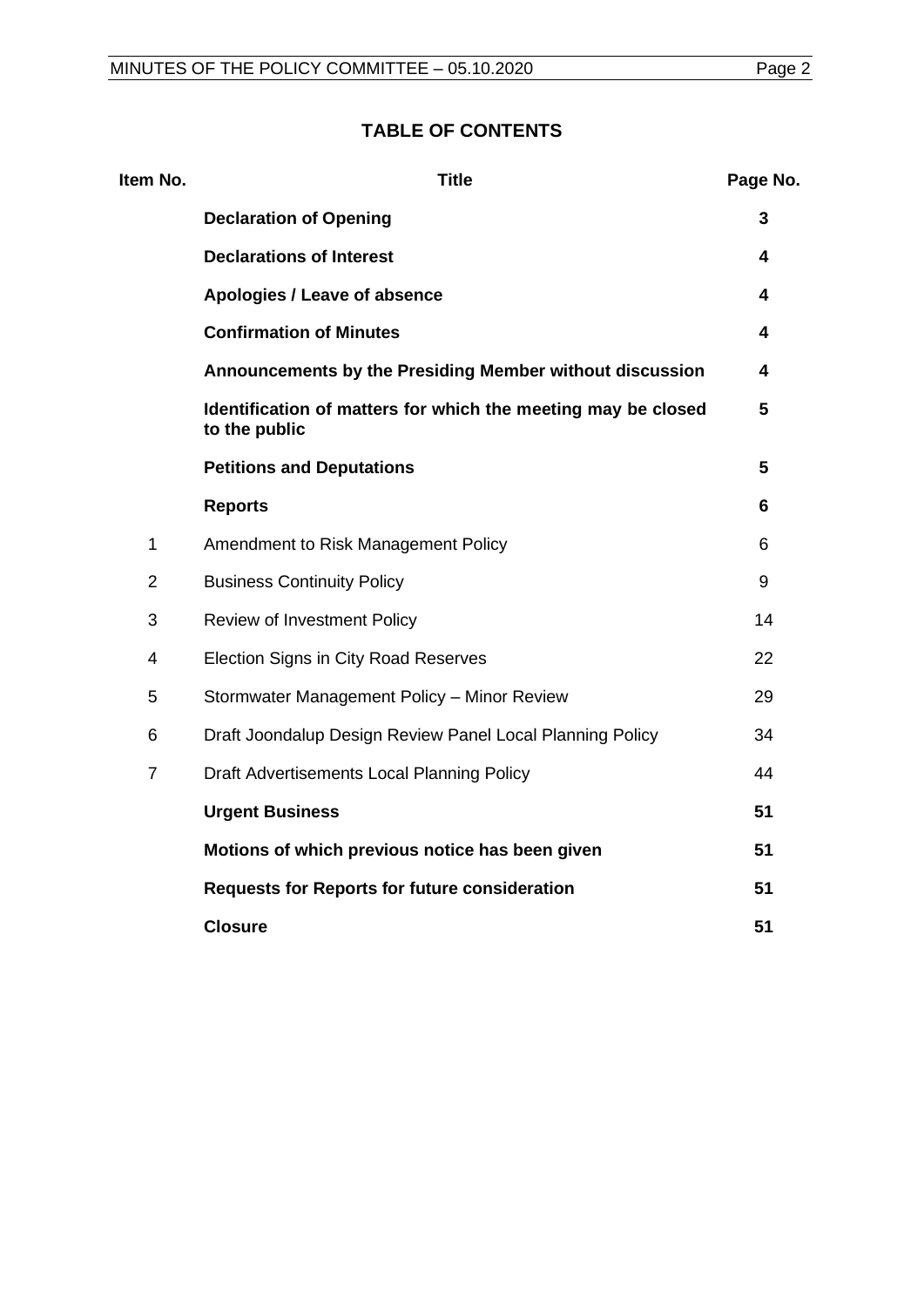# **CITY OF JOONDALUP**

#### **MINUTES OF THE POLICY COMMITTEE MEETING HELD IN THE COUNCIL CHAMBER, JOONDALUP CIVIC CENTRE, BOAS AVENUE, JOONDALUP ON 5 OCTOBER 2020.**

#### **ATTENDANCE**

#### **Committee Members**

Cr Christine Hamilton-Prime, JP *Presiding Member* Mayor Hon. Albert Jacob, JP Cr John Chester Cr Russ Fishwick, JP Cr Nige Jones Cr Christopher May<br>Cr Tom McLean, JP

**Deputising for Cr Hollywood** 

#### **Observers**

Cr John Raftis

Cr Russell Poliwka *absent from 6.51pm to 6.53pm*

#### **Officers**

Mr Jamie Parry **Director Governance and Strategy** Ms Dale Page **Director Planning and Community Development** Mr Mat Humfrey Director Corporate Services<br>Mr Matthew MacPherson Manager Infrastructure Mana Manager Infrastructure Management Services Ms Christine Robinson Manager Audit and Risk Services *absent from 5.57pm to 5.59pm* Mr Chris Leigh **Manager Planning Services**<br>
Mrs Vivienne Stampalija Governance Coordinator Mrs Vivienne Stampalija Mrs Wendy Cowley **Governance Officer** 

#### <span id="page-2-0"></span>**DECLARATION OF OPENING**

The Presiding Member declared the meeting open at 5.45pm.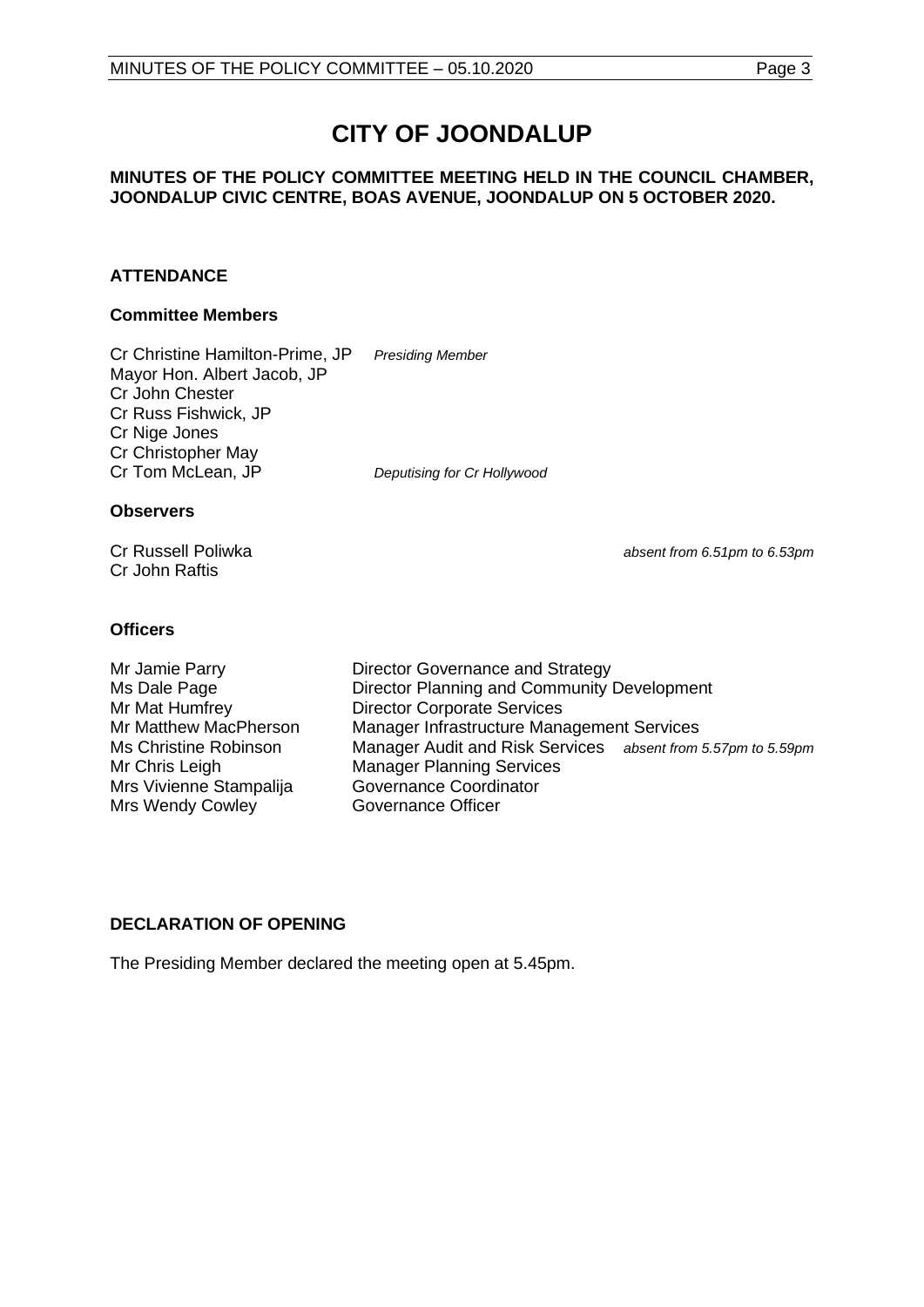#### <span id="page-3-0"></span>**DECLARATIONS OF INTEREST**

Nil.

#### <span id="page-3-1"></span>**APOLOGIES / LEAVE OF ABSENCE**

#### **Apology:**

Cr Kerry Hollywood

#### **Leave of Absence Previously Approved**

Cr Suzanne Thompson 5 to 11 October 2020 inclusive.

#### **Request for Leave of Absence from Policy Committee**

Cr Nige Jones 6 to 19 October 2020 inclusive.

Cr Jones has requested Leave of Absence from Policy Committee duties covering the period 6 to 19 October 2020 inclusive.

**MOVED Cr May, SECONDED Cr McLean that the Policy Committee APPROVES the Request for Leave of Absence from Policy Committee duties covering the period 6 to 19 October 2020 inclusive.**

#### **The Motion was Put and CARRIED (7/0)**

**In favour of the Motion:** Cr Hamilton-Prime, Mayor Jacob, Crs Chester, Fishwick, Jones, May and McLean.

#### <span id="page-3-2"></span>**CONFIRMATION OF MINUTES**

#### MINUTES OF THE POLICY COMMITTEE HELD ON 3 AUGUST 2020

**MOVED Cr Chester, SECONDED Cr Fishwick that the minutes of the meeting of the Policy Committee held on 3 August 2020 be confirmed as a true and correct record.**

#### **The Motion was Put and CARRIED (7/0)**

**In favour of the Motion:** Cr Hamilton-Prime, Mayor Jacob, Crs Chester, Fishwick, Jones, May and McLean.

#### <span id="page-3-3"></span>**ANNOUNCEMENTS BY THE PRESIDING MEMBER WITHOUT DISCUSSION**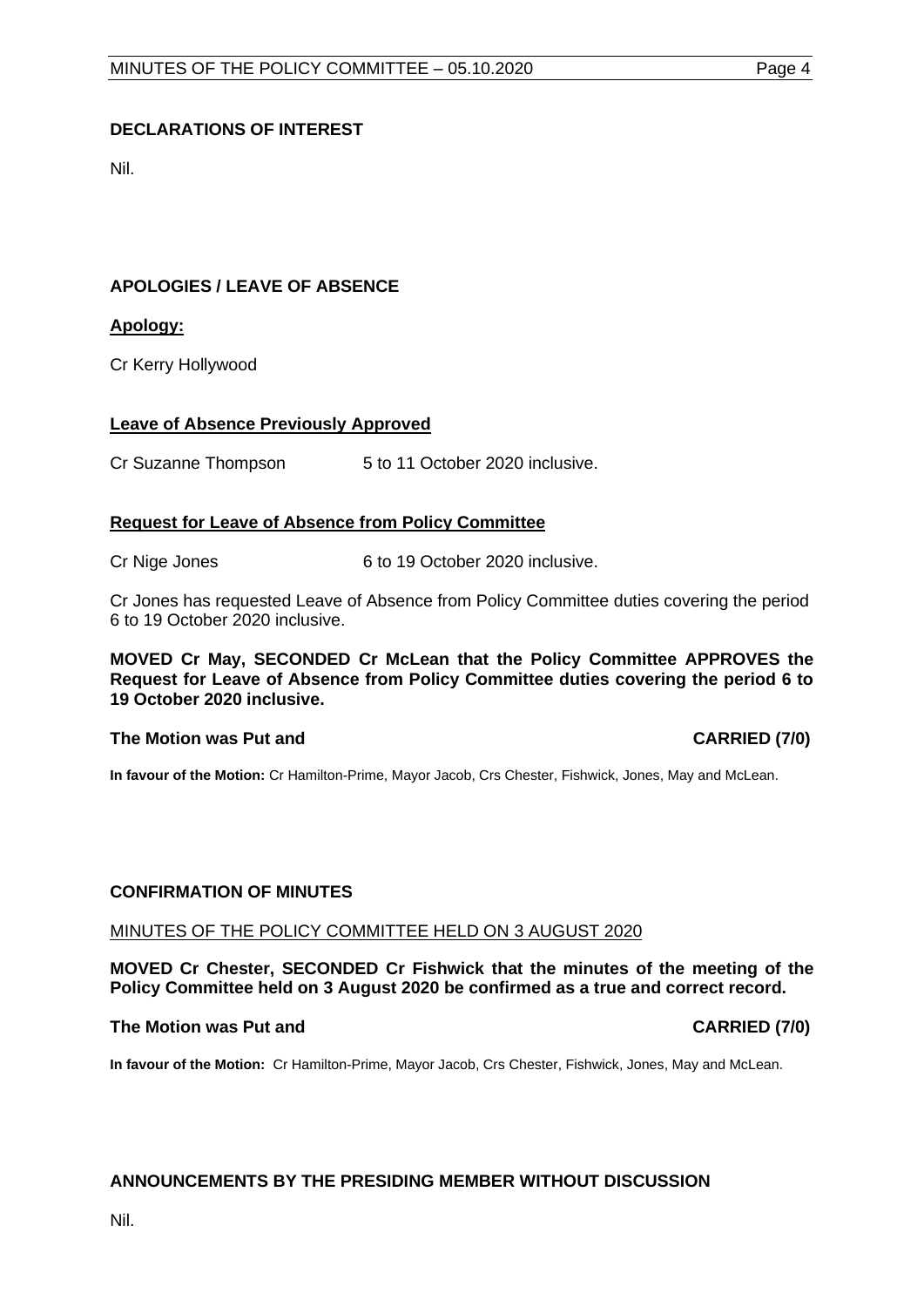#### <span id="page-4-0"></span>**IDENTIFICATION OF MATTERS FOR WHICH THE MEETING MAY BE CLOSED TO THE PUBLIC**

In accordance with Clause 5.2 of the City's *Meeting Procedures Local Law 2013*, this meeting was not open to the public.

### <span id="page-4-1"></span>**PETITIONS AND DEPUTATIONS**

Nil.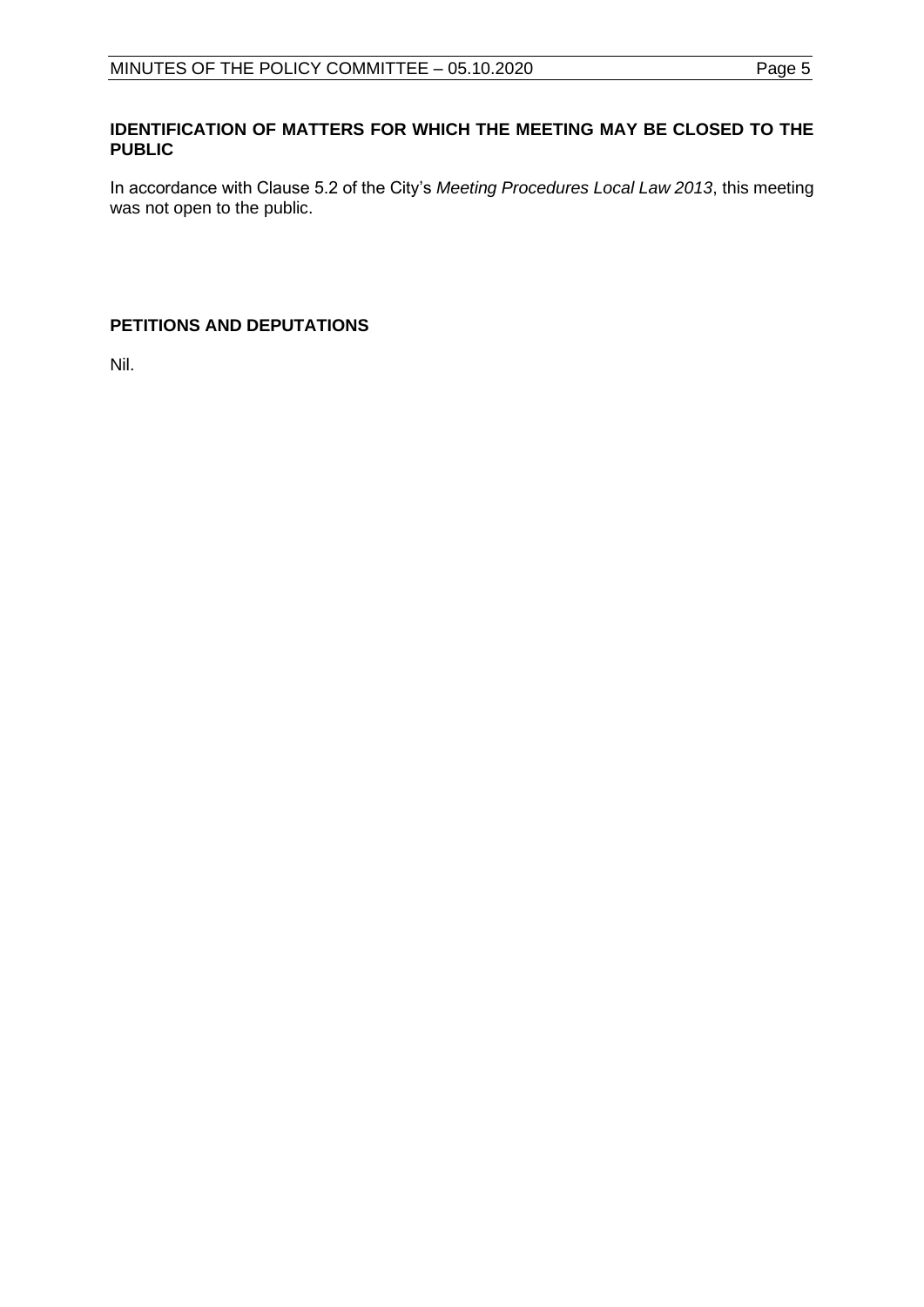#### <span id="page-5-0"></span>**REPORTS**

# <span id="page-5-1"></span>**ITEM 1 AMENDMENT TO RISK MANAGEMENT POLICY WARD** All **RESPONSIBLE** Mr Garry Hunt **DIRECTOR** Office of the CEO **FILE NUMBER** 49586; 101515 **ATTACHMENT** Attachment 1 *Risk Management Policy* – Amended **AUTHORITY / DISCRETION** Legislative - includes the adoption of local laws, planning schemes and policies.

#### **PURPOSE**

For Council to consider and adopt the proposed amendments to the City's *Risk Management Policy*.

#### **EXECUTIVE SUMMARY**

The City's *Risk Management Policy* has been reviewed in light of changes to the Australian Standard *AS ISO 31000:2018 Risk Management – Guidelines* (which supersedes *AS/NZS ISO 31000:2009*) and improvements to the City's risk management practices.

*It is therefore recommended that Council ADOPTS the amended Risk Management Policy forming Attachment 1 to this Report.*

#### **BACKGROUND**

The City's risk management arrangements continue to be reviewed and improved to provide an integrated and consistent approach across the City for the identification, assessment and treatment of risks.

The *Risk Management Policy* outlines the City's commitment and approach to managing risks. Risks are to be recorded, analysed and reported, based on the context of the individual risk and the risk portfolio it belongs to. The policy was first adopted by Council at its meeting held on 24 September 2013 (Item CJ190-09/13 refers*).*

The amendments to the *Risk Management Policy* will assist with improving the City's risk maturity level, as assessed by Deloitte in 2019 as part of the Chief Executive Officer's three yearly review of the appropriateness and effectiveness of the City's systems, in regard to risk management, internal control and legislative compliance (Item CJ035-03/20 refers).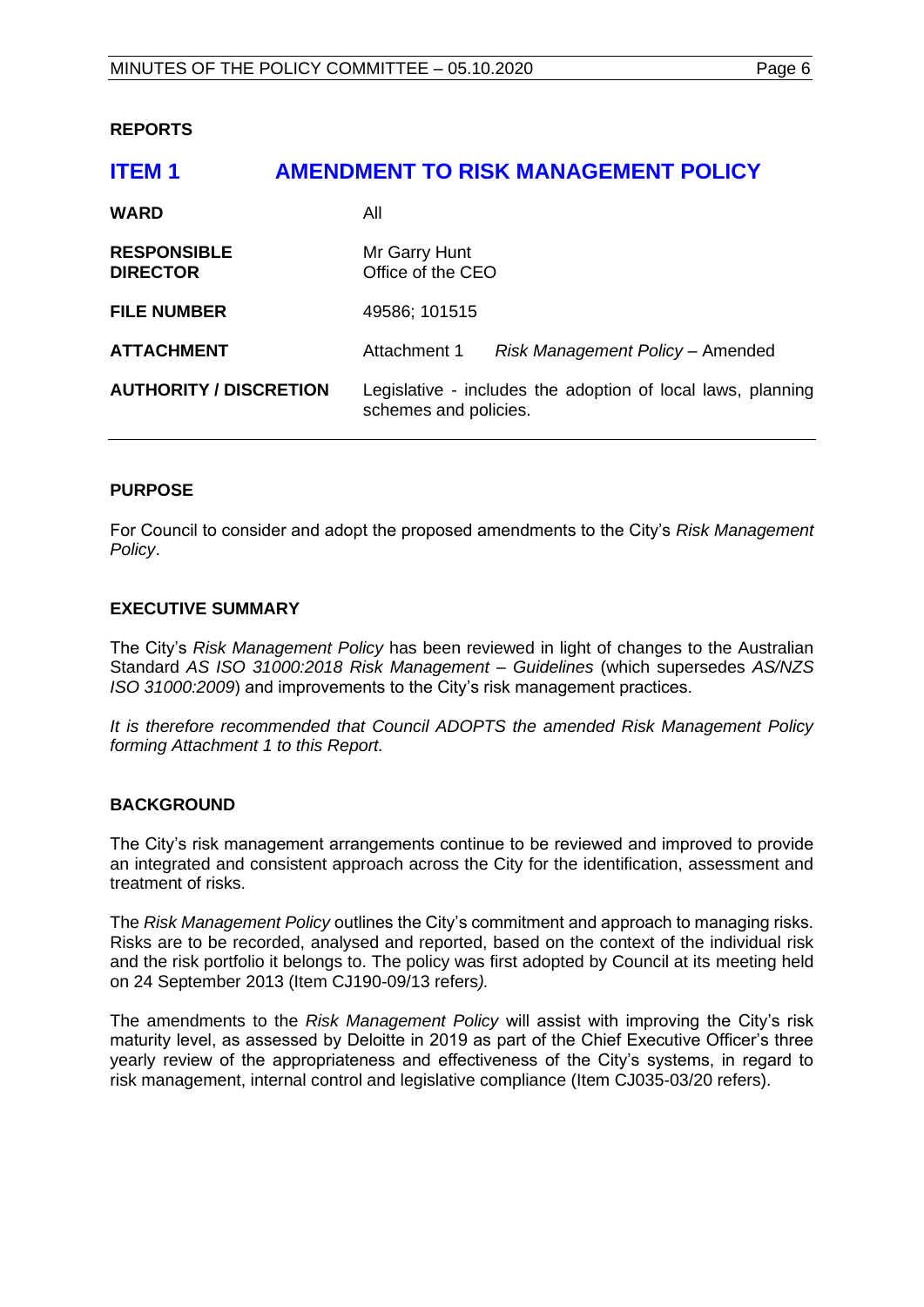Australian Standard *AS ISO 31000:2018 Risk Management – Guidelines* aims to deliver a clearer, shorter and more concise guide (compared to *AS/NZS ISO 31000:*2009) that will help organisations use risk management principles to improve planning and make better decisions.

The main changes to the Australian Standard include:

- review of the principles of risk management, which are the key criteria for its success
- focus on leadership by top management who should ensure that risk management is integrated into all organisational activities, starting with the governance of the organisation
- greater emphasis on the iterative nature of risk management, drawing on new experiences, knowledge and analysis for the revision of process elements, actions and controls at each stage of the process
- streamlining of the content with greater focus on sustaining an open systems model that regularly exchanges feedback with its external environment to fit multiple needs and contexts.

The amended *Risk Management Policy* better defines the City's risk management approach and outcomes, as well as updating risk management terminology, and will allow for amendments to the City's *Risk Management Framework.*

#### **Issues and options considered**

Council can either:

- adopt the amended *Risk Management Policy* as presented
- adopt the amended *Risk Management Policy* with further amendments or
- not adopt the amended *Risk Management Policy*.

### **Legislation / Strategic Community Plan / Policy implications**

| Legislation | Local Government (Audit) Regulations 1996. |  |
|-------------|--------------------------------------------|--|
|-------------|--------------------------------------------|--|

#### **Strategic Community Plan**

- **Key theme Governance and Leadership.**
- **Objective Corporate capacity.**
- **Strategic initiative** Continuously strive to improve performance and service delivery across all corporate functions.
- **Policy** *Risk Management Policy*.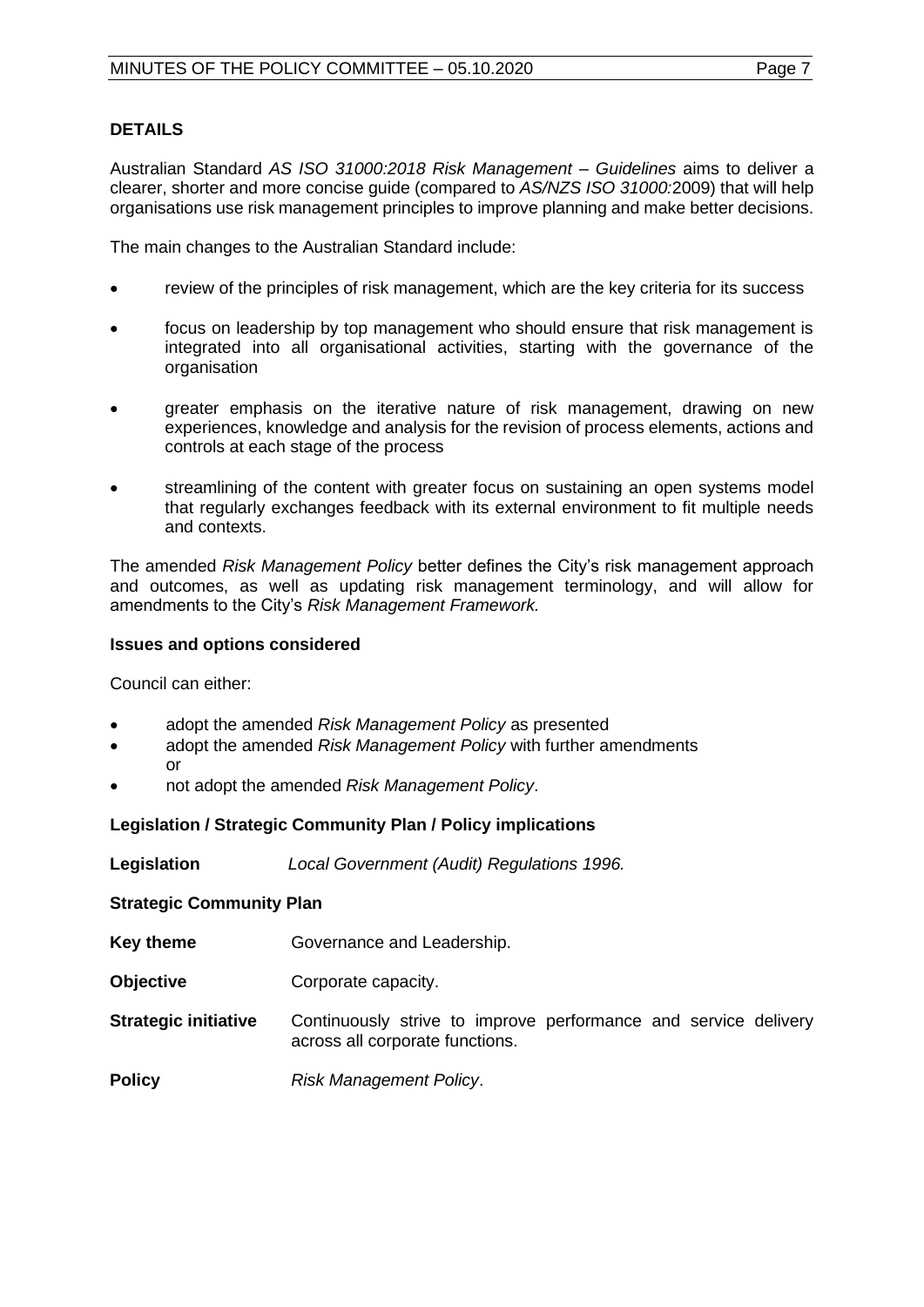#### **Risk management considerations**

The amendments are necessary to bring the City's *Risk Management Policy* in line with the revised Australian Standard and to provide better guidance to integrate risk management into activities and functions performed by the City.

#### **Financial / budget implications**

Not applicable.

#### **Regional significance**

Not applicable.

#### **Sustainability implications**

Not applicable.

#### **Consultation**

Not applicable.

### **COMMENT**

The City continually reviews its systems of internal control to ensure they remain sound and that a strong attitude towards legislative compliance persists. A number of initiatives are currently ongoing to enhance the effectiveness of risk management systems that will enable the City to achieve the target state of 'integrated' as described in the Deloitte Risk Intelligence Maturity Model.

### **VOTING REQUIREMENTS**

Simple Majority.

#### **MOVED Cr Chester, SECONDED Cr May that Council ADOPTS the amended** *Risk Management Policy* **forming Attachment 1 to this Report.**

#### **The Motion was Put and CARRIED (7/0)**

**In favour of the Motion:** Cr Hamilton-Prime, Mayor Jacob, Crs Chester, Fishwick, Jones, May and McLean.

*Appendix 1 refers*

*To access this attachment on electronic document, click here[: Attach1agnPOLICY201005.pdf](http://www.joondalup.wa.gov.au/files/committees/POLI/2020/Attach1agnPOLICY201005.pdf)*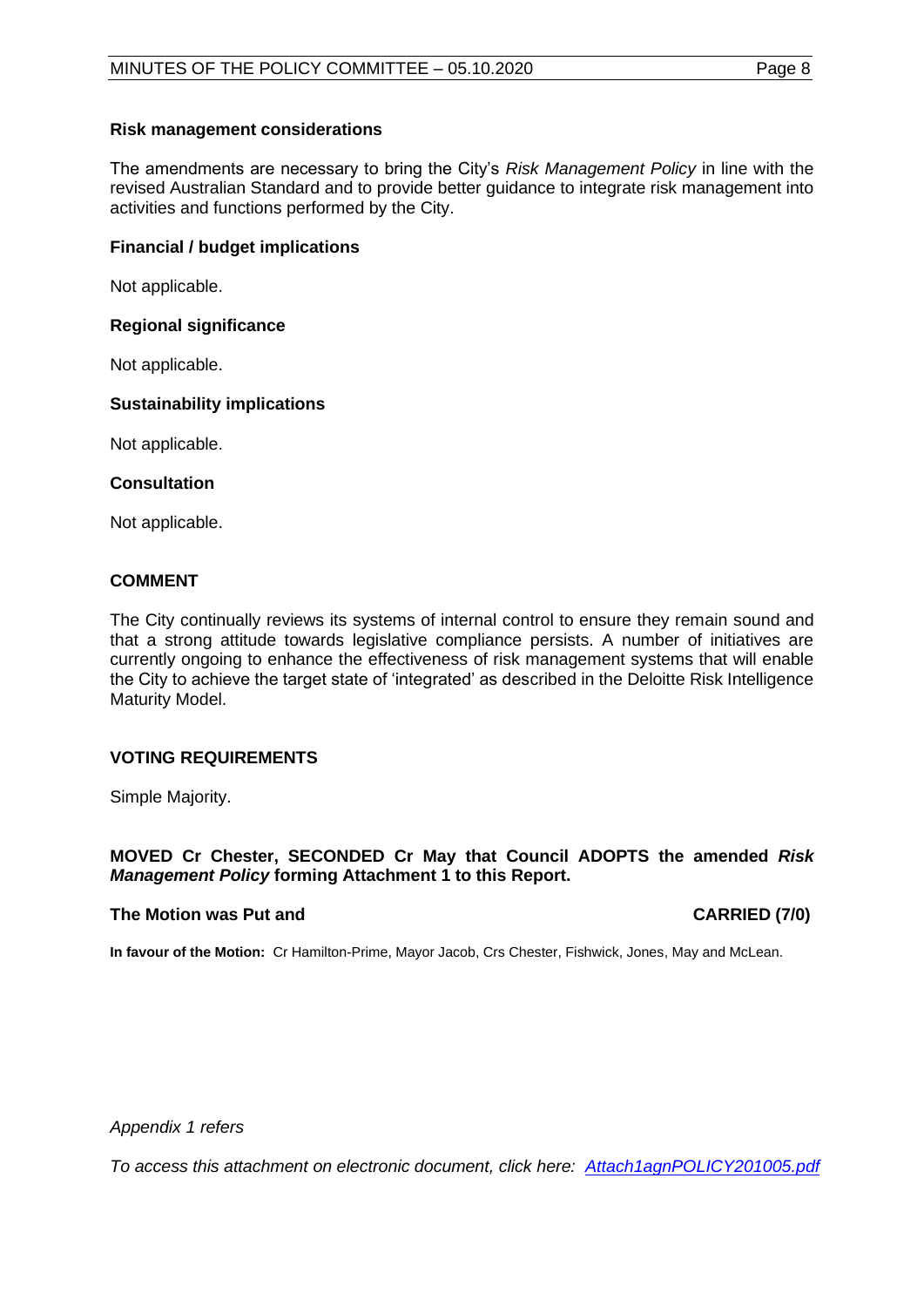# <span id="page-8-0"></span>**ITEM 2 BUSINESS CONTINUITY POLICY**

| <b>WARD</b>                           | All                                |                                                             |
|---------------------------------------|------------------------------------|-------------------------------------------------------------|
| <b>RESPONSIBLE</b><br><b>DIRECTOR</b> | Mr Garry Hunt<br>Office of the CEO |                                                             |
| <b>FILE NUMBER</b>                    | 49586; 101515                      |                                                             |
| <b>ATTACHMENT</b>                     | Attachment 1                       | <b>Draft Business Continuity Policy</b>                     |
| <b>AUTHORITY / DISCRETION</b>         | schemes and policies.              | Legislative - includes the adoption of local laws, planning |

#### **PURPOSE**

For Council to adopt a new *Business Continuity Policy*.

#### **EXECUTIVE SUMMARY**

A review of the City's *Consolidated Business Continuity Plan* has been completed, which recommended a new approach be undertaken by the City in defining critical services with an understanding of the consequences of not delivering them within certain timeframes. Individual business continuity action plans would then be developed by the responsible risk owners and service providers as part of risk mitigation.

The rationale for this change is to be able to demonstrate organisational resilience by planning to mitigate risk events that disrupt services, which will differentiate from emergency management that seeks to protect life and assets.

To demonstrate the City's commitment to business continuity, both internally and externally, a *Business Continuity Policy* has been developed which defines the objective of business continuity and the approach the City will follow to ensure this is met.

*It is therefore recommended that Council ADOPTS the Business Continuity Policy forming Attachment 1 to this Report.*

#### **BACKGROUND**

Implementation of an effective Business Continuity Plan relies on commitment from management at all levels to fully support and ensure adequate participation in the development of such a plan.

Through the use of risk management processes, risks to business continuity will be continually monitored at strategic and operational level using the best knowledge available at the time.

The nature of risk management is to review information regularly, including when known changes occur, to assess the ongoing impact which is the essence of business continuity. Using the risk management approach, the City will be conducting risk assessments on services with the understanding of which services are critical, and through expertise the risk events that need to be planned for, that could disrupt service delivery.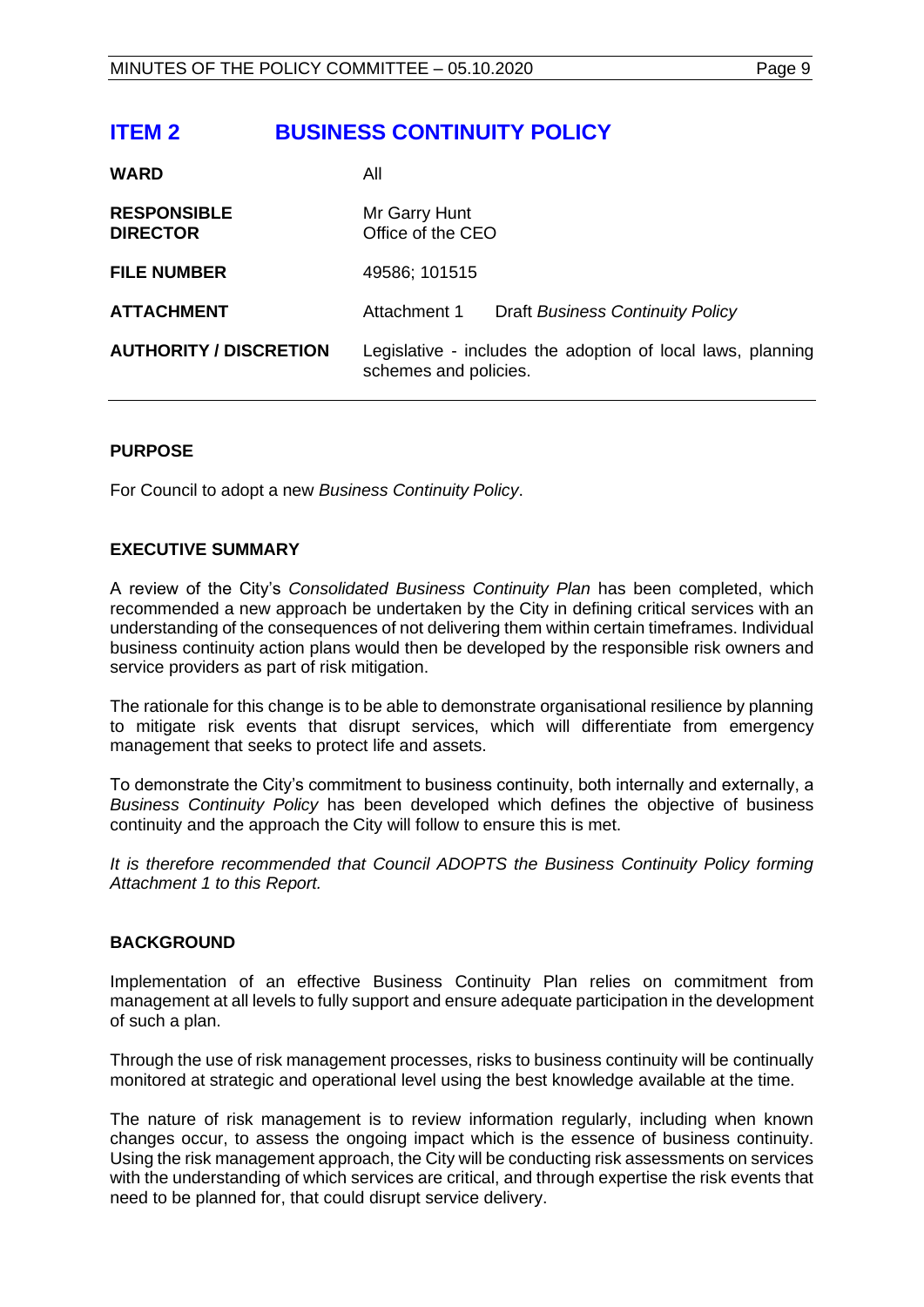#### **DETAILS**

Australian Standard *AS/NZS 5050:2010 (Business continuity – Managing disruption-related risks)* recommends that an organisation develops a business continuity policy which should "clearly state the organisation's objectives for, and commitment to, the management of disruption-related risks". The draft *Business Continuity Policy* is designed to align to this and make a statement on the City's objectives, commitment and approach to effective business continuity planning.

The policy includes:

#### 1 Application

The Business Continuity Policy and any associated frameworks, guidelines and protocols, apply to all elements of the City's operations regardless of location and function.

#### 2 Definitions

**"business continuity management"** developing and maintaining plans of action that enable the response to disruptive risk events to allow continuation of critical service delivery with the minimum amount of disruption or impact.

**"control strategies"** activities implemented that aim to prevent the occurrence of a disruptive risk event or that will mitigate the impact of one should it occur.

**"crisis management"** planned response to an event that is not disaster or emergency related.

**"critical services"** services identified as essential for the survival of the organisation following a disruptive risk event.

**"disruptive risk event"** event that disrupts the ability to provide business as usual services that is sustained and/or noticeably interrupting service.

**"emergency management"** planned immediate response to disaster situations that threaten life and/or property (assets).

#### 3 Statement

The City is committed to demonstrating organisational resilience by planning to mitigate risk events that disrupt services. Effective business continuity management helps to prevent and mitigate the severity of potential business interruptions on the City and its stakeholders and fully restore operations in the most efficient manner following an interruption. The City's Business Continuity Program will reflect good practice and sound corporate governance and be consistent with the *AS/NZS 5050:2010 Business Continuity – Managing Disruption-Related Risks.*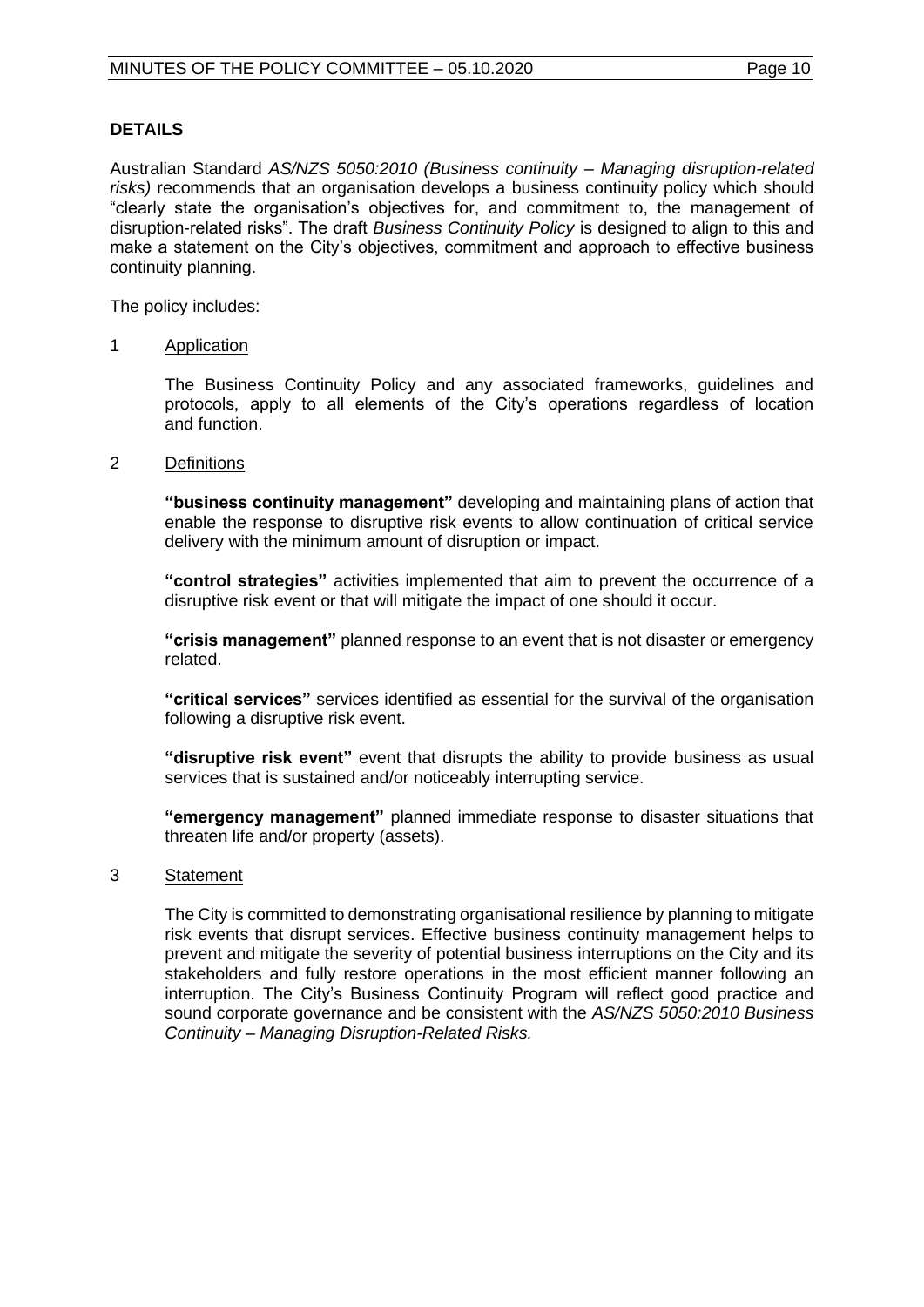#### 4 Details

#### **4.1 Business Continuity Approach**

The following applies to the City's approach to business continuity:

- a. The Council, Chief Executive Officer and Directors are committed to ensuring that effective risk management provides the foundation to a comprehensive Business Continuity Program.
- b. The Business Continuity Program seeks to ensure that timely and effective communication takes place to ensure disruption to community services are both communicated and minimised, and where necessary incorporate emergency procedures that protect both life and assets.
- c. Business as usual will be returned to with the least amount of disruption to service possible for any given disruptive risk event.
- d. The Business Continuity Program is integrated into any City arrangements, as required, to allow services to return to normal.

#### **4.2 Business Continuity Management**

Support from the Council, Chief Executive Officer and Directors is required to embed business continuity throughout the City.

City plans, frameworks or protocols that are linked to business continuity must be identified along with when and how they are used.

#### **4.3 Risk and Business Impact Analysis**

A review of business activities must identify critical services that are required to be maintained, along with determination of acceptable outage times and resources required to return to business as usual. Risk registers must reflect potential disruptive risk events, their causes and proactive control strategies that are part of the Business Continuity Plan, strategic and/or operational risk registers.

#### **4.4 Response Options**

Appropriate disruptive risk event response options and associated resource requirements will be presented to the Chief Executive Officer and/or Directors for their approval.

#### **4.5 Response Plans**

Plans are developed and maintained as a requirement to respond to a disruptive risk event to maintain business continuity. These plans are part of the processes needed for incident notification and subsequent action taken to ensure delivery of critical services.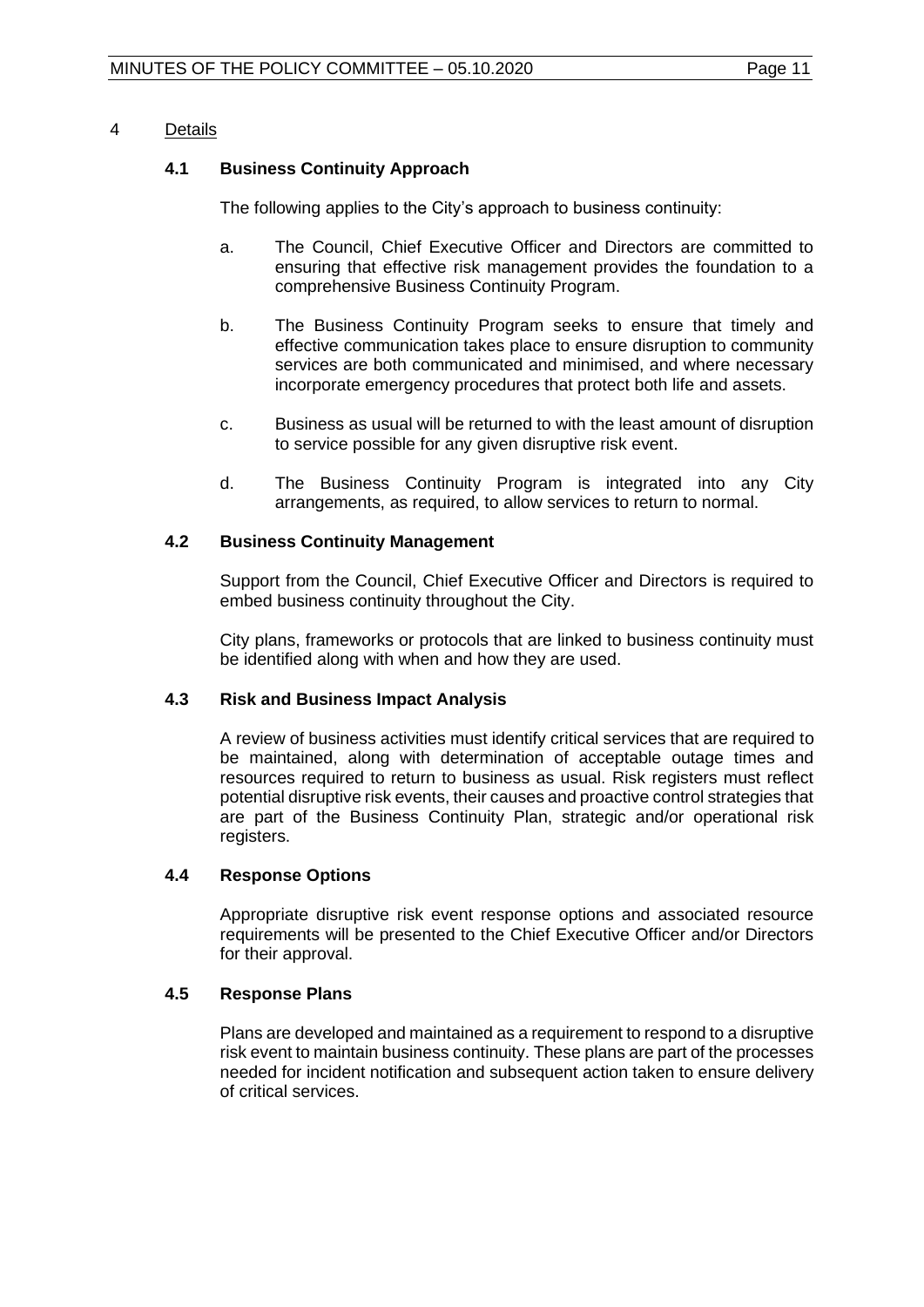#### **4.6 Train, Exercise and Maintain**

All employees require an awareness of business continuity and those with specific roles require training on how to fulfil responsibilities. Regular testing exercises (at least annually) are required to provide updates on gaps and improvements. To maintain the program validity, internal reviews of the documented processes will occur regularly (at least every six months) to ensure capture of changing responsibilities and risk issues.

#### **Issues and options considered**

Council can either:

- adopt the new *Business Continuity Policy* as presented
- adopt the new *Business Continuity Policy* with further amendments or
- not adopt the new *Business Continuity Policy*.

#### **Legislation / Strategic Community Plan / Policy implications**

**Legislation** *Local Government (Audit) Regulations 1996.*

#### **Strategic Community Plan**

- **Key theme Governance and Leadership.**
- **Objective Corporate capacity.**
- **Strategic initiative** Continuously strive to improve performance and service delivery across all corporate functions.

**Policy** *Risk Management Policy*. *Business Continuity Policy*.

#### **Risk management considerations**

To maintain business continuity the City must be able to anticipate and adapt to changes, to avoid either a disruption or failure to service delivery. Effective management of the City's risks, including those that arise from the possibility of disruptive risk events, will be strengthened through the new *Business Continuity Policy.*

#### **Financial / budget implications**

Not applicable.

#### **Regional significance**

Not applicable.

#### **Sustainability implications**

Not applicable.

#### **Consultation**

Not applicable.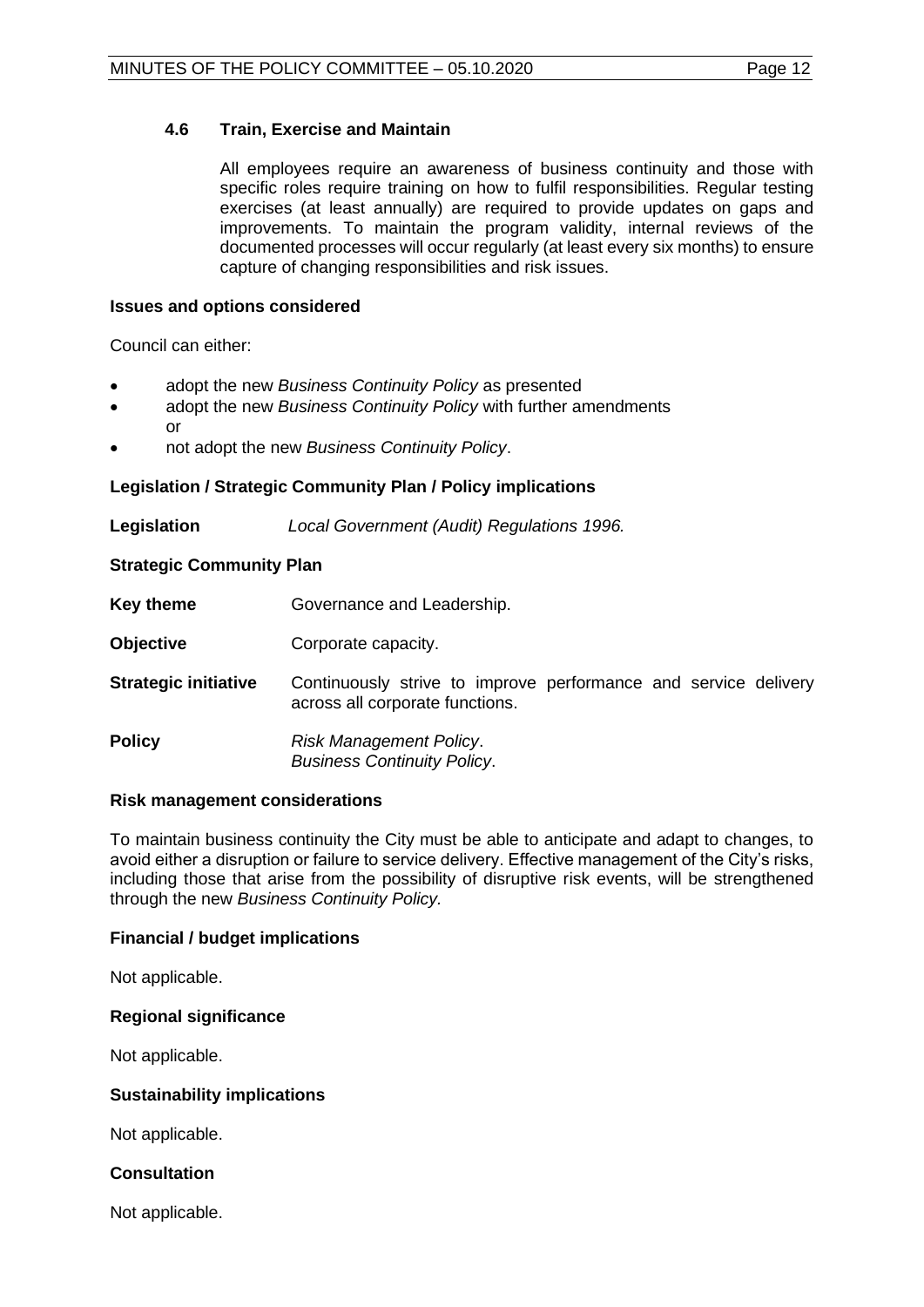#### **COMMENT**

The implementation of the *Business Continuity Policy* requires the identification of critical services by their consequence, also known as a Business Impact Analysis. This will allow the City to assess the consequence of non-delivery of services, as defined by the *Corporate Business Plan*, and will be included in the City's new *Business Continuity Plan*.

#### **VOTING REQUIREMENTS**

Simple Majority.

#### **OFFICER'S RECOMMENDATION**

That Council ADOPTS the new *Business Continuity Policy* forming Attachment 1 to this Report.

**MOVED Cr Fishwick, SECONDED Cr Jones that Council ADOPTS the** *Business Continuity Policy* **forming Attachment 1 to this Report.**

#### **The Motion was Put and CARRIED (7/0)**

**In favour of the Motion:** Cr Hamilton-Prime, Mayor Jacob, Crs Chester, Fishwick, Jones, May and McLean.

*To access this attachment on electronic document, click her[e: Attach2agnPOLICY201005.pdf](http://www.joondalup.wa.gov.au/files/committees/POLI/2020/Attach2agnPOLICY201005.pdf)*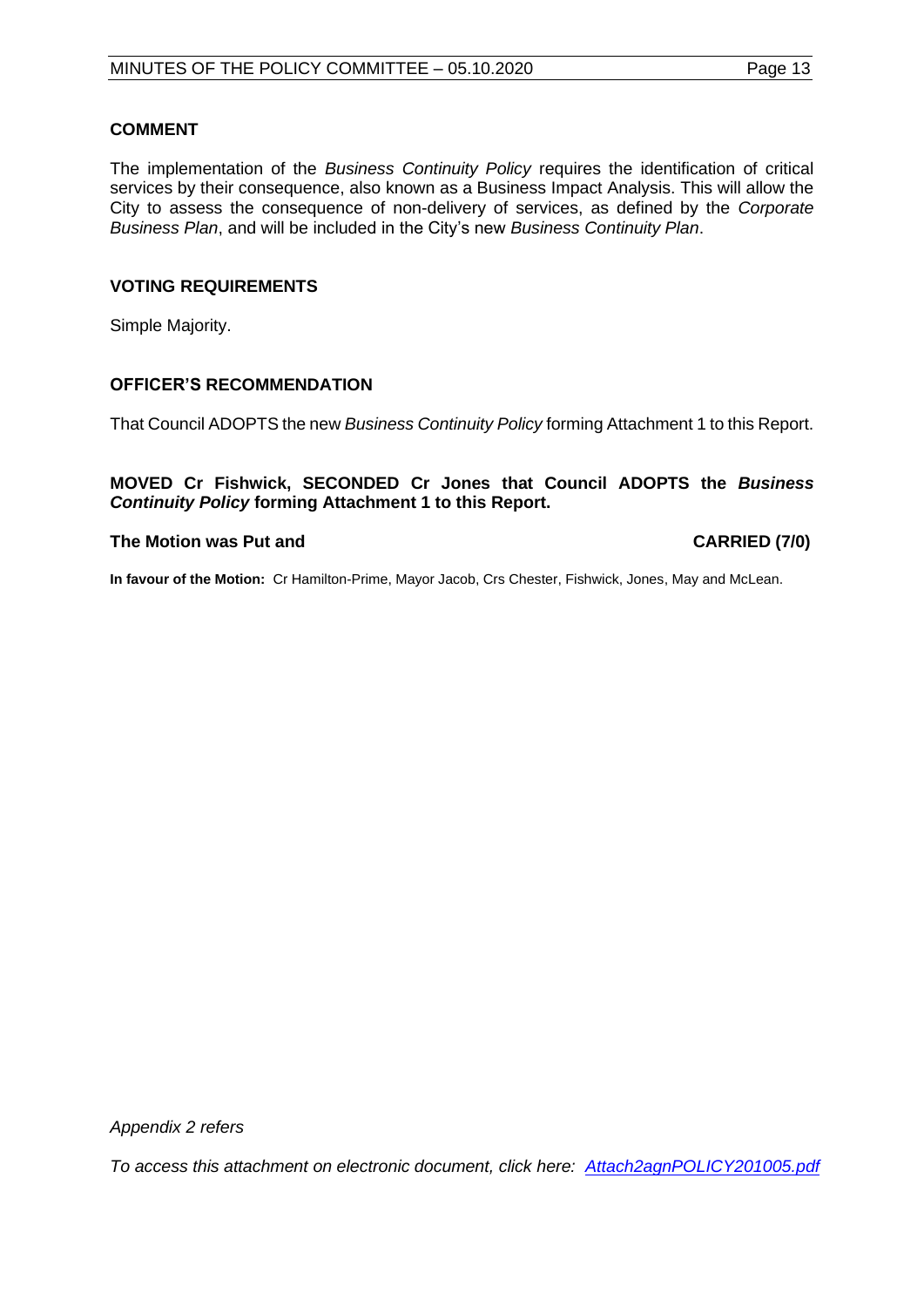# <span id="page-13-0"></span>**ITEM 3 REVIEW OF INVESTMENT POLICY**

| <b>WARD</b>                           | All                                                                                  |                                                                                           |  |
|---------------------------------------|--------------------------------------------------------------------------------------|-------------------------------------------------------------------------------------------|--|
| <b>RESPONSIBLE</b><br><b>DIRECTOR</b> | Mr Mat Humfrey<br><b>Corporate Services</b>                                          |                                                                                           |  |
| <b>FILE NUMBER</b>                    | 101515                                                                               |                                                                                           |  |
| <b>ATTACHMENTS</b>                    | Attachment 1<br>Attachment 2                                                         | Investment of Available Funds Policy<br>CJ067-05/19 Review of City's Investment<br>Policy |  |
| <b>AUTHORITY / DISCRETION</b>         | Legislative - includes the adoption of local laws, planning<br>schemes and policies. |                                                                                           |  |

### **PURPOSE**

For Council to consider the review of the City's *Investment Policy*.

#### **EXECUTIVE SUMMARY**

At its meeting held on 20 May 2014 (CJ034-03/14 refers), Council adopted the City's *Climate Change Strategy 2014-2019*. The strategy has dual objectives, namely:

- 1 to continue to reduce the City's greenhouse gas emissions
- 2 to implement strategies to ensure the City's preparedness to adapt to current and future impacts of climate change.

Following a motion at the Annual General Meeting of Electors held on 10 December 2019, Council resolved at its meeting on 18 February 2020 (CJ008-02/20 refers) that the Chief Executive Officer include the following matters in a review of the City's *Investment Policy*:

- Consideration of climate change concerns.
- Consideration of expansion of the *Investment Policy* to cover all investments made by the City with the intention of being profit-producing, including proposals for the expenditure of funds from the Tamala Park land income.

The purpose of the City's *Investment Policy* is to manage investment of available funds not required by the City at a specific time in a manner consistent with legislation and prudent consideration of risk, while ensuring that liquidity requirements are met.

Investment of available funds is not part of the spectrum of activities contemplated under the *Climate Change Strategy 2014-2019* and this does not link to either of the objectives of the current strategy.

The *Investment Policy* specifically addresses only investment of funds available to the City at any given time over and above those required for immediate outlay and does not incorporate treatment of investments as expenditure of funds intended to achieve specific objectives, which would be subject to consideration by Council as part of budget deliberations.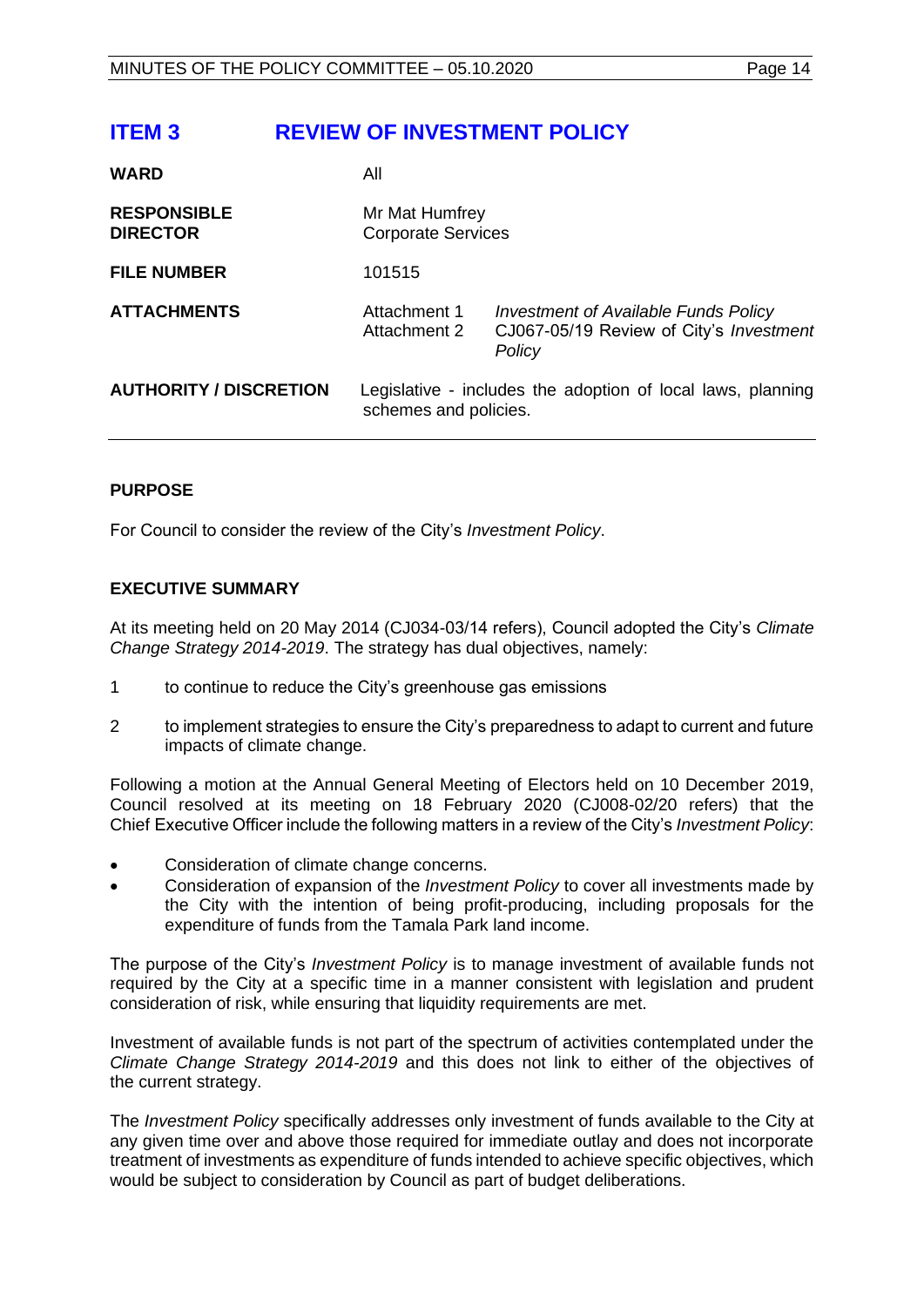*It is therefore recommended that Council:*

- *1 APPROVES a change of name of the policy to "Investment of Available Funds Policy" forming Attachment 1 to this Report;*
- *2 NOTES Council's resolution dated 21 May 2019 (CJ067-05/19 refers), wherein Council resolved to make no changes to the Investment Policy forming Attachment 2 to this Report;*
- *3 NOTES that no other changes are proposed to the Investment of Available Funds Policy.*

### **BACKGROUND**

The City's *Investment Policy* governs the investment of any money that may not be immediately required by the City from time to time, as well as funds held within the City's restricted reserves and trust accounts. The current policy was developed and initially adopted by Council at its meeting held on 15 April 2008 (CJ052-04/08 refers). Council subsequently adopted two significantly revised policies at its meetings held on 24 September 2013 (CJ187/09-13 refers) and 15 March 2016 (CJ048-03/16 refers). The last review of the policy occurred at its meeting held on 21 May 2019 (CJ067-05/19).

The current *Investment Policy* sets out the following:

- Investment objectives.
- Delegated authority to invest.
- Types of authorised and prohibited investments.
- Prudential requirements for engagement of investment advisors.
- Policy guidelines for the management and diversification of risk.
- Financial reporting.

The Department of Local Government, Sport and Cultural Industries developed an *Investment Policy Local Government Operational Guideline* that was published in 2008. The primary features of this guideline are already incorporated in the current policy and facilitate compliance with the requirements of Regulation 19C of the *Local Government (Financial Management) Regulations 1996* that prescribes the parameters for investment of money by local governments.

### **DETAILS**

Section 6.14(1) of the *Local Government Act 1995* empowers local governments to invest money that is not immediately required in the same manner as trust funds under the *Trustees Act* 1962. Regulation 19C(2) of the *Local Government (Financial Management) Regulations 1996* prescribes, in relation to such investment of money by a local government, that the local government may not do any of the following:

- *"Deposit with an institution except an authorised institution;*
- *Deposit for a fixed term of more than 3 years;*
- *Invest in bonds that are not guaranteed by the Commonwealth Government, or a State or Territory government;*
- *Invest in bonds with a term to maturity of more than 3 years;*
- *Invest in a foreign currency."*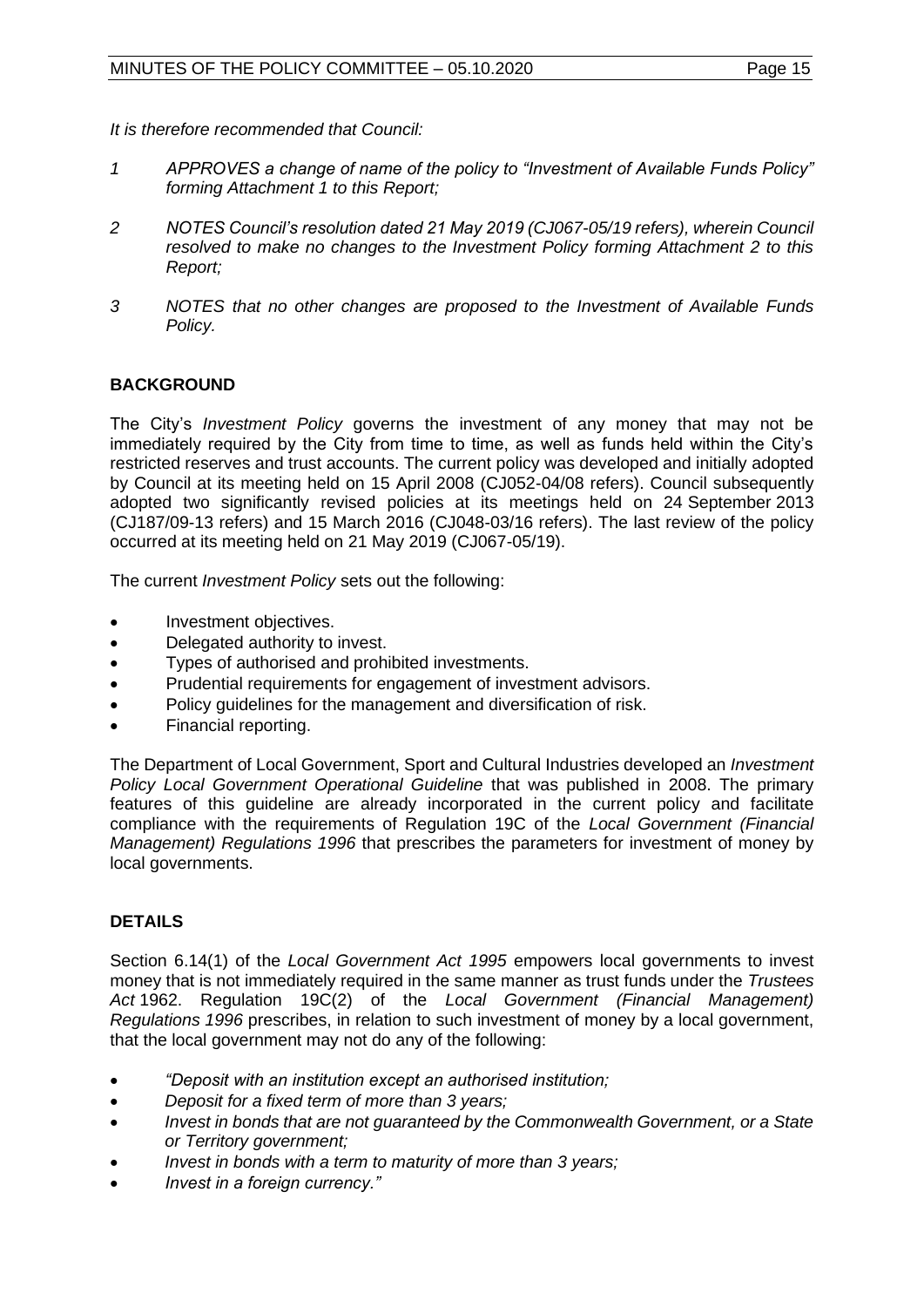An authorised institution under this Regulation is either an Authorised Deposit-taking Institution (ADI) as defined in the *Banking Act 1959* or the Western Australian Treasury Corporation (WATC).

Security of investments is the primary consideration when managing public funds, as outlined in the City's *Investment Policy.* Preservation of capital, liquidity and return on investments are the overriding principles that underpin the *Investment Policy*.

### **Issues and options considered**

#### *1 Consideration of climate change concerns*

The City's *Climate Change Strategy 2014-2019* recognises that climate change is an important issue for local government. The strategy states:

*"Climate change is an important emerging issue for local government. Climate change will affect a number of areas that local government is responsible for including infrastructure, health services, water management, emergency management and the natural environment."*

The City has identified several challenges that climate change currently poses and will pose into the future impacting on both the City's activities and on the wider City of Joondalup community. The *Climate Change Strategy 2014-2019* outlines the following City's overarching objectives regarding climate, which include:

- To reduce the City's greenhouse gas emissions through:
	- o effective energy management and improved energy efficiency
	- o increased use of renewable energy and alternative fuels
	- o the strategic purchase of carbon offsets.
- To improve the City's understanding of climate change scenarios and impacts, to identify related risks to City's activities and infrastructure and to put in place appropriate strategies to minimise these risks.
- To support and encourage the community to reduce greenhouse gas emissions and to prepare and adapt to climate change.

The strategy incorporates specific targets for the City to achieve including emission reduction targets for the organisation. The City has reduced total corporate greenhouse gas emissions by 30.2% in 2018-19 as compared to the baseline year of 2012-13.

In considering the various initiatives that have been adopted globally to combat climate change, such as the Paris Agreement of 2015, there are a number of related objectives common to such initiatives that generally all include the following key aim of limiting global temperature increases by reducing greenhouse gas emissions.

Several sources identify a key contributor to greenhouse gas emissions to be the use of fossil fuel-based energy. As a consequence, it is considered that moving away from fossil fuels to more renewable energy sources is likely to contribute to reduction in greenhouse gas emissions. The various policy positions that relate to this, therefore, consider that a key element of reducing/discouraging the use of fossil fuels is to divert financing away from projects that produce fossil-fuel based energy to projects that seek to generate energy from renewable energy sources.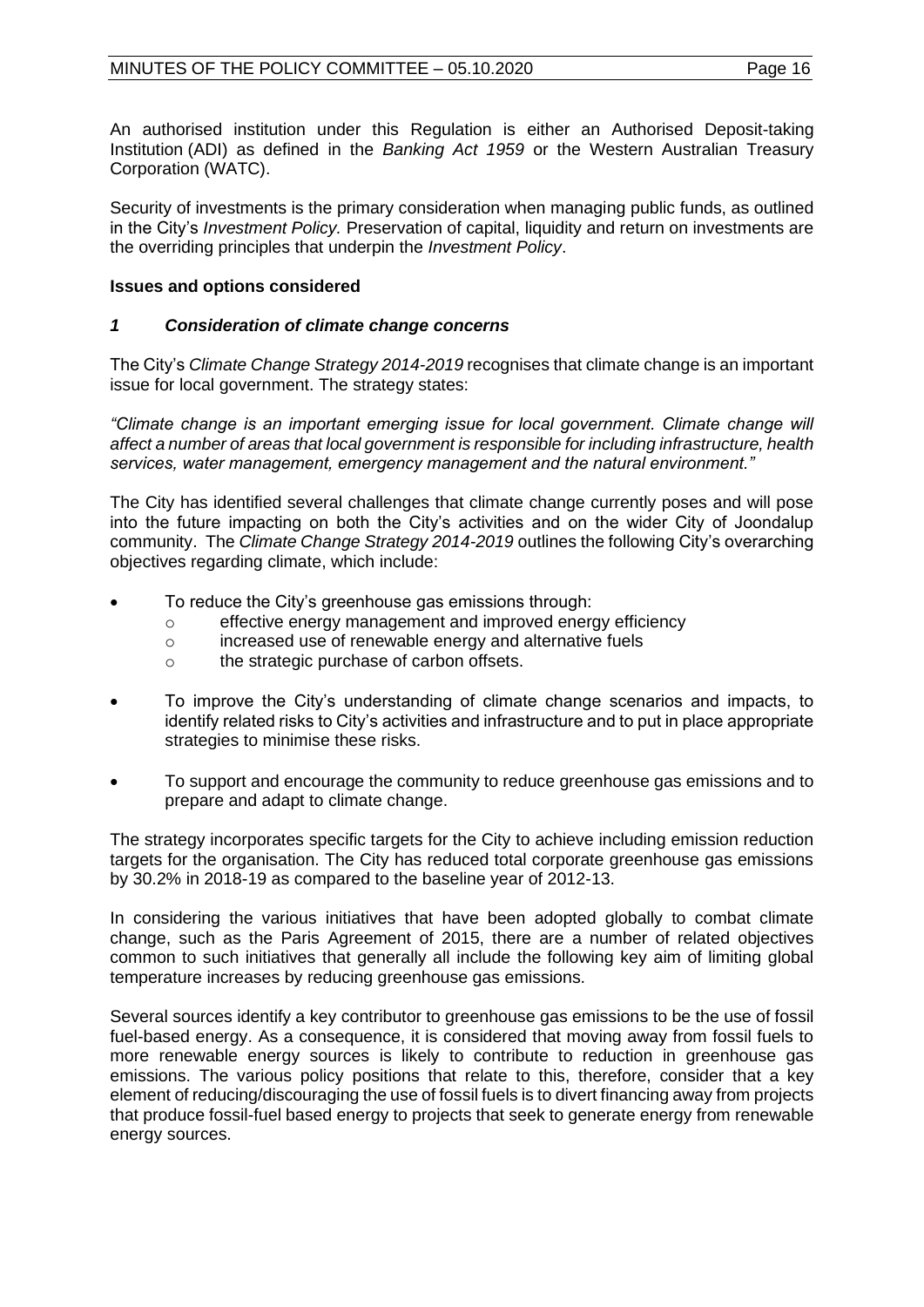The scale of investment required in most energy projects generally cannot be achieved without debt financing, as opposed to depending solely on equity financing. It is thus considered that restricting the availability of debt financing for fossil-fuel related industries will limit investment in such industries and projects and, consequently, contribute to lower fossil fuel use and thus lower greenhouse gas emissions.

At the 2015 Paris Agreement, a large number of global banks including several Australian banks, committed to significantly increasing energy efficiency lending in their portfolios. In practice, this means that the banking industry itself is taking measures to achieve commitments under the Paris Agreement by increasing the proportion of their lending portfolios that is allocated to renewable energy projects and, thereby, reducing the level of funding to fossil fuel-based energy initiatives. A number of the financial institutions that are party to the Paris Agreement are currently reflected in the City's portfolio of investments.

At its meeting held on 21 May 2019 (CJ067-05/19 refers), Council considered a review of the *Investment Policy*. In this review, the City specifically considered the matter of the City divesting funds from Authorised Deposit Taking institutions that invested in fossil fuel industries. The City undertakes multiple activities that require the use of energy generated directly or indirectly from fossil fuels, for example fuel for vehicles, natural gas at various community facilities including public barbeques. While the City has endeavoured to increase the use of renewable electricity by installing photovoltaic panels at various City buildings and facilities, efficient running of these and other City infrastructure is still dependent on energy supplied to the City by external parties. The greater part of these energy supplies, including electricity and gas, are still generated from fossil fuel sources although the market is pursuing renewable energy in greater measure. The City is not in a position to influence the choice of energy sources.

Council resolved at this meeting that no change be made to the *Investment Policy* to incorporate divestment from financial institutions that invested in fossil fuel industries. While the City can clearly take a position on investment in fossil fuel industries by financial institutions, the City still has a statutory responsibility to manage its public funds in a prudent manner on behalf of the wider community.

The report also noted that the City is required by the *Local Government Act 1995* and associated regulations to only invest funds with institutions authorised under the legislation. Given that that the City is thus constrained to invest virtually exclusively in term deposits with ADI's, the report concluded, in particular, that ceasing investment in financial institutions that continued to invest in fossil fuels would not assist the City in achieving its *Climate Change Strategy* goals and would, in fact, force the City into placing a higher proportion of available funds with institutions carrying higher credit risk, contrary to the purpose of the *Investment Policy* to minimise investment risk and ensure capital preservation.

The primary purpose of the *Investment Policy* is still to ensure that the City's available funds are invested securely and are available to meet liquidity requirements and to maintain the City's fundamental obligation to ensure preservation of capital in handling public funds.

The City may undertake a number of activities to address climate change concerns that impact the City and the community; however, the pecuniary aspect of such activities is limited to the extent and manner in which public funds are expended by the City. Investing of the City's available funds is not a consideration that has any impact on such activities. The implementation of the City's *Climate Change Strategy* has included the following actions to reduce greenhouse gas emissions:

- Environmental building audits to identify energy efficiency improvements.
- Increasing the use of renewable energy by installing photovoltaic systems (solar panels) on City-owned buildings. The City now has 18 buildings with photovoltaic systems.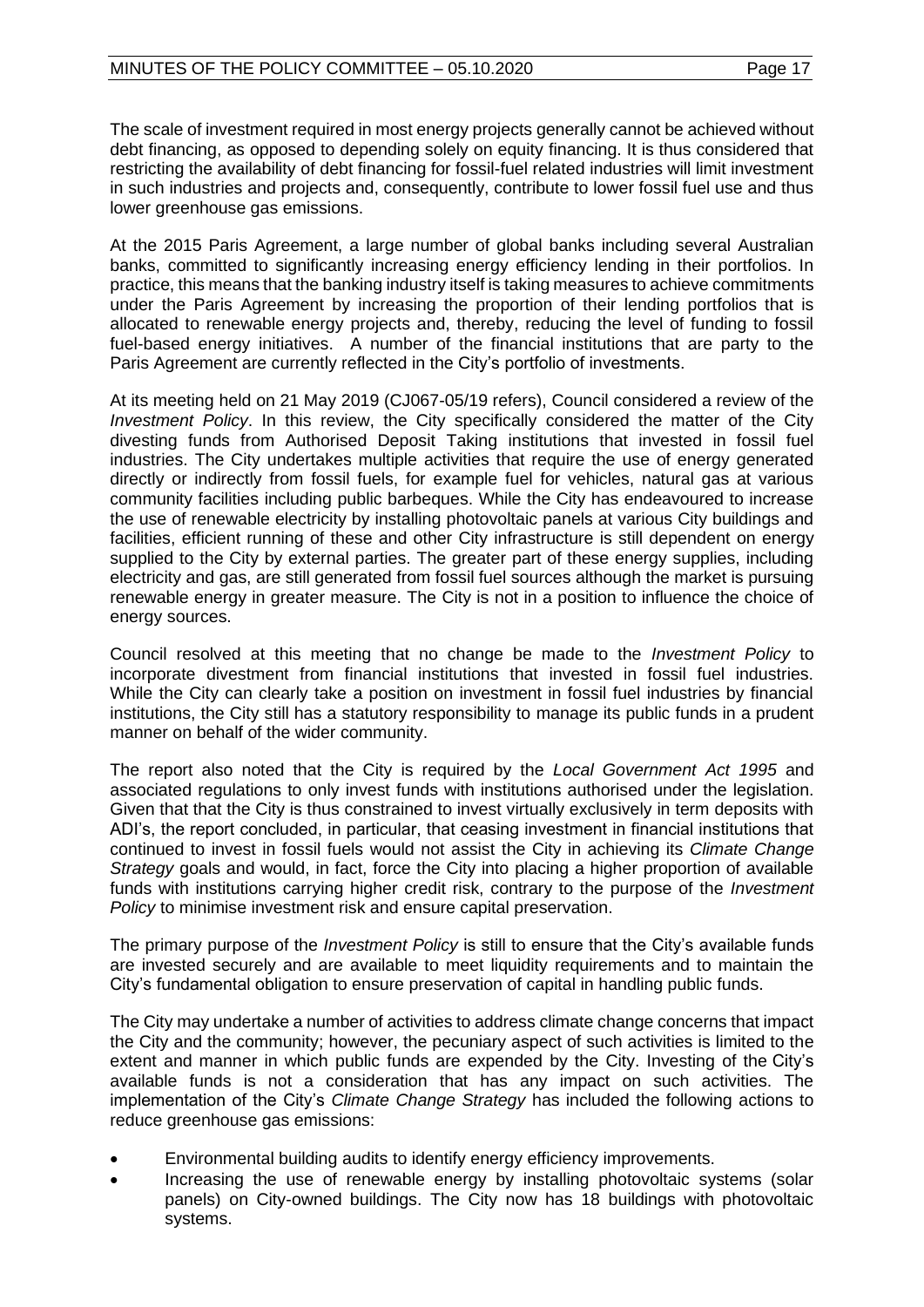- Installing a battery backup system at two City buildings to store energy from the existing photovoltaic cells on the building.
- Installing solar hot water systems on City-owned buildings. The City now has 10 buildings with solar hot water systems.
- Several City buildings have had lighting and air-conditioning systems synchronised with building alarm panels meaning that when the building is armed, all lighting and air-conditioning is switched off automatically.
- Older high energy use lighting is being replaced throughout all City-owned buildings, with highly efficient, and low energy use LED lighting.
- Street lighting in the Joondalup City Centre is being replaced with multi-function light poles to incorporate LED energy saving luminaires.
- Offsetting 100% of greenhouse gas emissions produced from the City's vehicle fleet each year.
- Providing electric vehicle charging stations within the Reid Promenade Car Park.
- Community education initiatives to raise awareness on climate change and greenhouse gas emissions, including the delivery of community workshops and free eco audits for residents and schools.

Since May 2019 industry efforts to transition to more renewable sources of energy have gathered pace. Several financial institutions have indicated that investments in fossil fuels are expected to significantly decline through natural market changes over the next few years.

The legislative requirements and the City's obligation to manage public funds prudently, make it difficult for the City to undertake a course of action related to placement of available funds that detracts from the primary objectives of capital preservation and risk minimisation.

The City continues to be responsible to manage its investments in accordance with legislation and to pursue the primary goals of the investment policy to be prudent in its management and minimise risk when placing funds with financial institutions.

#### *2 Consideration of expansion of the Investment Policy to cover all investments made by the City with the intention of being profit-producing, including proposals for expenditure of funds from the Tamala Park land income*

The *Investment Policy* is specifically about how the City invests funds that may be available at any given time over and above immediate requirements. The only return on investment contemplated in the policy is the return on funds placed with authorised institutions in accordance with the parameters in the portfolio.

Consideration of profit-producing investments as a measure would form part of the consideration of expenditure of funds on particular activities or projects. For any project, activity or suite of activities, Council may determine any number of Key Performance Indicators (KPIs) to assess the outcome of such activities on which public funds have been expended. These KPIs may include specific measures of Return on Investment (ROI) which may include a requirement for a particular activity to deliver commercial returns, including a requirement to be profit-producing.

Investment of available funds, which is the activity addressed by the *Investment Policy*, does not accommodate consideration of expenditure, or application, of City funds as that is not its purpose. KPIs linked to such expenditure cannot reasonably be incorporated into the *Investment Policy*. It may be more appropriate that a separate policy or position paper address the requirement for expenditure of funds to deliver certain defined outcomes.

It is, however, noted that the name of the policy may contribute to some ambiguity about its purpose, if considered before referring to the policy objectives contained within the document.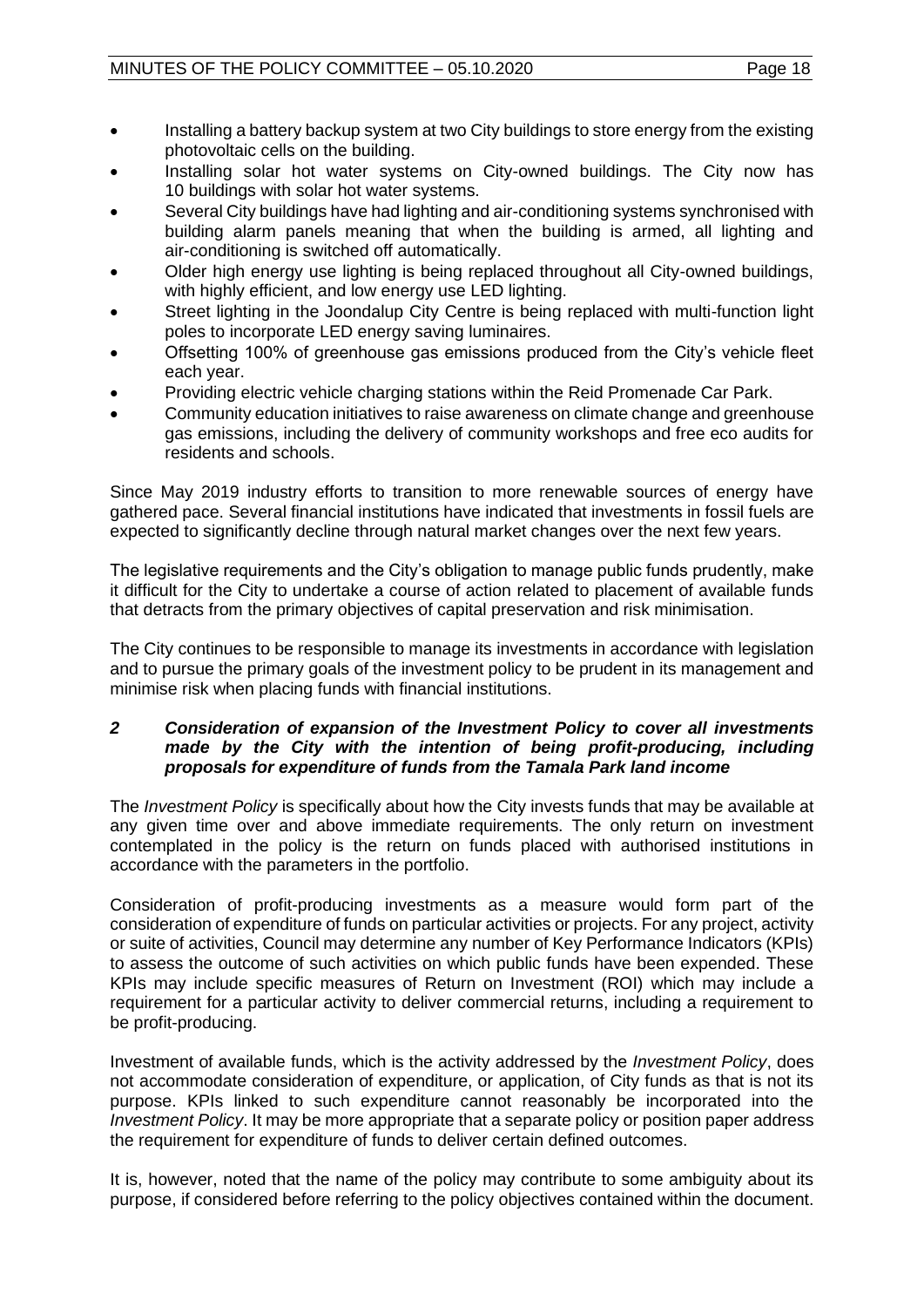It is therefore appropriate that the policy name be amended to *Investment of Available Funds Policy* to better reflect its purpose.

### *3 Consideration of overall portfolio limits and counterparty credit framework*

Even before the onset of the COVID-19 pandemic, interest rates on terms deposits were trending downwards, as reflected in the RBA Cash Rate which fell below 1% in October 2019 and, subsequently, at the onset of the COVID-19 pandemic reduced to the historical low of 0.25% in March 2020. The economic disruption caused by the pandemic restrictions on normal business activity, which is expected to persist into the immediate future, has further deteriorated term deposit returns.

At 31 July 2020, the City's year to date return on its investment portfolio was 1.42%. Although this is well ahead of the benchmark prescribed in the *Investment Policy*, this figure is boosted by the effect of term deposits entered into earlier at interest rates higher than they are currently. Interest rates on term deposits placed by the City in August 2020 ranged between 0.60% and 0.80%.

The portfolio limits in the *Investment Policy* reflect the City's low appetite for risk in the placement of available funds, which is appropriate for an entity that handles public funds. The policy prescribes that the funds may be placed only with financial institutions that enjoy a credit profile of at least a Long-Term rating of A as well as at least a Short-Term rating of A-2, using Standard & Poor's ratings definitions (see Appendix 1 to the *Investment of Available Funds Policy*).

While BBB credit ratings (long-term) are still considered within the economic community to be "investment grade", these come with an increased susceptibility to adverse circumstances and economic conditions compared to A and higher-rated institutions. It is considered that the current economic environment in the COVID-19 era is likely to significantly affect the banking sector and, consequently, credit risk of these institutions.

It is therefore arguable that this could result in BBB rated financial institutions being more risky than they were before the onset of COVID-19. The Australian Government's Financial Claims Scheme (FCS) currently guarantees up to \$250,000 in monies placed by a deposit-holder with a single ADI<sup>1</sup>. The City's portfolio of several million dollars cannot avoid placement of funds well in excess of this \$250,000 threshold with a single ADI.

It is therefore in the public interest that the City minimise exposure to more risky ADIs as much as possible and continue the current position of placing funds only with ADIs rated at least A (long term).

Counterparty limits currently prescribed in the policy allow the portfolio to be diversified away from over-reliance on any particular ADI. With a maximum of 25% of the overall portfolio allowed to be placed with a single AA-rated ADI, in practice the City could place its entire portfolio with just 4 AA-rated institutions. The investment portfolio at 30 August 2020 shows that funds are spread across nine financial institutions.

If credit ratings downgrades were to result in an inadequate number of AA and A rated ADIs for the City to invest with, the current policy would correctly prevent the City from placing funds with ADIs that may have fallen to a long-term BBB rating or below. Currently, the risk of this occurring is not considered high due to the relative strength of the Australian banking sector. However, if this did occur, the City would not be able sufficiently diversify the portfolio under the current portfolio limits and would need to refer the Policy to Council and seek approval for an appropriate amendment to accommodate higher risk ADIs.

<sup>1</sup> Financial Claims Scheme, *Australian Prudential Regulatory Authority (APRA),* [https://www.apra.gov.au/financial-claims](https://www.apra.gov.au/financial-claims-scheme-0)[scheme-0](https://www.apra.gov.au/financial-claims-scheme-0)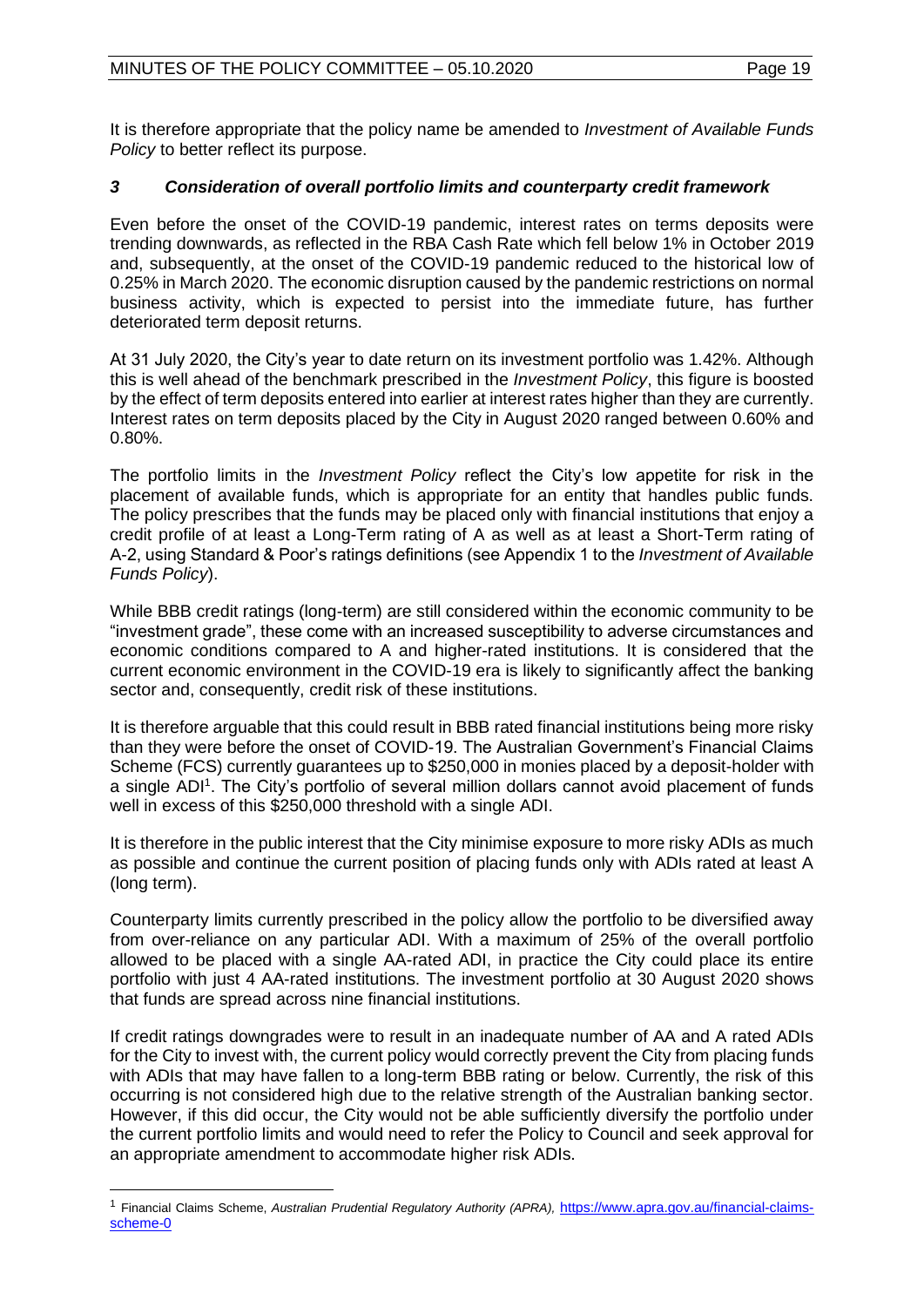It is considered appropriate not to relax the current portfolio limits at this time.

It is also noted that the existing counterparty limits in the *Investment Policy* already have the effect of funds being placed with financial institutions that are considered to not invest in the fossil fuel industry<sup>2</sup>, as is reported in the Investment Summary that is included as an appendix to the monthly Financial Activity Statement placed before Council.

#### **Legislation / Strategic Community Plan / Policy implications**

**Legislation** *Local Government Act 1995. Trustees Act 1962. Local Government (Financial Management) Regulations 1996. Australian Accounting Standards.*

#### **Strategic Community Plan**

| <b>Key theme</b>            | Financial Sustainability.                                            |
|-----------------------------|----------------------------------------------------------------------|
| <b>Objective</b>            | Effective management.                                                |
| <b>Strategic initiative</b> | Manage liabilities and assets through a planned, long term approach. |
| <b>Policy</b>               | Not applicable.                                                      |

#### **Risk management considerations**

There are significant risks involved in the management of the City's investment portfolio. The *Investment Policy* sets out provisions for compliance and governance that are designed to diversify and mitigate these risks. In addition to the policy there are internal processes and procedures governing investment activities and these are subject to both internal and external audit.

#### **Financial / budget implications**

There are no financial/budget implications from the officer's recommendation.

#### **Regional significance**

Not applicable.

#### **Sustainability implications**

Financial sustainability is imperative to the future growth and development of the City of Joondalup. The City's *Investment Policy* maintains the conservative approach to the City's investments which is a critical element of the long-term financial sustainability of the City. This is even more important in the current economic climate exacerbated by the impact of the COVID-19 pandemic.

#### **Consultation**

Not applicable.

 $2$  The categorisation of financial institutions that do and do not invest in fossil fuels is taken from publications by Marketforces, which is an activist group. Its classifications have been not been independently verified by the City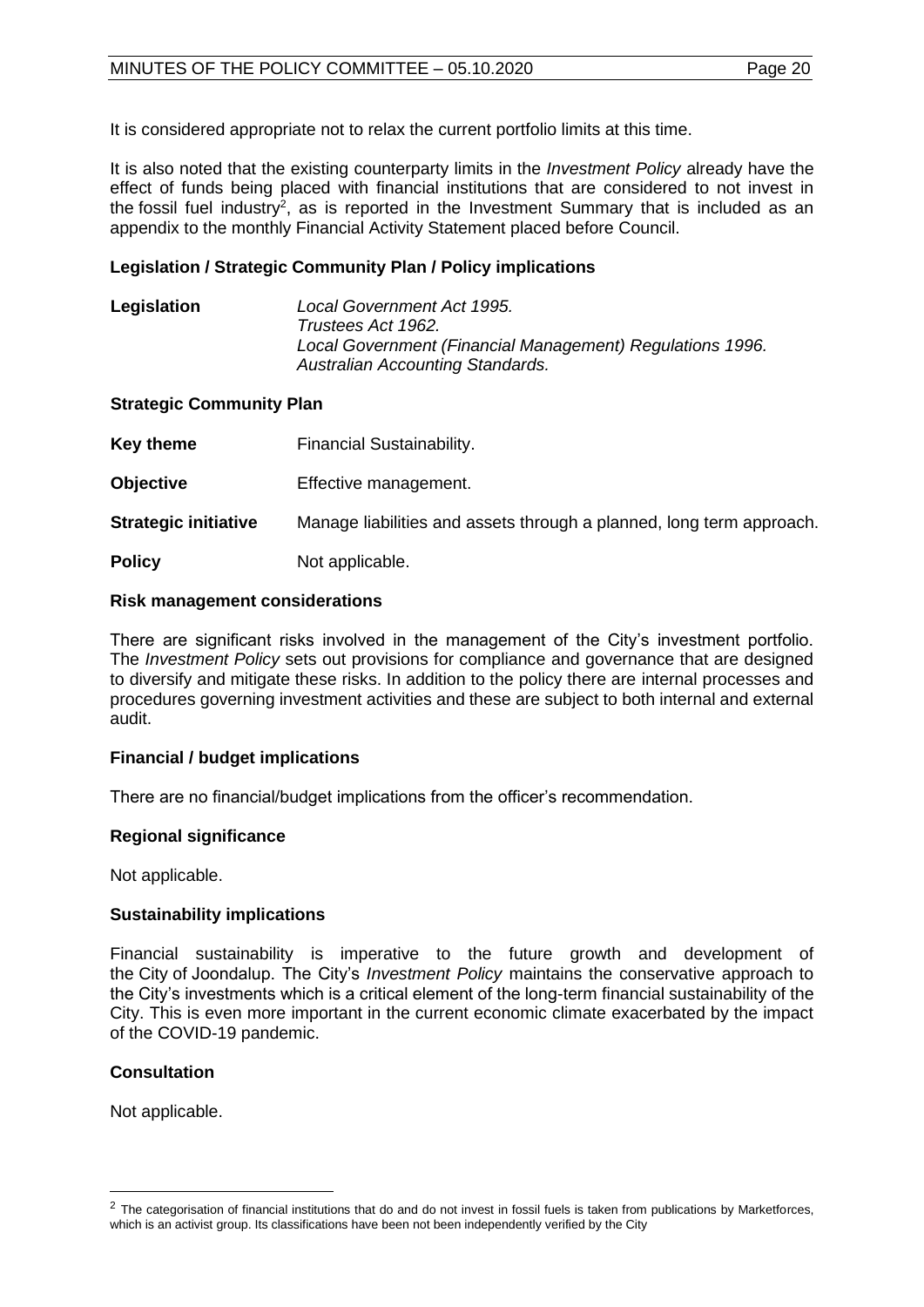The *Investment Policy* has been reviewed in light of existing economic conditions and legislative requirements, including consideration of specific matters raised at the Annual General Meeting of Electors on 10 December 2019. This review preserves the City's prudent approach to investment as currently practised, which is considered most appropriate for the wider community on whose behalf the City places available funds with financial institutions.

#### **VOTING REQUIREMENTS**

Simple Majority.

*The Manager Audit and Risk Services left the room at 5.57pm and returned at 5.59pm.*

**MOVED Cr Jones, SECONDED Cr McLean that Council:**

- **1 APPROVES a change of name from the** *Investment Policy* **to** *Investment of Available Funds Policy* **forming Attachment 1 to this Report;**
- **2 NOTES Council's resolution dated 21 May 2019 (CJ067-05/19 refers), wherein Council resolved to make no changes to the** *Investment Policy* **forming Attachment 2 of this Report;**
- **3 NOTES that no other changes are proposed to the** *Investment of Available Funds Policy.*

#### **The Motion was Put and CARRIED (7/0)**

**In favour of the Motion:** Cr Hamilton-Prime, Mayor Jacob, Crs Chester, Fishwick, Jones, May and McLean.

*Appendix 3 refers*

*To access this attachment on electronic document, click here: [Attach3agnPOLICY201005.pdf](http://www.joondalup.wa.gov.au/files/committees/POLI/2020/Attach3agnPOLICY201005.pdf)*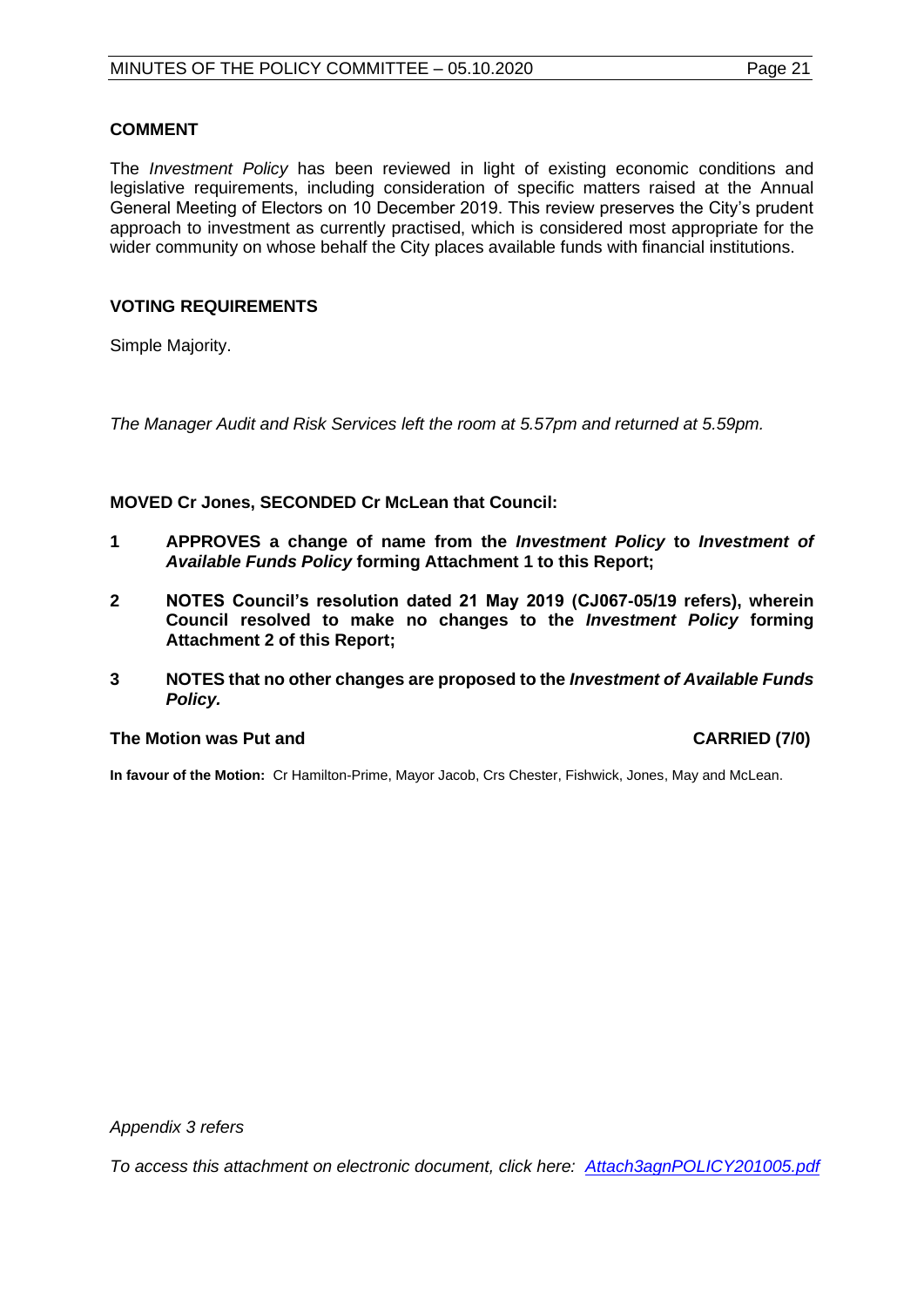## <span id="page-21-0"></span>**ITEM 4 ELECTION SIGNS IN CITY ROAD RESERVES**

| <b>WARD</b>                           | Αll                                                                                                                                                    |
|---------------------------------------|--------------------------------------------------------------------------------------------------------------------------------------------------------|
| <b>RESPONSIBLE</b><br><b>DIRECTOR</b> | Mr Jamie Parry<br>Governance and Strategy                                                                                                              |
| <b>FILE NUMBER</b>                    | 22513; 101515                                                                                                                                          |
| <b>ATTACHMENT</b>                     | Attachment 1<br>Election Signs Fact Sheet.                                                                                                             |
| <b>AUTHORITY / DISCRETION</b>         | Information - includes items provided to Council for<br>information purposes only that do not require a decision of<br>Council (that is for 'noting'). |

#### **PURPOSE**

For the Policy Committee to note the background regarding election signs in City thoroughfares and the future arrangements that will be put in place for future federal, state and local government elections.

#### **EXECUTIVE SUMMARY**

The October 2019 local government elections introduced a new permit process around the installation of temporary elections signs in thoroughfares in the City of Joondalup. Prior to the 2019 local government elections, the City maintained a position that elections signs in federal, state or local government elections could not be placed in a thoroughfare, however candidates were free to place certain election signs on private property.

At the Annual General Meeting of Electors held on 10 December 2019, an elector's motion was passed calling on Council to roll back the *Local Government and Public Property Local Law 2014* to disallow election signage on road verges or Council or public property for any government elections in the future.

In considering this motion and subsequent officer advice, Council at its meeting held on 18 February 2020 (Item CJ008-02/20 refers), resolved not to support the *Local Government and Public Property Local Law 2014* being amended to disallow election signs being erected on local government property, but nonetheless requested the *Local Government and Public Property Local Law 2014* be referred to the Policy Committee to review the protocols for the provision of election signs being erected on local government property.

At its meeting held on 11 May 2020 (Item 2 refers), the Policy Committee considered a report on the suggested future arrangements regarding the placement of election signs in City thoroughfares and subsequently resolved to defer the matter to a Strategy Session to allow the standards to be further workshopped with elected members and to allow the Chief Executive Officer to provide information around the public liability aspects of placing election signs within City thoroughfares.

Elected members received additional information at the Strategy Session held on 1 September 2020 (Item 2 refers) and as a result of discussions, this report is subsequently submitted to the Policy Committee in terms of the revised standards to be considered for temporary election signs being placed in thoroughfares for future federal, state and local government elections.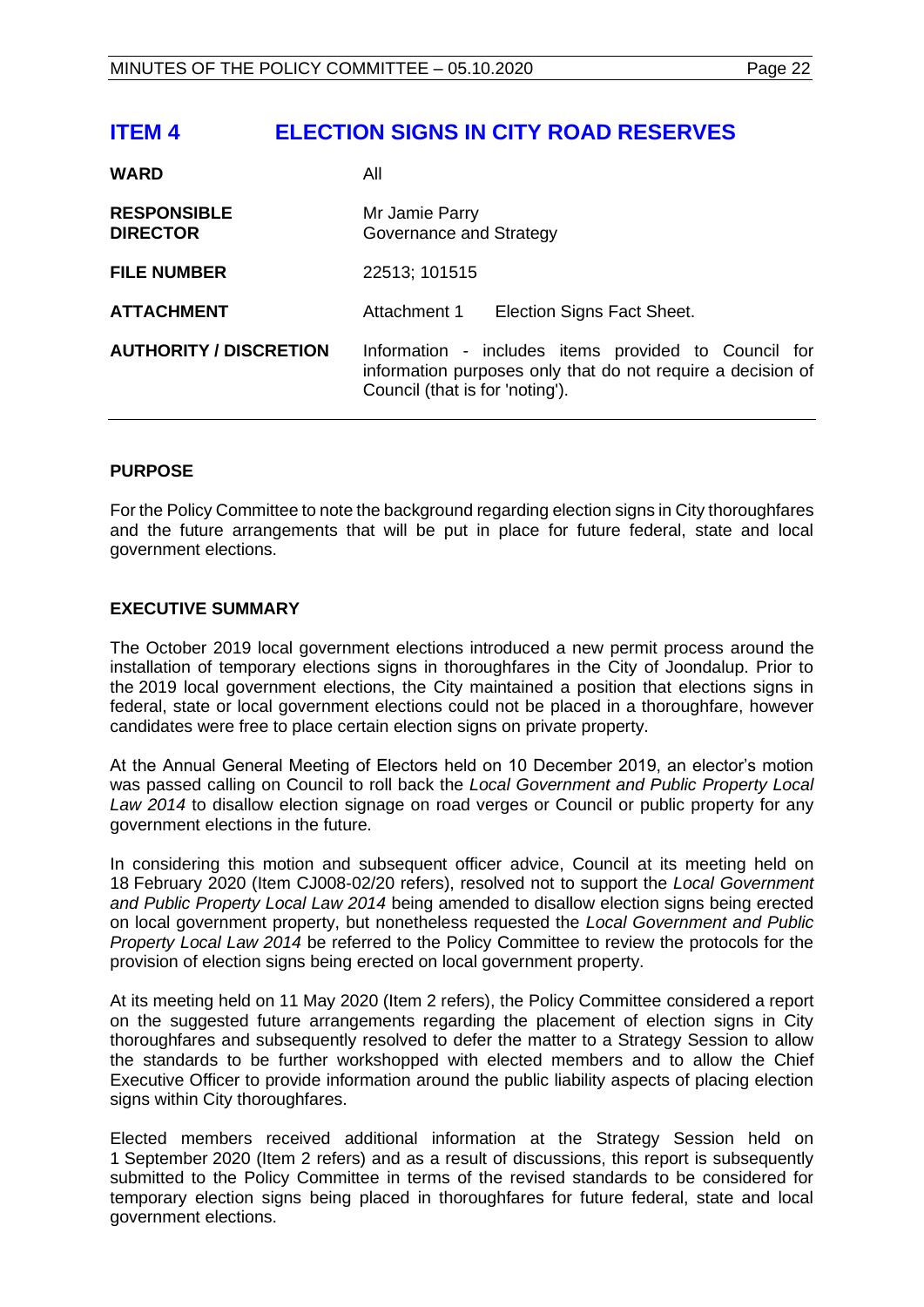As per the information provided to Council at its meeting held on 18 February 2020 (Item CJ008-02/20 refers), the City's *Local Government and Public Property Local Law 2014*  (local law) states the following provisions around election signs:

#### *"9.2 General prohibitions*

*Subject to the exceptions in clauses 9.3 to 9.6 inclusive, a person must not –*

- *(a) erect or place an advertising sign on a thoroughfare or verge; or*
- *(b) post any bill or paint, place or affix any advertisement on a thoroughfare or verge,*

*unless permitted to do so under any written law."*

For the purposes of the local law:

- *advertising sign means a sign used for the purpose of an advertisement or to draw attention to a product, business, person or event, and includes an election sign*
- *election sign means a sign which encourages persons to vote for a candidate, political party, referenda or matter relating to any federal, state or local government election.*

The above provision stipulates election signs cannot be erected or placed in a thoroughfare or verge unless permitted to do so under any written law.

However, in reviewing the legality of the above provision, there has been a series of cases, the earliest commencing in 1992, where the High Court of Australia has ruled that there is an implied freedom of communication on matters of government and political concern. The freedom protected by the Constitution is not a freedom to communicate, but a freedom from laws that effectively prevent members of the Australian community from communicating with each other about political and government matters relevant to the system of representative and responsible government by the Constitution.

The implied constitutional principles of freedom of political communication apply also to the erection of election and political signs on public property, including local government property, as defined in the *Local Government Act 1995.* That is, where a local government regulates signs on local government property under local laws and policies made by those local laws.

Among the principles established by the courts in applying tests to review the constitutional validity of local government local laws regulating election and political signs, in part, are:

- 1 a law imposing a 'blanket' prohibition' on election and political signs, even with limited exceptions, is very likely to be an impermissible interference with the constitutional freedom of political communication and, therefore, invalid
- 2 a law that singles out election or political signs for adverse treatment is also likely to be invalid.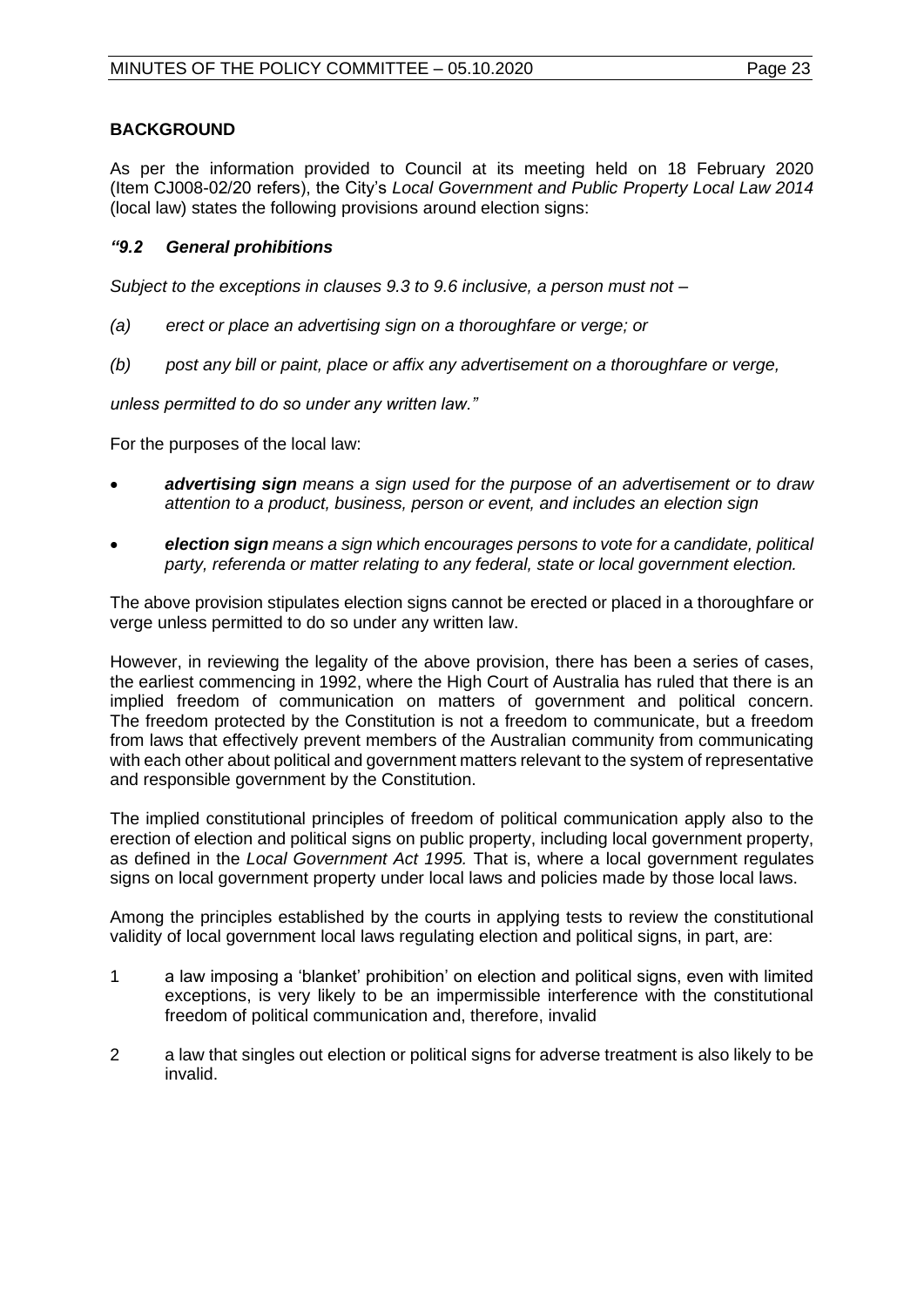In view of the above, a law or action which restricts or prevents political or election signs (such as the making or administration of a local law or planning policy) would undoubtedly be regarded by a court as constituting a burden on the freedom of political communication. Legal advice has concluded that any regulation (including the creation of a local law) restricting the placement of advertising of a political nature, other than a general restriction applicable to all advertising for the purposes of public safety and amenity, would most unlikely to survive a legal challenge. Although the City has restriction provisions in the City's *Local Government and Public Property Local Law 2014,* enforcing those provisions are likely to be contrary to the implied freedom detailed under the Australian Constitution and therefore should not be enforced to avoid possible legal challenges and reputational risk to the City.

Following legal advice received in July 2019 around the implied freedom of political communication afforded in the Australian Constitution, the placement of election signs in thoroughfares was permitted for the first time during the 2019 local government elections, along the same lines and permit conditions as other temporary community information signs that are allowed by the City.

Details of the current permit conditions are included in Attachment 1 to this Report and are similar to the conditions that are placed on community groups and sporting organisations when installing temporary community information signs in thoroughfares throughout the City of Joondalup. Such standards for election signs were implemented to ensure the City could successfully demonstrate that it was not bias towards election candidates or restricting candidates from politically communicating with the electorate; or different to the standards set for other organisations or groups when using the City's thoroughfares for temporary advertising purposes.

Notwithstanding, there were a series of issues and concerns expressed by some candidates and a small number of the public around election signs and the City's election signs process during the October 2019 local government elections. Such complaints included, but were not limited to:

- the lack of appropriate authorisation on election material (which includes signs) as required by the *Local Government Act 1995*
- the excessive number of election signs being placed in thoroughfares and road verges
- the size of signs
- the size and type of wording displayed on elections signs or the method of signs being displayed
- signs being placed too close to intersections, footpaths or kerb lines or causing a distraction or obstruction for road users and / or pedestrians
- alleged theft or vandalism of signs by candidates and/or other members of the community
- allegations of favouritism for some candidates over others
- the inadequacy of the permit system implemented by the City
- a perceived lack of action in resolving complaints in a timely manner.

In view of this, the City is reviewing its election signs process to make improvements, not only for candidates and members of the community, but also ensuring a reasonable enforcement regime continues to be implemented by the City. It should be noted that such changes and standards would apply for federal, state and local government elections.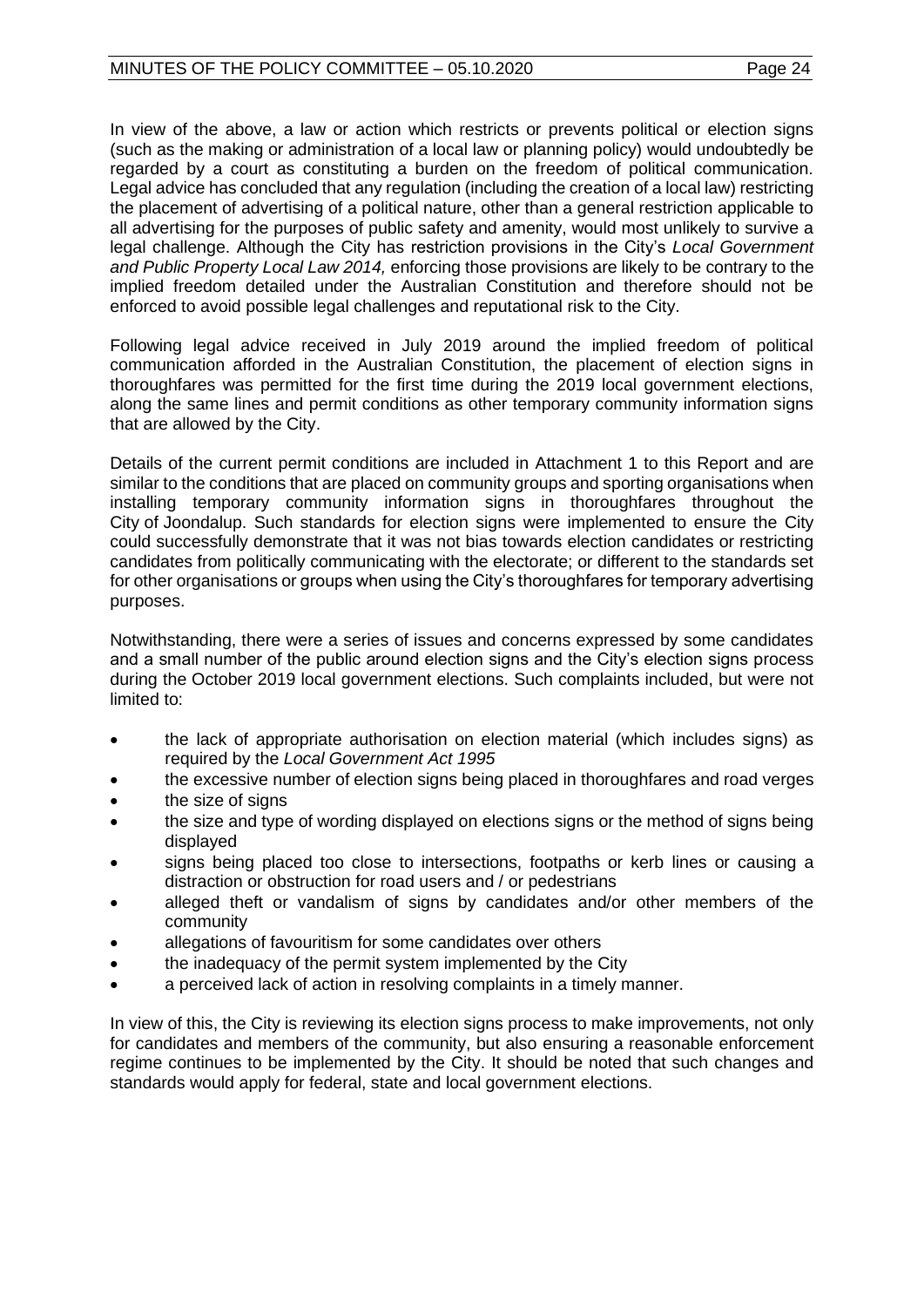In general terms, the restrictions and criteria for election signs being placed in local government's thoroughfares, are based around the following criteria:

- Reasonable size.
- Reasonable time for the duration of display.
- Minimising possible restrictions around the use of roads and thoroughfares.
- Minimising danger to the safety of road users, pedestrians and member of the public.
- Appropriate authorisation in terms of any relevant electoral provisions.

The standards implemented by various local governments for the above criteria do vary between local governments. In view of the issues faced during the 2019 local government election, it is suggested the City's future standards should primarily focus on minimising danger to the safety of road users, pedestrians and members of the public, rather than the number of signs, standards of wording, and information displayed.

In view of this, the following revised standards are suggested to apply to election signs:

| 2019 Standards                                                                                                                                                        |           | <b>Revised Standards</b>                                                                                                                                              |
|-----------------------------------------------------------------------------------------------------------------------------------------------------------------------|-----------|-----------------------------------------------------------------------------------------------------------------------------------------------------------------------|
| No definition included.                                                                                                                                               | $\bullet$ | Include a definition of thoroughfare as<br>some confusion could be apparent<br>about its meaning.                                                                     |
| Application has to be made to the City<br>to erect election signs in road reserves.                                                                                   | $\bullet$ | Application has to be made to the City<br>to erect signs in road reserves.                                                                                            |
| \$30.00 application fee applies.                                                                                                                                      | $\bullet$ | No application fee is required.                                                                                                                                       |
| A maximum of 15 signs can<br>be<br>displayed at any one time.                                                                                                         |           | A maximum of five elections signs per<br>suburb can be displayed at any one<br>time.                                                                                  |
| A sign cannot exceed 0.75 square<br>metres in area.                                                                                                                   | $\bullet$ | A sign cannot exceed 0.75 square<br>metres in area.                                                                                                                   |
| All lettering and numbering on signs<br>must be a minimum height of 50mm<br>and a maximum height of 100mm.                                                            | $\bullet$ | No standards will apply to minimum<br>and maximum height of lettering.                                                                                                |
| An approved Temporary Advertising<br>Sign sticker, as supplied by the City, is<br>to be affixed to the top right-hand<br>corner of each sign.                         | $\bullet$ | No Temporary Advertising Sign sticker<br>is required.                                                                                                                 |
| Signs cannot be placed more than 37<br>days prior to the federal, state or local<br>government election to which the sign<br>relates.                                 | $\bullet$ | Signs cannot be placed more than 30<br>days prior to the federal, state or local<br>government election to which the sign<br>relates.                                 |
| Signs cannot be erected on, or in front<br>of, private property unless the approval<br>of the owner of the property is obtained<br>prior to the erection of the sign. | $\bullet$ | Signs cannot be erected on, or in front<br>of, private property unless the approval<br>of the owner of the property is obtained<br>prior to the erection of the sign. |
| The person shall not erect or maintain<br>a sign so as to obstruct the view from<br>a street or public place of traffic in a                                          | $\bullet$ | The person shall not erect or maintain<br>a sign so as to obstruct the view from a<br>street or public place of traffic in a                                          |
| street or public place.                                                                                                                                               |           | street or public place.                                                                                                                                               |
| They are not erected within 50 metres<br>of any thoroughfare, intersection or                                                                                         | $\bullet$ | They are not erected within 50 metres<br>thoroughfare's<br>of<br>other<br>any                                                                                         |
| junction and are at least two metres                                                                                                                                  |           | intersection or junction and are at least                                                                                                                             |
| from the kerb line, or outer edge of the                                                                                                                              |           | two metres from the kerb line, or outer                                                                                                                               |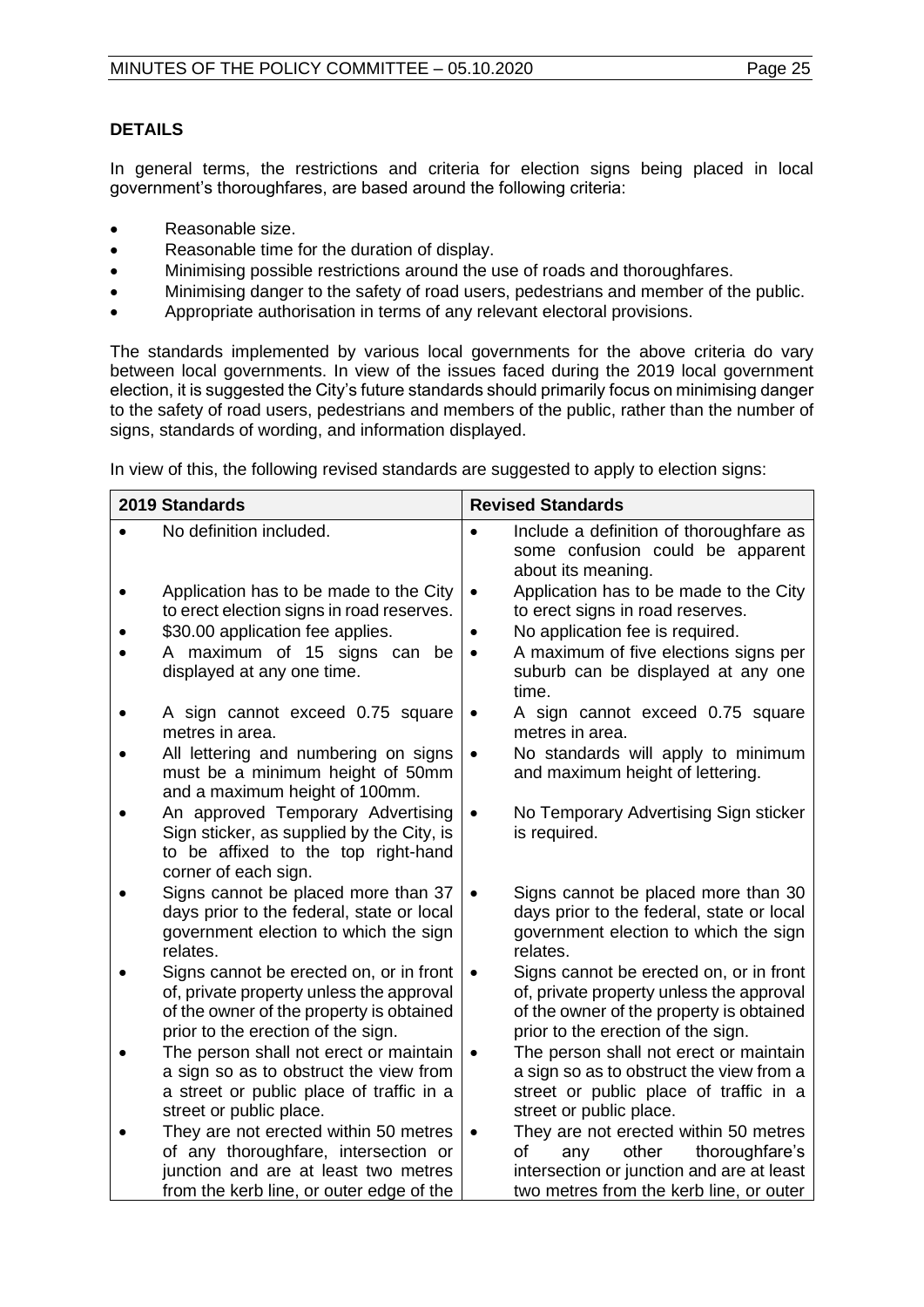| 2019 Standards                                                                                                                                                                                                                                                                                                                                                                                                                                                                        | <b>Revised Standards</b>                                                                                                                                                                                                                                                                                                                                                                                                                                                                                                                       |  |
|---------------------------------------------------------------------------------------------------------------------------------------------------------------------------------------------------------------------------------------------------------------------------------------------------------------------------------------------------------------------------------------------------------------------------------------------------------------------------------------|------------------------------------------------------------------------------------------------------------------------------------------------------------------------------------------------------------------------------------------------------------------------------------------------------------------------------------------------------------------------------------------------------------------------------------------------------------------------------------------------------------------------------------------------|--|
| road shoulder on un-kerbed sections of<br>the road.<br>They are not located within a traffic<br>island or the median.<br>They are freestanding and therefore,<br>not attached to any structure, post or<br>tree.<br>A-frame signs are not permitted.<br>Signs within a road reserve may result<br>in the applicant being liable in respect<br>of any claims arising from the action.<br>Signs are to be removed within seven<br>days after the election to which the<br>sign relates. | edge of the road shoulder on un-<br>kerbed sections of the road.<br>They are not located within a traffic<br>$\bullet$<br>island or the median.<br>They are freestanding and therefore,<br>$\bullet$<br>not attached to any structure, post or<br>tree.<br>A-frame signs are not permitted.<br>Signs within a road reserve may result<br>٠<br>in the applicant being liable in respect<br>of any claims arising from the action.<br>Signs are to be removed within seven<br>$\bullet$<br>days after the election to which the sign<br>relates. |  |

It should be noted that information displayed on election signs (such as wording or candidate claims) is not a matter for the local government, but for the Returning Officer who is ultimately responsible for the conduct of the election and activities surrounding it under the *Local Government Act 1995* and the *Local Government (Elections) Regulations 1997.* 

This includes breaches or possible breaches of section 4.87 of the Act (printing and publications of electoral material) or section 4.88 of the Act (printing, publishing or distributing misleading or deceptive material). Such complaints should continue to be referred to the City's Returning Officer, who is currently appointed by the Western Australian Electoral Commission, which manages the City's elections on its behalf.

#### **Issues and options considered**

The Policy Committee can either:

- note the information detailed in the report with the understanding that the City's administration will implement a revised regime in terms of election signs in thoroughfares
	- or
- provide further comment in terms of acceptability of elections signs in thoroughfares.

#### **Legislation / Strategic Community Plan / policy implications**

| Legislation                     | Local Government Act 1995.<br>Local Government (Elections) Regulations 1997.<br>Local Government (Rules of Conduct) Regulations 2007.<br>Local Government and Public Property Local Law 2014. |  |
|---------------------------------|-----------------------------------------------------------------------------------------------------------------------------------------------------------------------------------------------|--|
| <b>Strategic Community Plan</b> |                                                                                                                                                                                               |  |
| <b>Key theme</b>                | Governance and Leadership.                                                                                                                                                                    |  |
| <b>Objective</b>                | Effective representation.                                                                                                                                                                     |  |
| <b>Strategic initiative</b>     | Attract a diverse elected body that represents, promotes and<br>reflects the composition of the community.                                                                                    |  |
| <b>Policy</b>                   | Not applicable.                                                                                                                                                                               |  |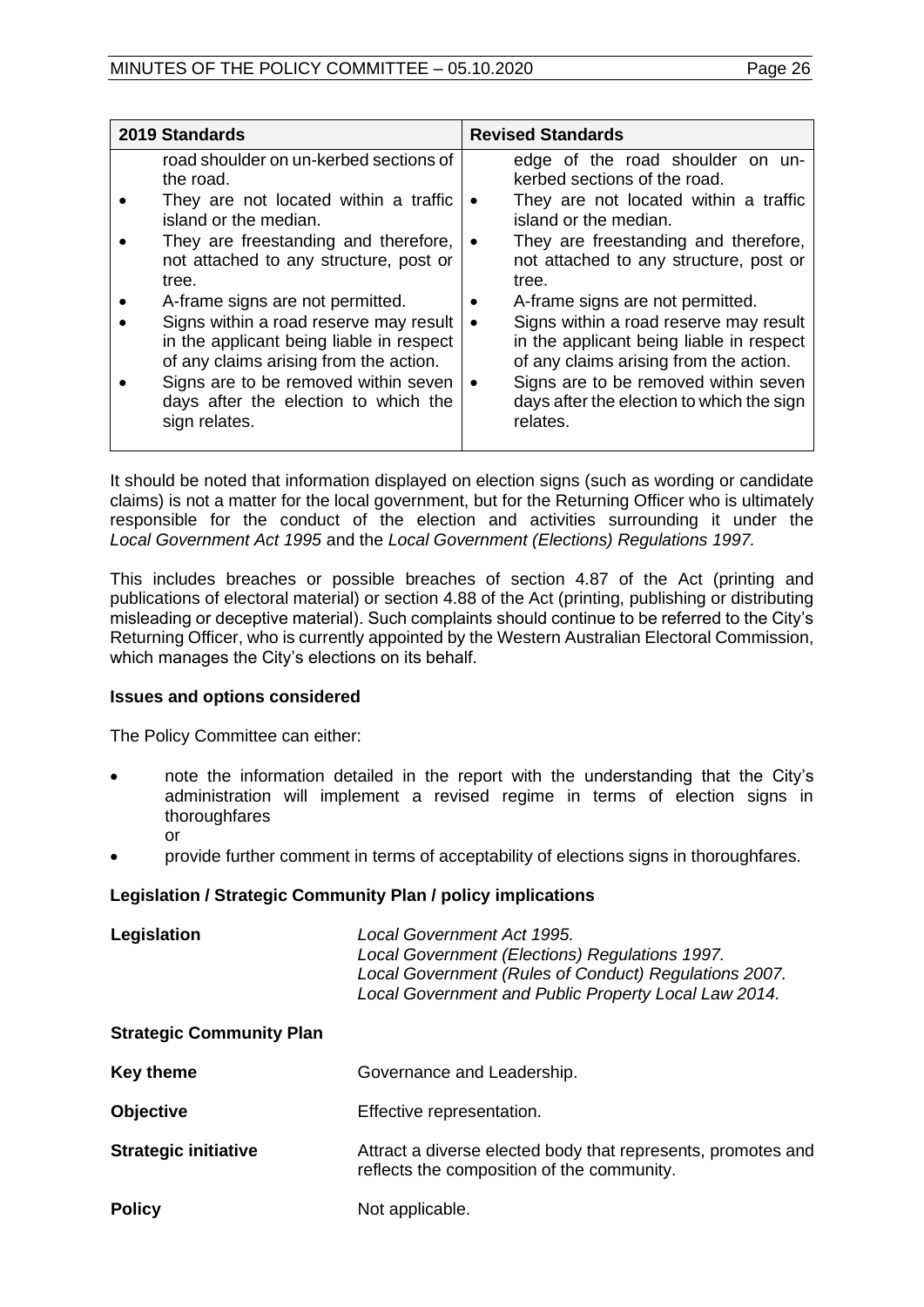#### **Risk management considerations**

Limiting or not permitting election signs from being placed in City thoroughfares could see the City open for a legal challenge against a breach of the Australian Constitution in terms of the implied freedom of political communication.

At the Policy Committee meeting held on 11 May 2020, further information was requested around the public liability aspects of placing election signs within City thoroughfares. The question of where liability lies for any damage to property or injury incurred by a person arising from the placement of an 'election sign' in the thoroughfare, is primarily determined under the provisions of the local law and the subsequent conditions under which the applicant agrees to apply for a permit. Under clause 9.2 of the local law, a person must not place an election sign on a thoroughfare unless they have a permit or are permitted to do so under any written law.

Part 12 of the local law deals with permits and subclause 12.5(1) describes the conditions which the City may impose on a permit holder. These conditions include the requirement to obtain public liability insurance and the provision of an indemnity from the permit holder, indemnifying the City in respect of any injury to any person or any damage to any property which may occur in connection with the use of the public place by the permit holder.

The City through the permit process can stipulate that the permit holder is to indemnify the City in respect of any injury to any person or any damage to any property which may occur in connection with their placement of an election sign in a thoroughfare. In terms of a requirement for the permit holder to obtain relevant public liability insurance would be a matter for the permit holder, to cover the risk associated with any damage to property or person as a result of an election sign being placed in the thoroughfare. However, in terms of the issue, the risk and potential cost of damage is relatively low and would be similar to other organisations and community groups that place community information signs in thoroughfares. The City does of course have extensive public liability insurance in place.

In view of this the City should still have a permit process for the placement of election signs in thoroughfares so that the conditions of permit approval can be articulated to the permit applicant.

#### **Financial/budget implications**

There are no financial implications associated with this report other than costs provided in operational budgets in relation to the management and enforcement of all aspects of the City's election process.

#### **Regional significance**

Not applicable.

#### **Sustainability implications**

Not applicable.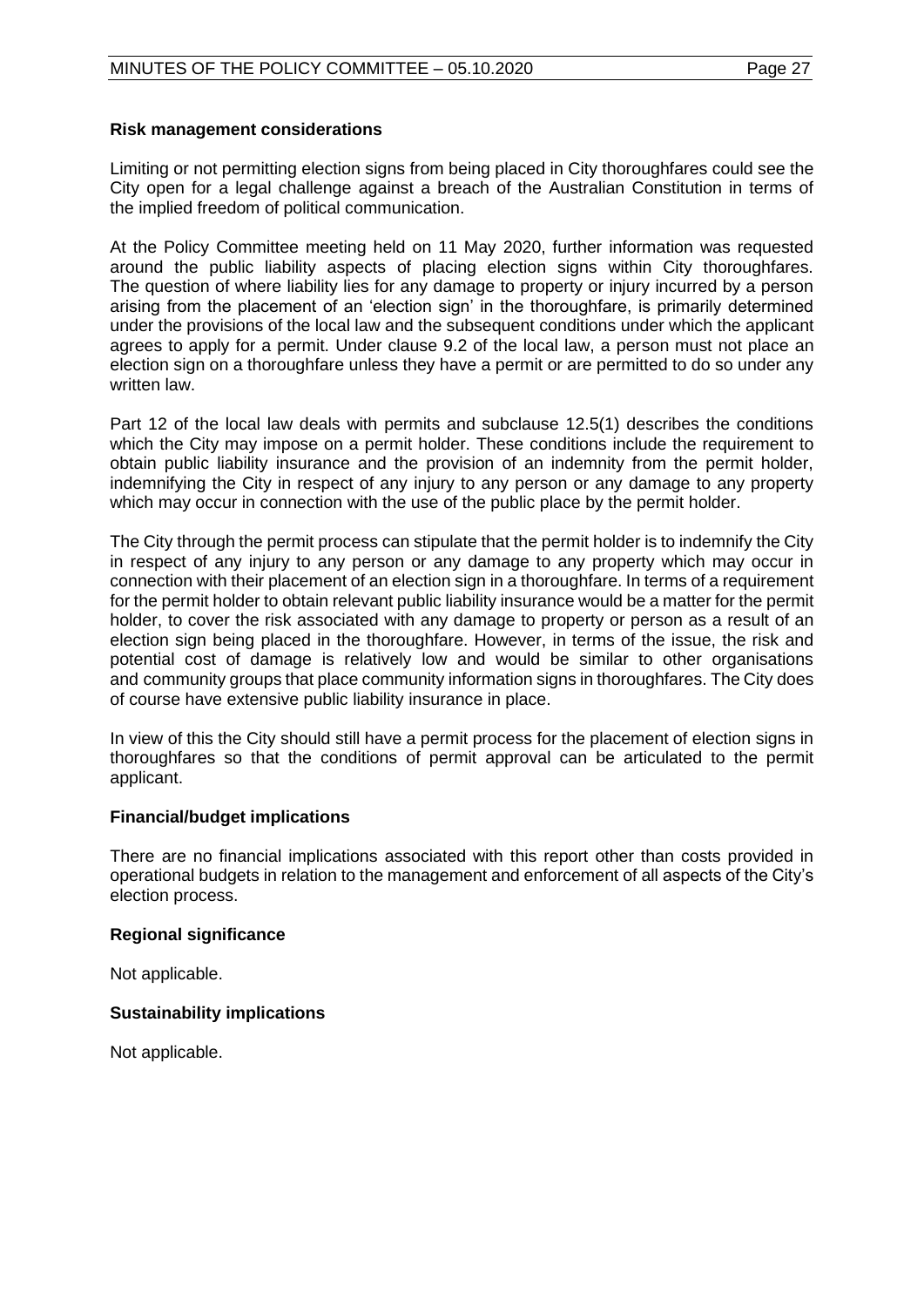#### **Consultation**

A number of local governments throughout Western Australia (such as the Cities of Stirling, Fremantle and Swan) allow temporary election signs being placed in thoroughfares throughout their respective districts, whereas others (such as the Cities of Wanneroo and Greater Geraldton) continue to prohibit such signs being erected. Some local government associations (such at the Local Government Association of South Australia) have issued general approval guidelines relating to election signs for federal, state and local government elections and the Western Australian Local Government Association has released a *Political Signage Guideline* which generally relates to election signs on private property.

Main Roads WA has also issued a set of standards regarding elections signs placed in road reserves that it manages (such as Marmion Avenue and the Mitchell Freeway). In the main, although some local governments are continuing to prohibit election signs from being placed in thoroughfares, legal advice and a level or agreement across local governments has demonstrated election signs in thoroughfares should be allowed by local governments under certain conditions.

#### **COMMENT**

The local government electoral process is the most significant local government activity undertaken which has the potential to call into question political neutrality and perceptions of bias. The City endeavours to maintain this level of neutrality and impartiality by implementing processes and advice that is consistently communicated to candidates and across the community.

It is clear from the recent experience around elections signs that there is a significant number of complaints associated with election signs, which ultimately needs to be investigated on balance with other enforcement activities the City is required to undertake at the time. In this regard any investigation of complaints about election signs will be managed as resources allow and based on the premise of public and road user safety.

As the City's Chief Executive Officer is responsible for the administering of the City's local laws, and although there are differing standards between local governments, the revised standards for the City of Joondalup are considered suitable to gain that balance between election activity; road safety concerns; administrative resourcing; and enforcement capability.

#### **VOTING REQUIREMENTS**

Simple Majority.

**MOVED Cr Fishwick, SECONDED Mayor Jacob that Policy Committee NOTES the revised process relating to election signs being placed in thoroughfares throughout the City's district.**

#### **The Motion was Put and CARRIED (5/2)**

**In favour of the Motion:** Cr Hamilton-Prime, Mayor Jacob, Crs Fishwick, May and McLean. **Against the Motion:** Crs Chester and Jones.

#### *Appendix 4 refers*

*To access this attachment on electronic document, click here[: Attach4agnPOLICY201005.pdf](http://www.joondalup.wa.gov.au/files/committees/POLI/2020/Attach4agnPOLICY201005.pdf)*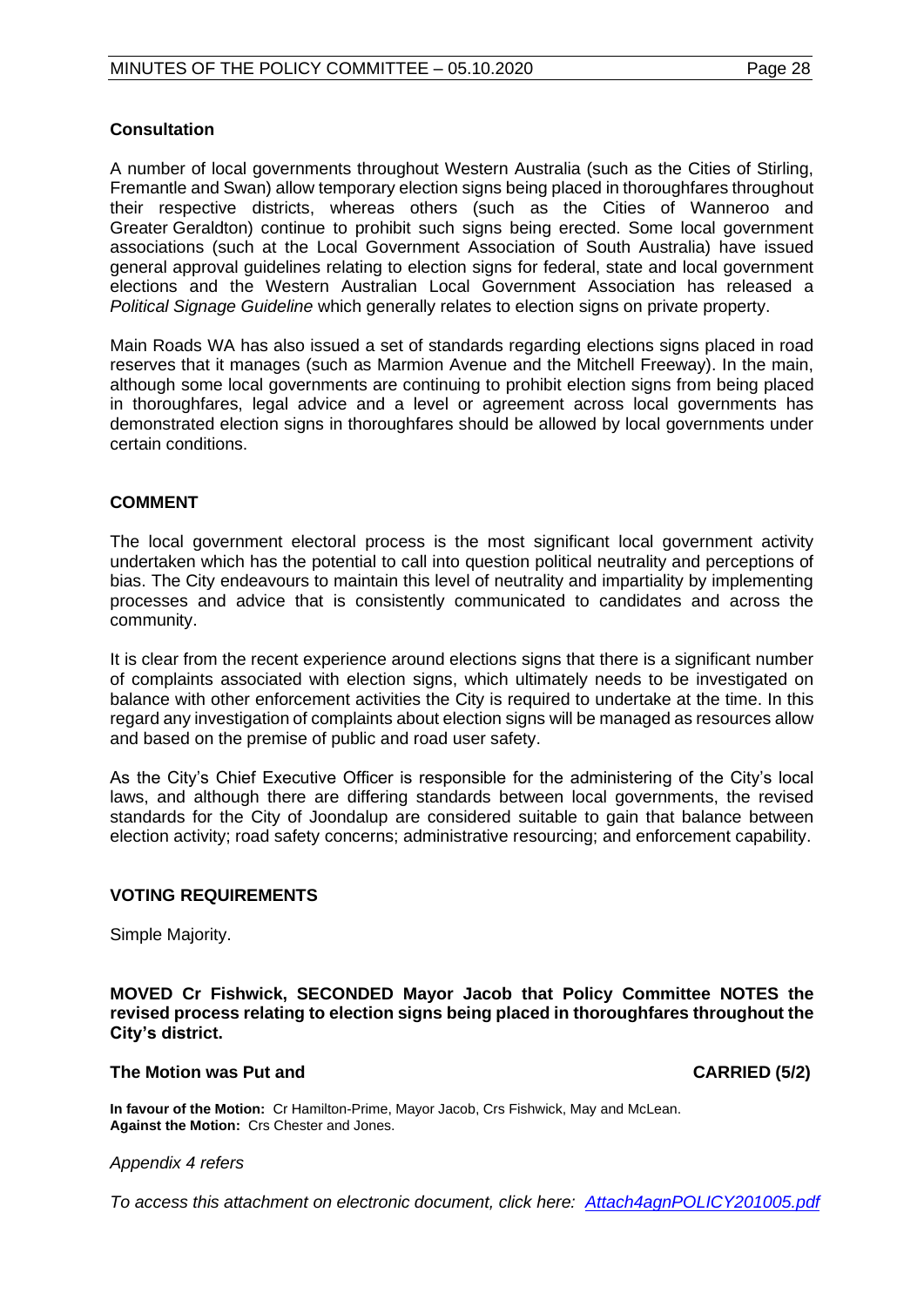## <span id="page-28-0"></span>**ITEM 5 STORMWATER MANAGEMENT POLICY - MINOR REVIEW**

| <b>WARD</b>                           | Αll                                                                                                                                                    |
|---------------------------------------|--------------------------------------------------------------------------------------------------------------------------------------------------------|
| <b>RESPONSIBLE</b><br><b>DIRECTOR</b> | Mr Nico Claassen<br>Infrastructure Services                                                                                                            |
| <b>FILE NUMBER</b>                    | 101283; 101515                                                                                                                                         |
| <b>ATTACHMENT</b>                     | Attachment 1<br><b>Current Stormwater Management Policy</b>                                                                                            |
| <b>AUTHORITY / DISCRETION</b>         | Information - includes items provided to Council for<br>information purposes only that do not require a decision of<br>Council (that is for 'noting'). |

#### **PURPOSE**

For the Policy Committee to note the review of the *Stormwater Management Policy*, as a result of the Policy Manual review process.

#### **EXECUTIVE SUMMARY**

The *Stormwater Management Policy* (the Policy) sets out the key considerations for the management of stormwater resources, stormwater drainage and stormwater management planning.

Since the *Stormwater Management Policy* was first established and adopted by the City of Joondalup in 1999, the Policy has undergone several amendments, including name changes to the Policy, changes in scope and additions to the Policy objectives. The last policy review conducted in 2015 (CJ226-12/15 refers), did not result in any significant changes however, the overall objective was modified to include the consideration of climate change impacts.

As part of the 2020 Policy Manual review, no amendments were identified for this Policy, as the City's stance on stormwater management remains relevant and consistent when benchmarked against other local government policies. The Policy also continues to be implemented effectively by the City.

*It is therefore recommended that the Policy Committee NOTES the review of the Stormwater Management Policy, as detailed in this Report.*

#### **BACKGROUND**

Originally adopted as the *Stormwater Drainage into Wetlands Policy,* prior to the split of the Cities of Wanneroo and Joondalup, the purpose of the Policy was to establish an in-principle position to oppose the discharge of piped or artificially channelled stormwater into specific lake and wetland areas and discourage the establishment of sumps within these locations. Two qualifications were also provided that permitted such stormwater discharges if there were no other reasonable discharge alternatives or if satisfactory pre-treatments could be applied.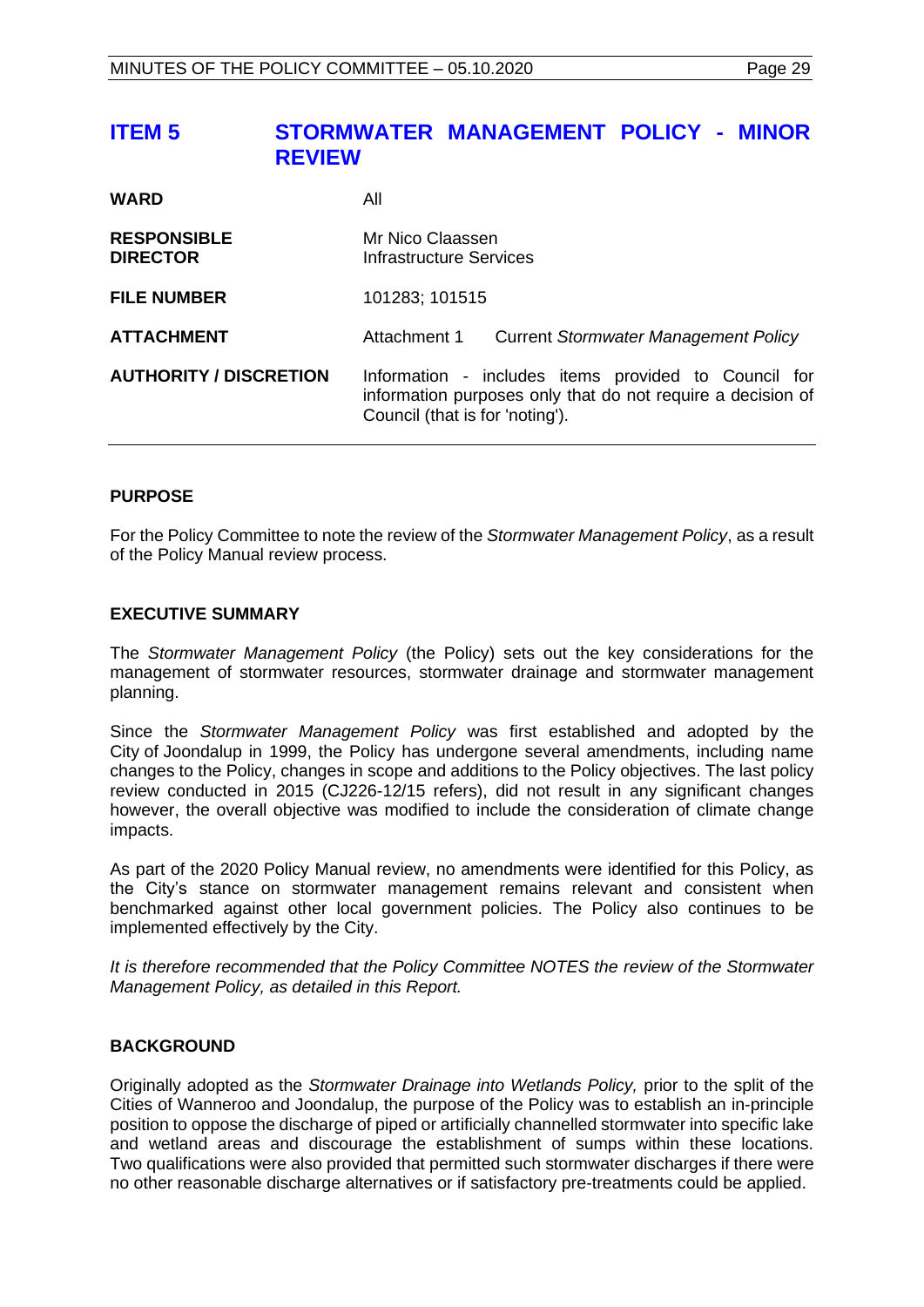At its meeting held 21 September 2004 (CJ214-09/04 refers), Council endorsed a complementary *Preventing of Stormwater Discharge into Natural Bushland Areas Policy* on the recommendation of the Conservation Advisory Committee, to incorporate bushland areas into the stormwater management process. During the 2005 Policy Manual review (CJ206-10/05 refers), policy duplication was acknowledged and resulted in the consolidation of the abovementioned policies to form the renamed *Stormwater Drainage Policy*.

As part of the 2012 Policy Manual review (CJ172-08/12 refers), the *Stormwater Drainage Policy* underwent significant amendments which included renaming the Policy to the *Stormwater Management Policy*, broaden the Policy's scope to incorporate stormwater management in general rather than focussing on drainage in isolation, reflected current State Government directions regarding water sensitive design principles; and facilitated the integration of these principles into planning and development activities within the City.

In 2015, the overall objective of the *Stormwater Management Policy* was modified to include the consideration of climate change impacts (CJ226-12/15 refers). This amendment brought the Policy in line with the City's *Climate Change Strategy 2014–2019,* strengthened the existing stormwater and climate change stance and projects, and also enabled the Policy to be more flexible should there be any future adjustments in best practice to stormwater management implementation.

### **DETAILS**

In the 2020 Policy Manual review, no amendments were identified for this Policy, as the City's stance on stormwater management remains relevant and consistent when benchmarked against other local government policies. The Policy also continues to be implemented effectively by the City.

The Policy continues to be used effectively as part of the City's capital works projects to gradually improve outcomes for the City's drainage network. Whilst it is expected that housing density increases over time will directly impact the drainage network, this should not require any changes to the wording used in the Policy.

As no changes have been identified in relation to the City's stance on stormwater management, the Policy has undergone a minor review to ensure relevance and currency by benchmarking against other local government policies relating to stormwater management.

#### Local Government Comparison

An analysis of other local government stormwater policies was undertaken to inform the review of the City's *Stormwater Management Policy*. Of the 70 local governments benchmarked in the Greater Perth Metropolitan area and regional WA, ten local governments have policies relating to the management of stormwater. These policies are summarised in the table below:

| <b>Name of Local</b><br><b>Government</b> | <b>Policy Name</b> | <b>Notes</b>                                                                                                                                                           |
|-------------------------------------------|--------------------|------------------------------------------------------------------------------------------------------------------------------------------------------------------------|
| City of<br><b>Nedlands</b>                | Stormwater         | Policy aims to ensure stormwater is managed to<br>protect environmental, social and economic<br>values of the community<br>Objective similar to the City of Joondalup. |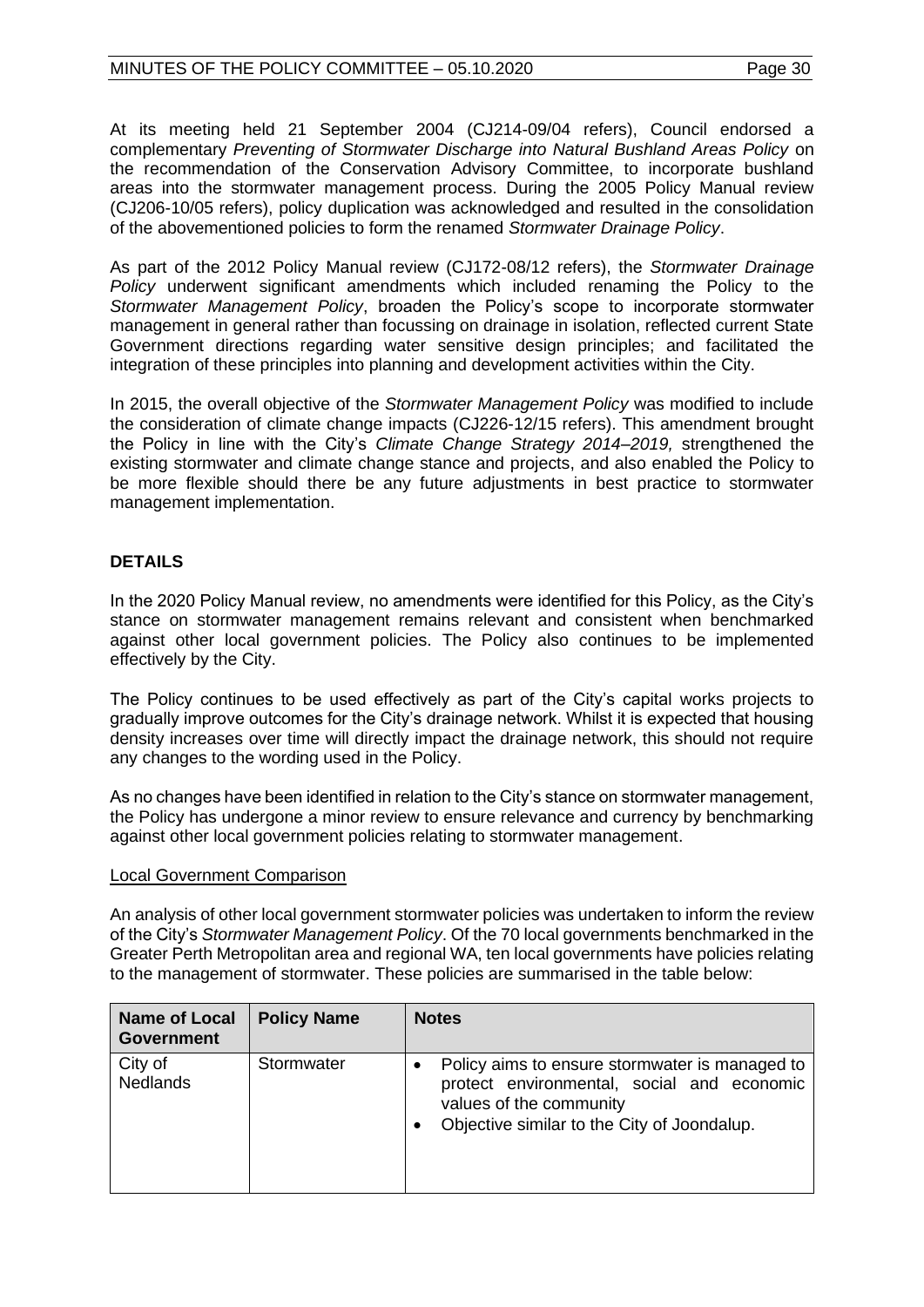| <b>Name of Local</b><br><b>Policy Name</b><br><b>Government</b> |                                                                             | <b>Notes</b>                                                                                                                                                                                                                                                                                                                                                                                                             |
|-----------------------------------------------------------------|-----------------------------------------------------------------------------|--------------------------------------------------------------------------------------------------------------------------------------------------------------------------------------------------------------------------------------------------------------------------------------------------------------------------------------------------------------------------------------------------------------------------|
| City of<br>Mandurah                                             | <b>Water Sensitive</b><br>Urban Design                                      | Policy acknowledges that urban development<br>$\bullet$<br>disrupts the natural water cycle and significantly<br>impacts on the environment, both in terms of<br>water quality and quantity.<br>Applies to all activities, works, services and<br>programs conducted by the administration,<br>contractors, consultants and volunteers.<br>Similar level of policy detail to City of Joondalup.<br>$\bullet$             |
| City of Stirling                                                | Stormwater<br><b>Runoff Disposal</b>                                        | Policy primarily applies to the disposal of<br>$\bullet$<br>stormwater runoff from the City's road network.<br>Policy also applies to the disposal of runoff from<br>$\bullet$<br>under<br>the<br>control<br>other<br>land<br>care,<br>οf<br>management of the City, including car parks and<br>public open spaces.<br>Policy excludes the disposal of runoff from City<br>$\bullet$<br>buildings and private property.  |
| City of South<br>Perth                                          | Stormwater<br>Drainage<br>Requirements for<br>Proposed<br><b>Buildings</b>  | Policy only affects certain internal business<br>$\bullet$<br>units, and the wider community who plan to<br>purchase and/or renovate buildings in the City.                                                                                                                                                                                                                                                              |
| City of Perth                                                   | Stormwater<br>Drainage<br>Connections                                       | High-level policy that identifies the arrangements<br>$\bullet$<br>to be made for the disposal of stormwater for all<br>properties if they are connected to the City's<br>drainage system.                                                                                                                                                                                                                               |
| Town of Victoria<br>Park                                        | Stormwater<br>Runoff<br>Containment                                         | Policy only provides guidance on connections to<br>$\bullet$<br>the Town's stormwater drainage system.                                                                                                                                                                                                                                                                                                                   |
| City of Vincent                                                 | Stormwater<br>Drainage<br>Connections                                       | Policy only provides basic guidance on the<br>$\bullet$<br>controlled<br>disposal<br>0f<br>stormwater<br>from<br>and<br>residential<br>commercial<br>properties<br>and<br>whether a property needs to apply for connection<br>to the City's stormwater drainage system.                                                                                                                                                  |
| Shire of Collie                                                 | Stormwater<br>Discharge from<br><b>Building Sites</b>                       | Policy applies more specifically to all planning<br>$\bullet$<br>and building approvals that have a condition<br>requiring stormwater management.<br>Mainly used by applicants in developing<br>$\bullet$<br>proposals or when City officers provide advice on<br>stormwater management matters.<br>Contains significant level of detail; not consistent<br>$\bullet$<br>with wording in the City of Joondalup policies. |
| City of<br>Wanneroo                                             | <b>Urban Water</b><br>Management<br>Wetlands<br><b>Public Open</b><br>Space | All<br>three<br>policies<br>mention<br>stormwater<br>$\bullet$<br>however, policies<br>management;<br>incorporate<br>other topic<br>outside<br>stormwater<br>areas<br>of<br>management.<br>Contains significant level of detail; not consistent<br>with wording in the City of Joondalup policies.                                                                                                                       |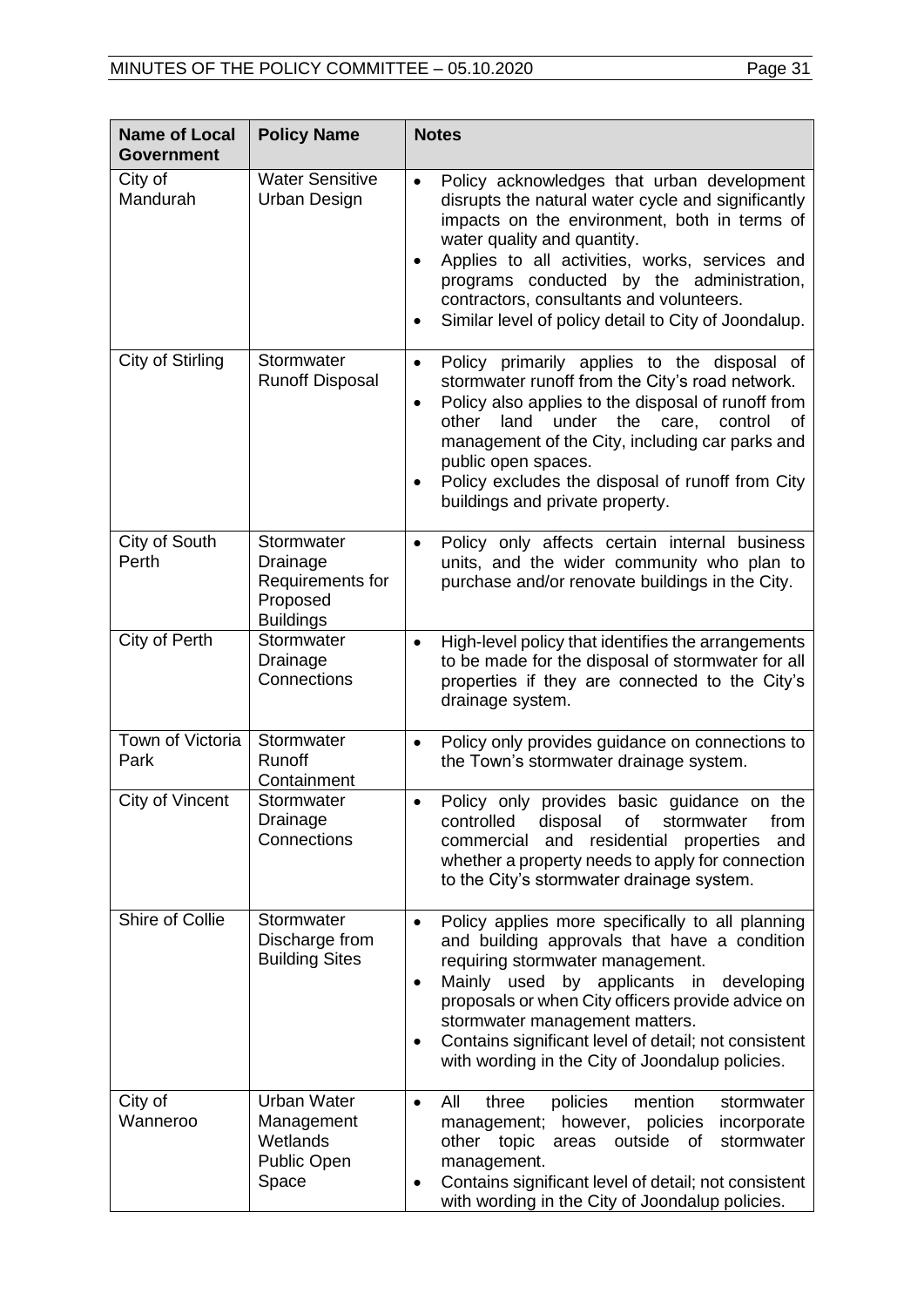| <b>Name of Local</b><br><b>Government</b> | <b>Policy Name</b>        | <b>Notes</b>                                                                                                                                                                                                                                                                                                                                                                                                                        |
|-------------------------------------------|---------------------------|-------------------------------------------------------------------------------------------------------------------------------------------------------------------------------------------------------------------------------------------------------------------------------------------------------------------------------------------------------------------------------------------------------------------------------------|
| City of<br>Rockingham                     | Urban Water<br>Management | applies to proposals that facilitate<br>Policy<br>$\bullet$<br>residential (on both rural and urban land),<br>commercial and industrial zoning, subdivision or<br>development.<br>Consistent with responsibilities applied to the<br>$\bullet$<br>activities, works, services and<br>programs<br>conducted.<br>Contains significant level of detail; not consistent<br>$\bullet$<br>with wording in the City of Joondalup policies. |

This benchmarking exercise confirms that other WA local governments also address the issue of stormwater management through their policy documents, but the scope and level of detail in these policies varies significantly. This research has not led to any recommended changes in the *Stormwater Management Policy*, as the Policy intends to maintain a high-level strategic focus to be consistent with the City's other policies.

#### **Issues and options considered**

Council can either:

- retain the *Stormwater Management Policy* in its current format, as shown in Attachment 1 to this Report or
- suggest modifications to the *Stormwater Management Policy*.

Option 1 is the recommended option.

#### **Legislation / Strategic Community Plan / Policy implications**

**Legislation** Section 26 of the *Planning and Development Act 2005.*

#### **Strategic Community Plan**

**Key theme Governance and Leadership.** The Natural Environment.

**Objective** Strong leadership. Environmental resilience.

**Strategic initiative** Participate in State and Federal policy development processes affecting local government.

> Demonstrate current best practice in environmental management for local water, waste, biodiversity and energy resources.

**Policy** *Stormwater Management Policy*.

#### **Risk management considerations**

In order to remain transparent and facilitate appropriate decision-making processes, it is imperative that policies reflect the current positions of Council and work practices at the City, as well as contemporary best practice approaches.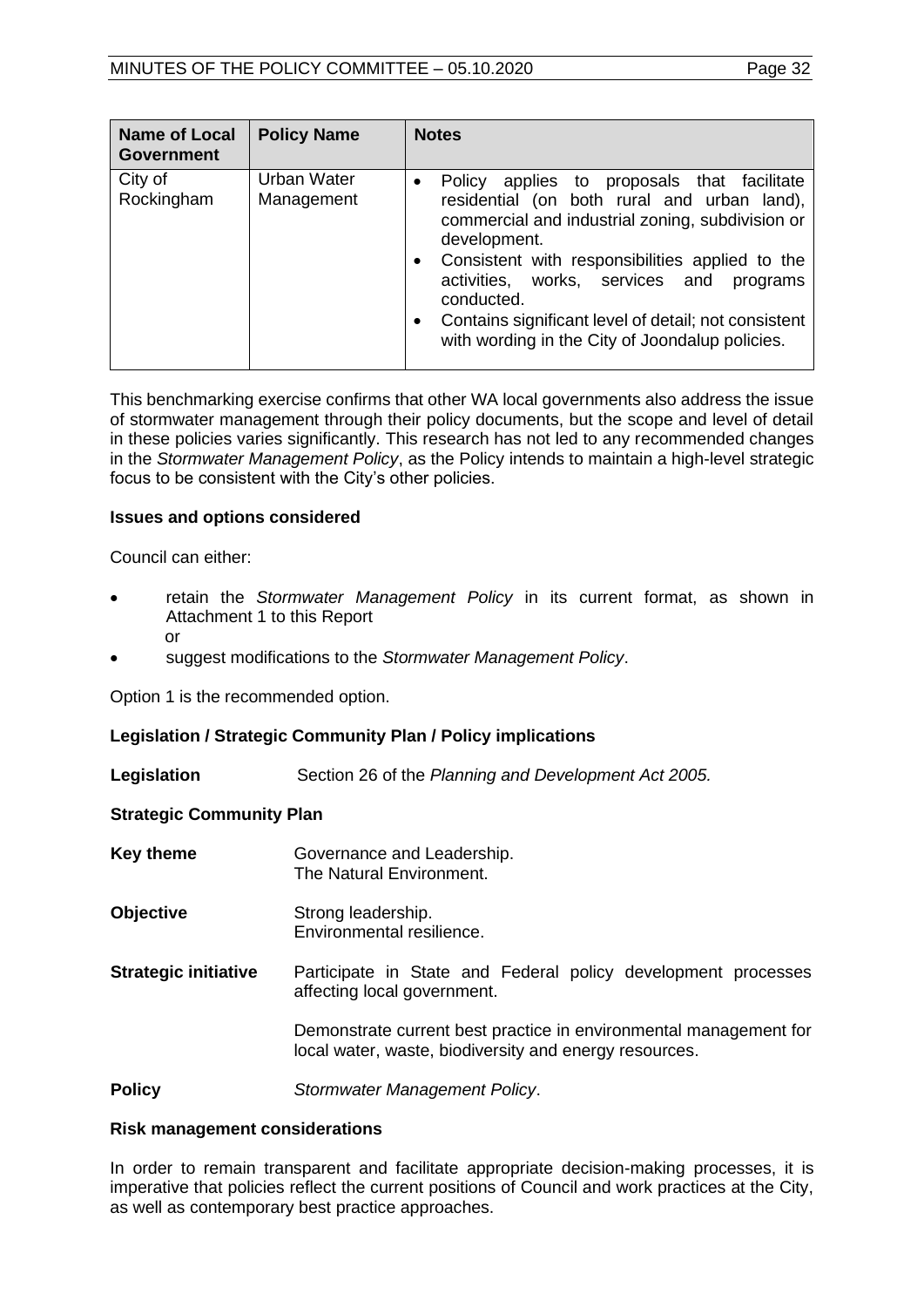#### **Financial / budget implications**

Not applicable.

#### **Regional significance**

Stormwater management in the City of Joondalup can impact and affect other surrounding local governments areas.

#### **Sustainability implications**

Appropriate management of stormwater is important for the continued protection and improvement of stormwater quality for the natural environment as well as management of stormwater volumes for control of storm events and flooding.

#### **Consultation**

Not applicable.

#### **COMMENT**

The *Stormwater Management Policy* continues to provide guidance on how stormwater is managed to protect environmental, social and economic values. The City continues to facilitate the integration of water sensitive design principles and consider climate change impacts into planning and development within the City of Joondalup.

#### **VOTING REQUIREMENTS**

Simple Majority.

#### **MOVED Cr May, SECONDED Cr Fishwick that the Policy Committee NOTES the review of the** *Stormwater Management Policy***, as detailed in this Report.**

#### **The Motion was Put and CARRIED (7/0)**

**In favour of the Motion:** Cr Hamilton-Prime, Mayor Jacob, Crs Chester, Fishwick, Jones, May and McLean.

*Appendix 5 refers*

*To access this attachment on electronic document, click here: [Attach5agnPOLICY201005.pdf](http://www.joondalup.wa.gov.au/files/committees/POLI/2020/Attach5agnPOLICY201005.pdf)*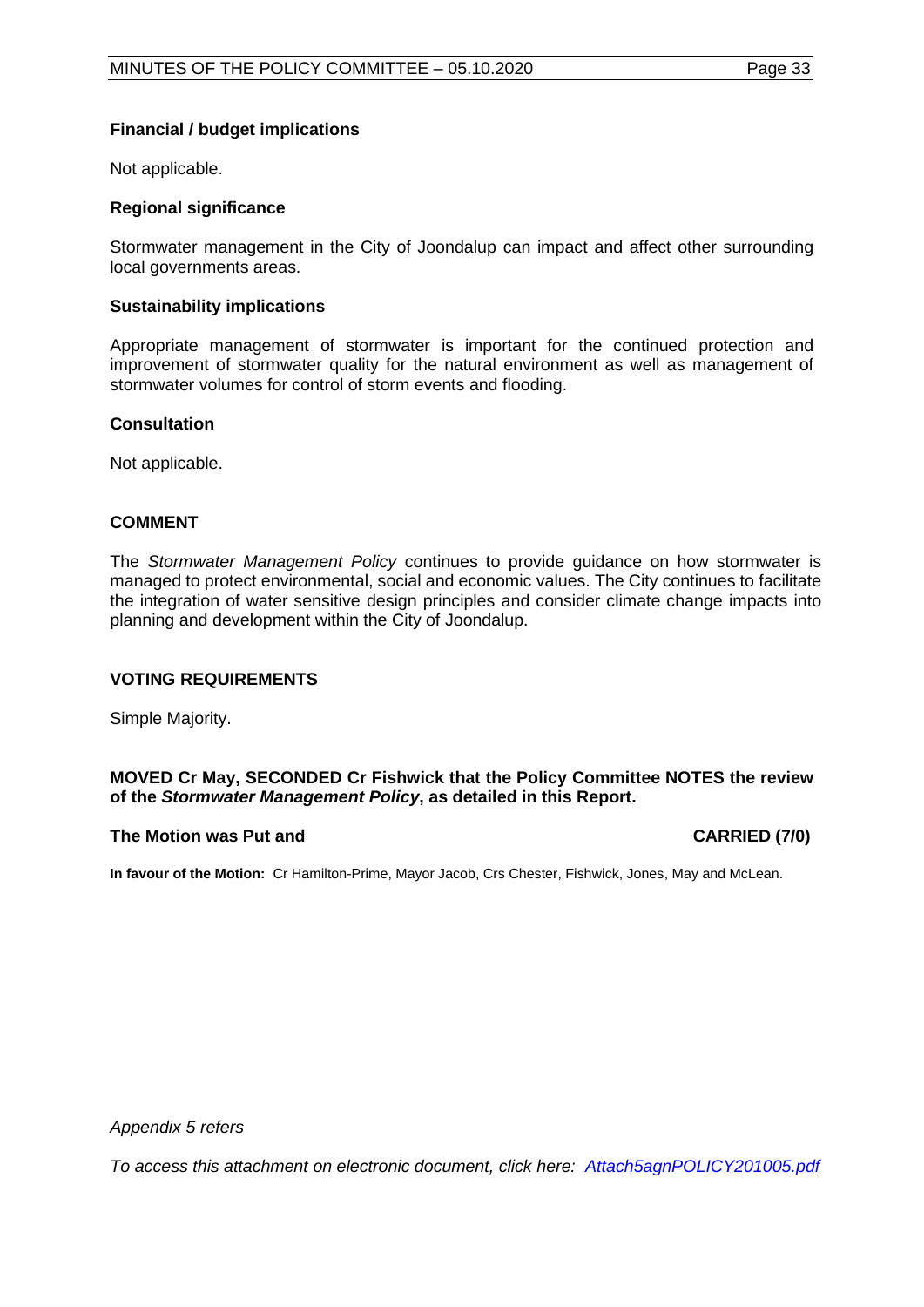# <span id="page-33-0"></span>**ITEM 6 JOONDALUP DESIGN REVIEW PANEL LOCAL PLANNING POLICY**

| <b>WARD</b>                           | Αll                                                                                    |                                                                         |
|---------------------------------------|----------------------------------------------------------------------------------------|-------------------------------------------------------------------------|
| <b>RESPONSIBLE</b><br><b>DIRECTOR</b> | Ms Dale Page                                                                           | <b>Planning and Community Development</b>                               |
| <b>FILE NUMBER</b>                    | 103712; 101515                                                                         |                                                                         |
| <b>ATTACHMENTS</b>                    | Attachment 1                                                                           | Draft Joondalup Design Review Panel<br><b>Local Planning Policy</b>     |
|                                       | Attachment 2                                                                           | Draft Terms of Reference<br>for<br>the<br>Joondalup Design Review Panel |
|                                       | Attachment 3                                                                           | Design Review Comparison Table                                          |
| <b>AUTHORITY / DISCRETION</b>         | Legislative $-$ includes the adoption of local laws, planning<br>schemes and policies. |                                                                         |

#### **PURPOSE**

For Council to consider the draft *Joondalup Design Review Local Planning Policy* for the purposes of public advertising.

#### **EXECUTIVE SUMMARY**

At its meeting held on 21 November 2017 (CJ177-11/17 refers), Council resolved to request an amendment to the Local Planning Scheme to give greater weight to comments made by the Joondalup Design Reference Panel (JDRP) as part of decision-making on planning applications. In addition, it was requested that the terms of reference be amended to subject a greater number of multiple dwelling proposals to the JDRP. At its meeting held on 17 April 2018 (CJ056-04/18 refers), Council adopted the updated terms of reference.

At its meeting held on 21 May 2019 (CJ049-05/19 refers), Council resolved to amend *Local Planning Scheme No. 3* (LPS3) to give greater statutory weight to the JDRP by including it as a matter for due regard. This amendment was subsequently approved by the Minister, subject to modifications in early 2020. These modifications included the requirement for a local planning policy to be prepared to outline details of the JDRP and matters to be reviewed by the panel.

The City has prepared a draft local planning policy (Attachment 1 refers), aligning with the *Design Review Guide* released by the State Government in March 2019 as a part of *Design WA* stage one. The *Design Review Guide* outlines a best practice model for the establishment and operation of design review panels. The process provides for independent expert advice for significant proposals, undertaking a qualitative assessment to ensure that developers deliver improved project outcomes.

The draft *Joondalup Design Review Panel Local Planning Policy* (LPP) outlines:

- the role of the panel
- the types of planning proposals that can be considered
- when in the process a planning proposal can be considered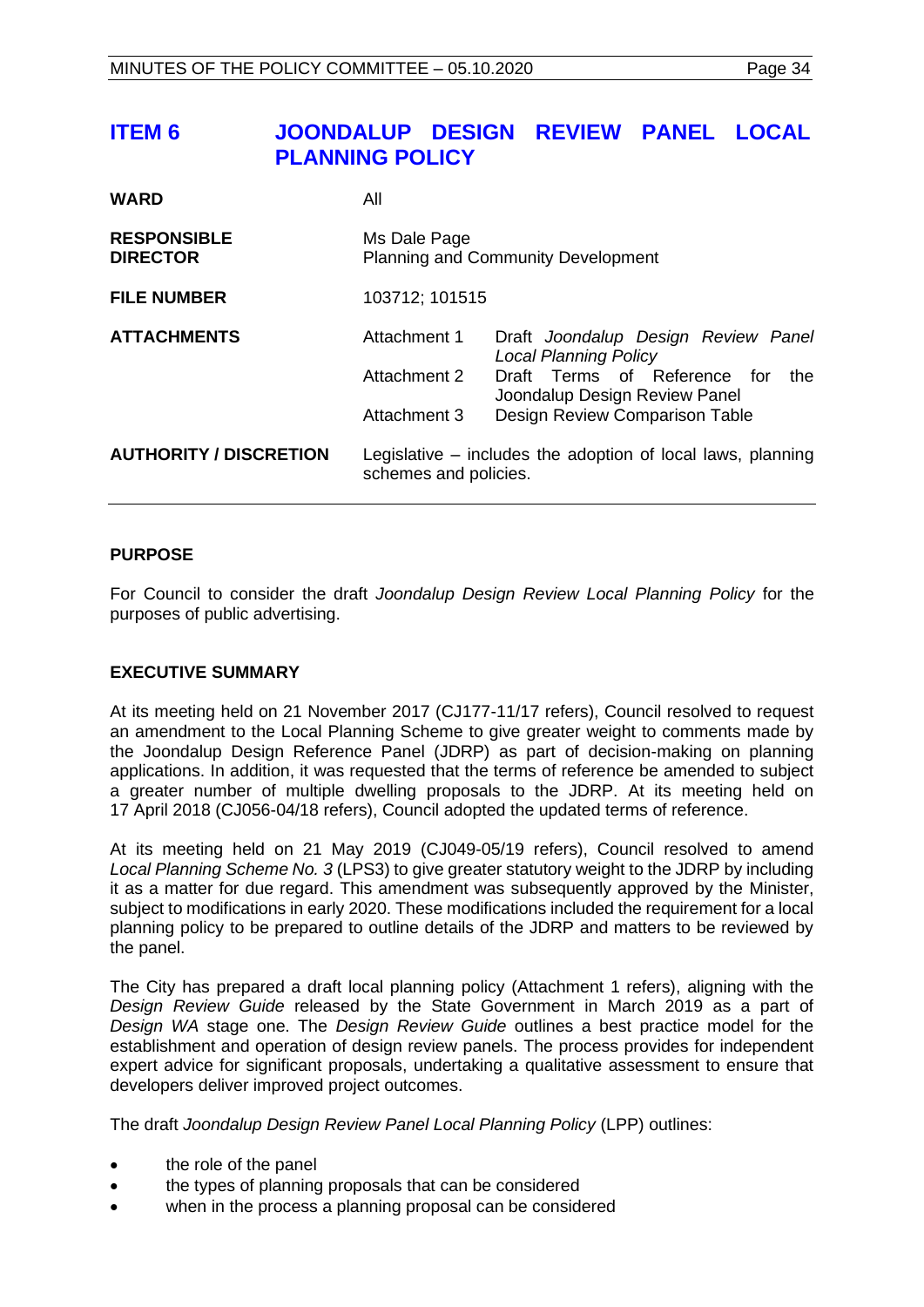- fees applicable to the design review process
- pre-lodgement requirements.

The policy captures one of the main changes between the current panel and the proposed JDRP, which is that planning proposals can be referred to the panel for design review pre-lodgement. In doing so, it is expected that any suggestions, feedback and other modifications can be made or incorporated early in the design process to avoid further delays and costs at a later stage.

It is also intended that the City's terms of reference will also be modified (Attachment 2 refers) to better align with the suggested provisions of the State Government's *Design Review Guide*. The modified terms of reference will be formally presented to Council for adoption following consultation of the draft LPP to ensure any changes that may arise as a result of consultation, which may also impact on the contents of the terms of reference, are captured.

It is recommended that Council supports the draft *Joondalup Design Review Panel Local Planning Policy* for the purposes of consultation for a period of 21 days.

#### **BACKGROUND**

#### Establishment of design review at the City of Joondalup

The City's Joondalup Design Advisory Panel was established by Council at its meeting held on 30 September 2008 (CJ213-09/08 refers), with the first panel members appointed on 16 June 2009 by Council (CJ142-06/09 refers). The terms of reference have been modified throughout the years to reflect changes in titles, the introduction of the State Government's Development Assessment Panel and to capture larger infill developments associated with the *Local Housing Strategy*.

#### Modification to panel name

In 2011 the State Government implemented the Development Assessment Panel (DAP) system and established a number of 'Joint Development Assessment Panels'. To avoid confusion between the Joondalup Design Advisory Panel (JDAP) and the Joint Development Assessment Panels (also using the acronym 'JDAP'), the panel was renamed to the Joondalup Design Reference Panel (JDRP).

It is now intended to again rename the panel to ensure consistency with the terminology of the State Government's *Design Review Guide* and other local government panels, by modifying the name of the panel by replacing "Reference" with "Review".

It is considered that the change in name will ensure that decision-makers, such as DAP members and Elected Members are aware that the panel has been developed and operates in a manner consistent with the *Design Review Guide*.

#### Design Review and the City's Housing Opportunity Areas

As part of its strategic approach to better managing the impact of infill development in Housing Opportunity Areas, Council at its meeting held on 21 November 2017 resolved, in part, as follows (CJ177-11/17 refers):

*"…3 REQUESTS the Terms of Reference of the Joondalup Design Reference Panel be amended to subject a greater number of multiple dwelling proposals to independent design review as part of the City's assessment of the proposals;…"*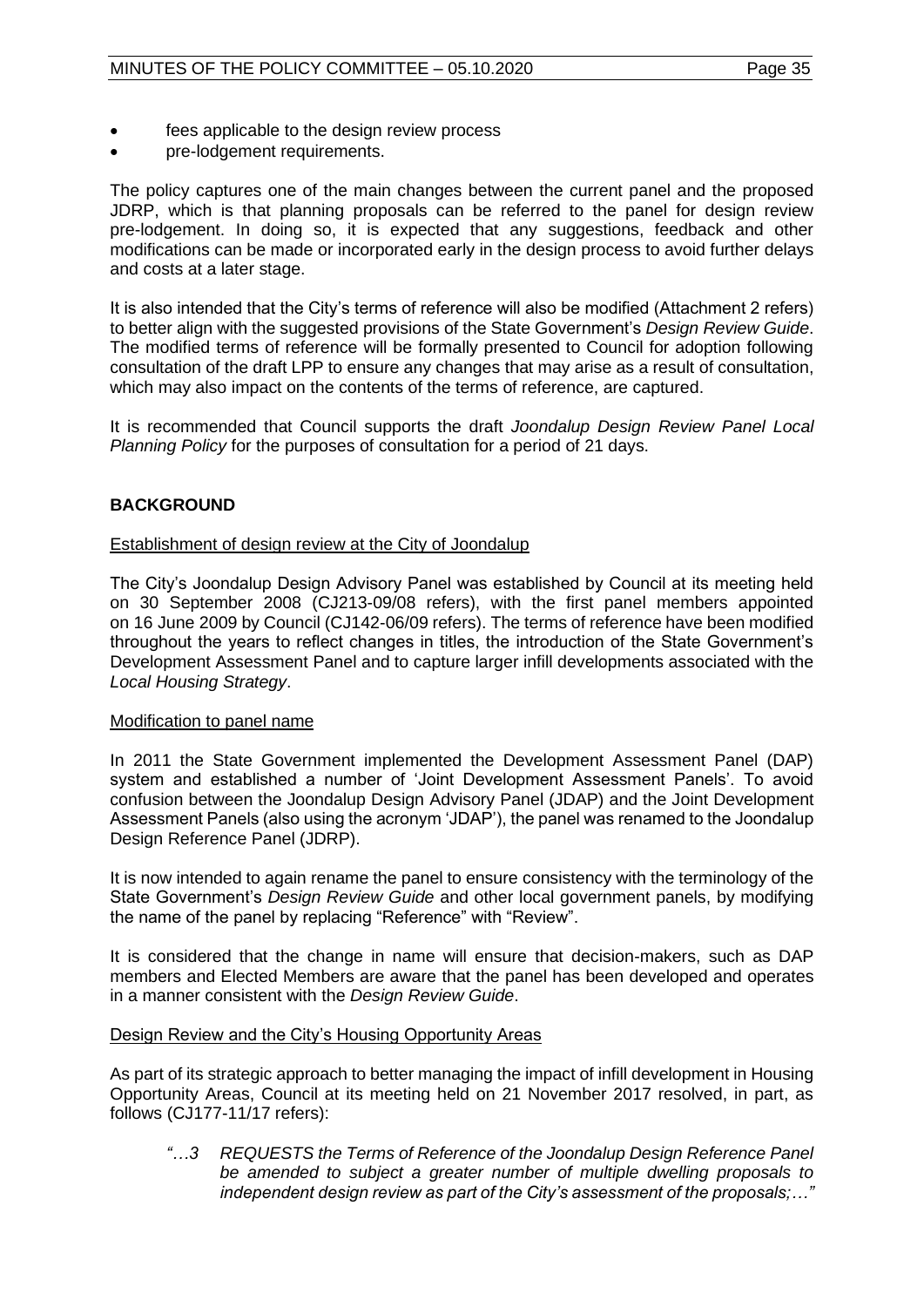*"…6 REQUESTS the initiation of an amendment to District Planning Scheme No. 2*  to include provisions which enable the City to better control the impact of *multiple dwellings on existing residents and streetscapes, including the provisions of draft Amendment No. 73 that were previously deleted by the Western Australian Planning Commission that required a minimum site area of 2,000m<sup>2</sup> for multiple dwelling developments and that required all development at the higher density to comply with the City's Residential Development Local Planning Policy or equivalent, along with provisions which require regard be given to recommendations made by the Joondalup Design Reference Panel in the determination of planning proposals;…"*

In response to these requests the City immediately went about modifying the terms of reference, requiring that all multiple dwelling developments be referred to the JDRP for review. The City also recommended that independent design review be undertaken of grouped dwelling developments consisting of five or more dwellings. At its meeting held on 17 April 2018 (CJ056-04/18 refers), Council amended the terms of reference in line with the City's recommendation.

Subsequently, at its meeting held on 25 May 2019 (CJ049-05/19 refers), Council resolved to amend LPS3 to include a provision to give statutory weight to the advice from the JDRP in considering a development application. This amendment was subsequently approved by the Minister, subject to modifications. The modifications require the City to have a local planning policy that details the operation of the JDRP and the matters in which they will be consulted. This amendment was gazetted and came into effect on 18 February 2020.

#### Design WA

In 2015, the Western Australian Planning Commission (WAPC) endorsed a project, later named "Design WA", to improve the quality of design and development of the built environment. Separate to this, in May 2018, the Department of Planning, Lands and Heritage released the "Modernising WA's Planning System Green Paper". The green paper was an independent review of the Western Australia's planning system and outlined key planning reform principles. Following a review of the draft project and associated policy against the proposed planning reform, Stage one of Design WA was released in May 2019.

Stage one of Design WA consists of *State Planning Policy 7.0 – Design of the Built Environment* (SPP7.0), *State Planning Policy 7.3 – Residential Design Codes Volume 2 – Apartments* and the Design Review Guide. SPP7.0 addresses design quality and built form outcomes in Western Australia and applies to the preparation, review and assessment of a range of planning proposals. In addition, the policy provides 10 design principles which have been developed to inform the design, review and decision-making processes for built environment proposals.

The *Design Review Guide* sets a best practice model for the establishment of new design review panels. The guide contains 'model' terms of reference and report templates for agendas and minutes to assist and provide consistency for local governments. The model documents have been considered in the development of the City's draft LPP.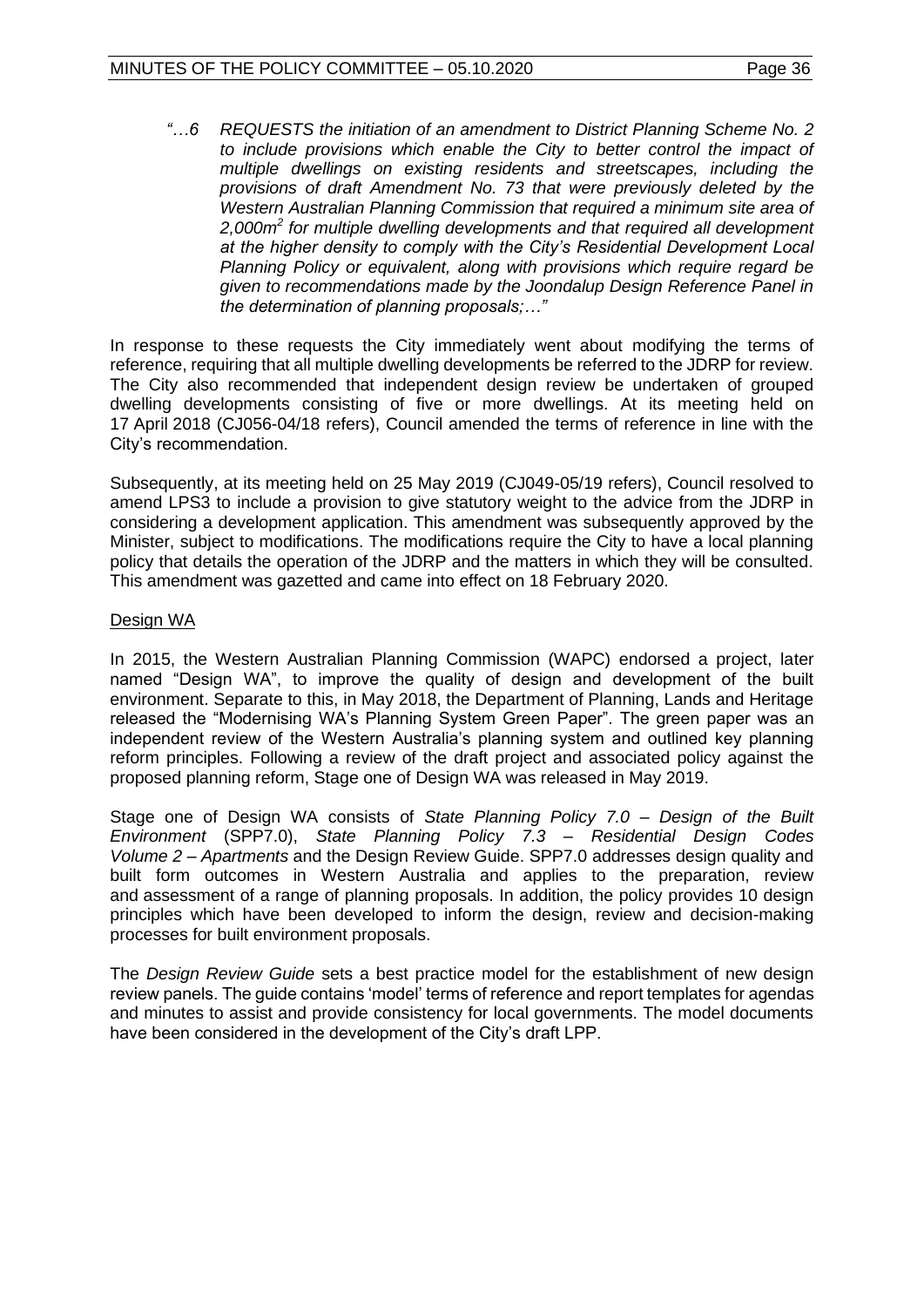#### **DETAILS**

The aim of the draft LPP is to outline the role and purpose of the JDRP and the matters on which the panel will provide feedback.

The draft LPP contains the following:

- Objectives and statements outlining the importance of design review as part of the planning process.
- Role and purpose of the Design Review Panel.
- Proposals that are required to be referred to the panel and timing for review, including development applications and other planning proposals such as structure plans, activity centre plans, local planning policies and scheme amendments.
- Matters to be considered by the panel when providing feedback, being the local planning framework and the 10 design principles of SPP7.0.
- A fee structure for design review.
- Linking the operation of the panel to the draft amended Terms of Reference.

In conjunction with the LPP, it is also proposed that the current terms of reference be updated to better reflect the State's *Design Review Guide* and the City's needs in relation to design review. The draft terms of reference are provided in Attachment 2 to this Report for information. Council adoption of the amended terms of reference will be sought following consultation on the draft LPP to ensure any changes that may arise as a result of consultation which may also impact on the contents of the terms of reference are captured.

A comparison of the proposed JDRP, the current JDRP and the model outlined in the *Design Review Guide* is provided in Attachment 3 to this Report.

#### Key features of the Joondalup Design Review Panel

#### *Purpose of design review*

The purpose of design review is to provide independent expert advice on the design quality of planning proposals to the City. The panel does not have a decision-making function. The feedback from the panel is guided by the City's relevant planning framework and the 10 principles of good design outlined in SPP7.0.

The purpose of the panel under the draft LPP and terms of reference is consistent with the City's current panel; however, has been updated to reflect the changes to the planning framework through Design WA stage one.

#### *Planning proposals to be considered*

The State Government's *Design Review Guide* stipulates that design review is typically applied to proposals that are significant – due to their size, use, location and/or community impact. The *Design Review Guide* suggests a threshold for design review which reflects this, recommending mandatory design review for large scale projects that meet the State Government's Development Assessment Panel (DAP) threshold and apartment developments of 10 or more. Discretionary design review is identified for all other types of development.

In relation to development applications, the City's current panel goes beyond the mandatory threshold requirements identified in the *Design Review Guide*, requiring review of the following:

- All multiple and grouped dwellings of five or more outside of the City Centre and 10 or more within the City Centre.
- New commercial and mixed use buildings (no cost threshold).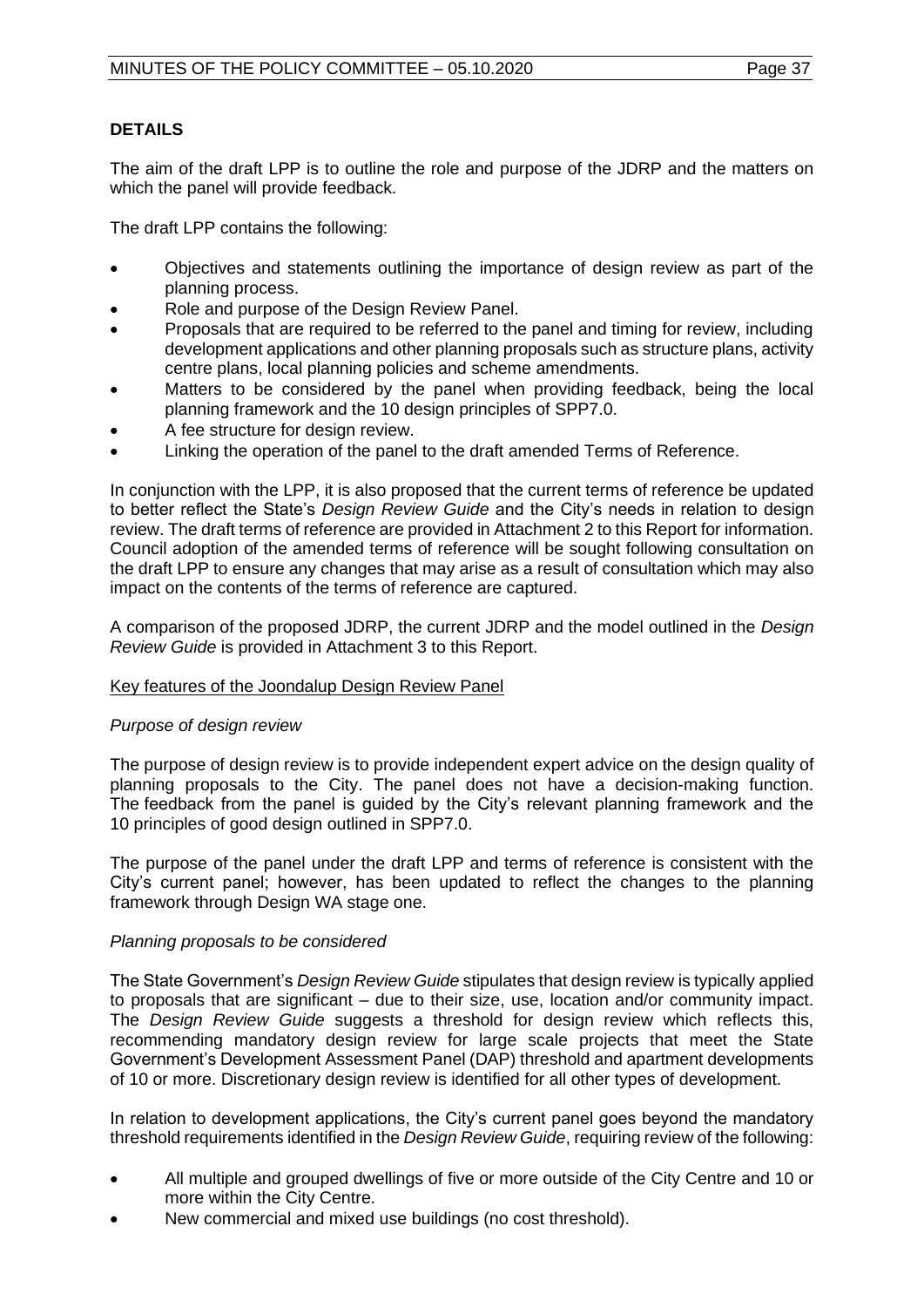- Major extensions to existing buildings that have a significant impact on the street.
- Other developments that are likely to impact the street.

Recognising the stronger focus through planning reform on the design of developments as a key consideration in assessing applications, it is proposed to expand the current planning proposals to be reviewed by the panel to also include the following:

- Activity centre plans, structure plans, local development plans, local planning policies and scheme amendments that would benefit from review.
- Mandatory DAP applications. It is noted that nearly all mandatory DAP applications would be considered by the current panel.
- All opt-in DAP applications, except extensions to existing buildings that do not impact on the street or site works.
- Information submitted as a condition of development approval where the City considers input from the Panel Chairperson (or delegate) would be beneficial (for example schedule of colours or materials or landscaping plan). This would be most likely to occur if there is a substantial change to a component of the design from that which was identified in the original design review process.
- Any other planning proposal that in the opinion of the City would benefit from design review.

### *Timing of review*

As per the suggestions in the State Government's *Design Review Guide*, it is proposed that planning proposals will be reviewed prior to an application being formally lodged with the City. This ensures applicants are able to take best advantage of the feedback received at a time when there is more flexibility to the design and scope of a project. It is recommended within the *Design Review Guide* that a minimum of three design reviews take place, however the timing and benefit of this could be dependent on the scale of the development.

The current panel has been established with an intent to only review planning proposals following formal lodgement. However, in line with the *Design Review Guide*, the draft policy provides scope for planning proposals to be reviewed multiple times, but most importantly, prior to formal lodgement, as follows:

- Mandatory review prior to lodging an application for planning proposals that meet the thresholds for review.
- Additional review following lodgement, where considered appropriate.
- Review of information submitted as part of conditions of approval by the Panel Chairperson or delegate where considered appropriate (for example schedule of colours and materials or landscaping plan).

#### Terms of reference modifications

The design review panel is required to operate in accordance with the terms of reference endorsed by Council.

The draft amended terms of reference are provided in Attachment 2 to this Report for information and context only at this stage. Council adoption of the draft amended terms of reference will be sought following consultation on the draft LPP to ensure any changes that may arise as a result of consultation which may also impact on the contents of the terms of reference are captured.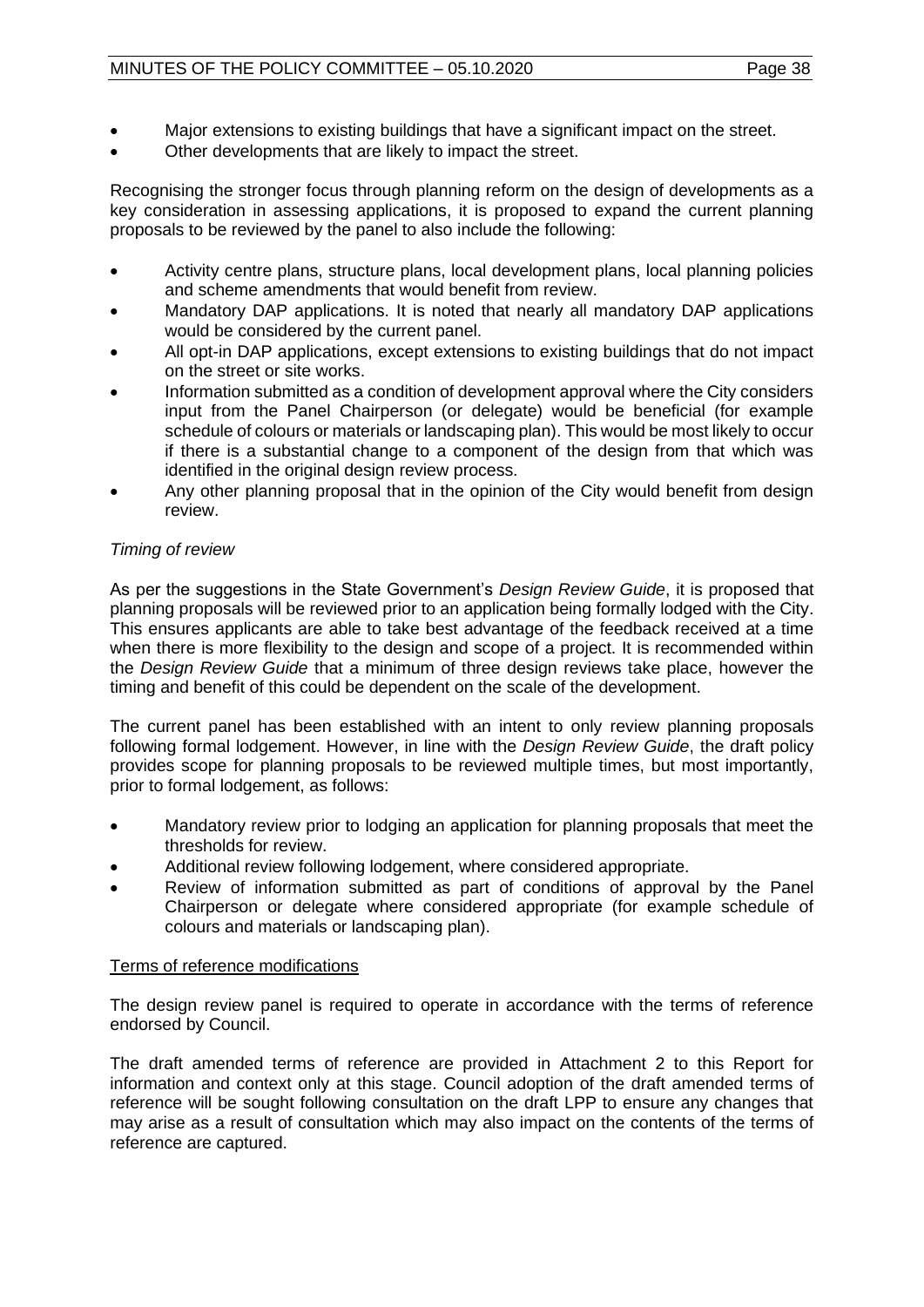Proposed changes to the terms of reference are outlined below.

#### *Panel membership*

In line with the State's *Design Review Guide*, it is proposed to expand the membership of the design review panel. Currently the panel comprises three specialist members, with the CEO or delegate as Chairperson.

The new panel will consist of the following members:

- Presiding Member.
- Panel Chairperson.
- Deputy Chairperson.
- Up to four other specialist members.

The draft terms of reference set out that a pool of up to 10 specialist members shall be selected by Council following an expression of interest process. These members are required to have the necessary specialist skills and qualifications, including expertise in architecture, landscaping and planning or other relevant discipline. A Panel Chairperson and Deputy Chairperson will then be selected from this group.

It is proposed to retain the CEO or nominee as the Presiding Member, to manage the City's administration of the meeting.

For each panel meeting a maximum of six members will be selected from the specialist group, with these members selected on the basis of the types of expertise required for a particular application. For example, a multiple dwelling proposal will likely require expertise from architecture, landscaping and planning. By comparison a larger more significant project, such as an activity centre plan may require expertise in urban design and traffic engineering.

#### *Meeting frequency and format*

It is proposed to maintain the current meeting cycle of monthly meetings, with the option for additional meetings, as required. Where there are no proposals to be considered by the panel, the meeting will be vacated. The format of the meeting is proposed to align with the recommendations of the State's *Design Review Guide*, noting that the key components of the meeting are similar to the current panel meeting format.

Templates for officer reports, meeting agendas and minutes are provided within the *Design Review Guide*. It is proposed to retain the City's current report agenda and officer report formats. This report template includes all information required under the template in the *Design Review Guide*, but expands further to incorporate more background and information on the proposal to ensure panel members are better informed of the planning proposal prior to a briefing by City officers at the meeting. The current panel members (including those that sit on various other design review panels) have commended this additional level of detail being provided prior to the meeting.

It is however proposed to adopt the meeting minute formats of the *Design Review Guide* as this better aligns with the purpose of the panel. In particular, the feedback from the panel will be structured against the 10 design principles of SPP7.0, outlining whether the development is supported, not supported or if amendments are required. In addition, the *Design Review Guide* recommends that these minutes are provided as an attachment to reports to Council or DAPs to inform the decision-making process. Using the minutes template will also ensure consistency, not only within the City, but with other local governments, in particular for DAP reports where most local governments have now commenced use of this template as an attachment to the report.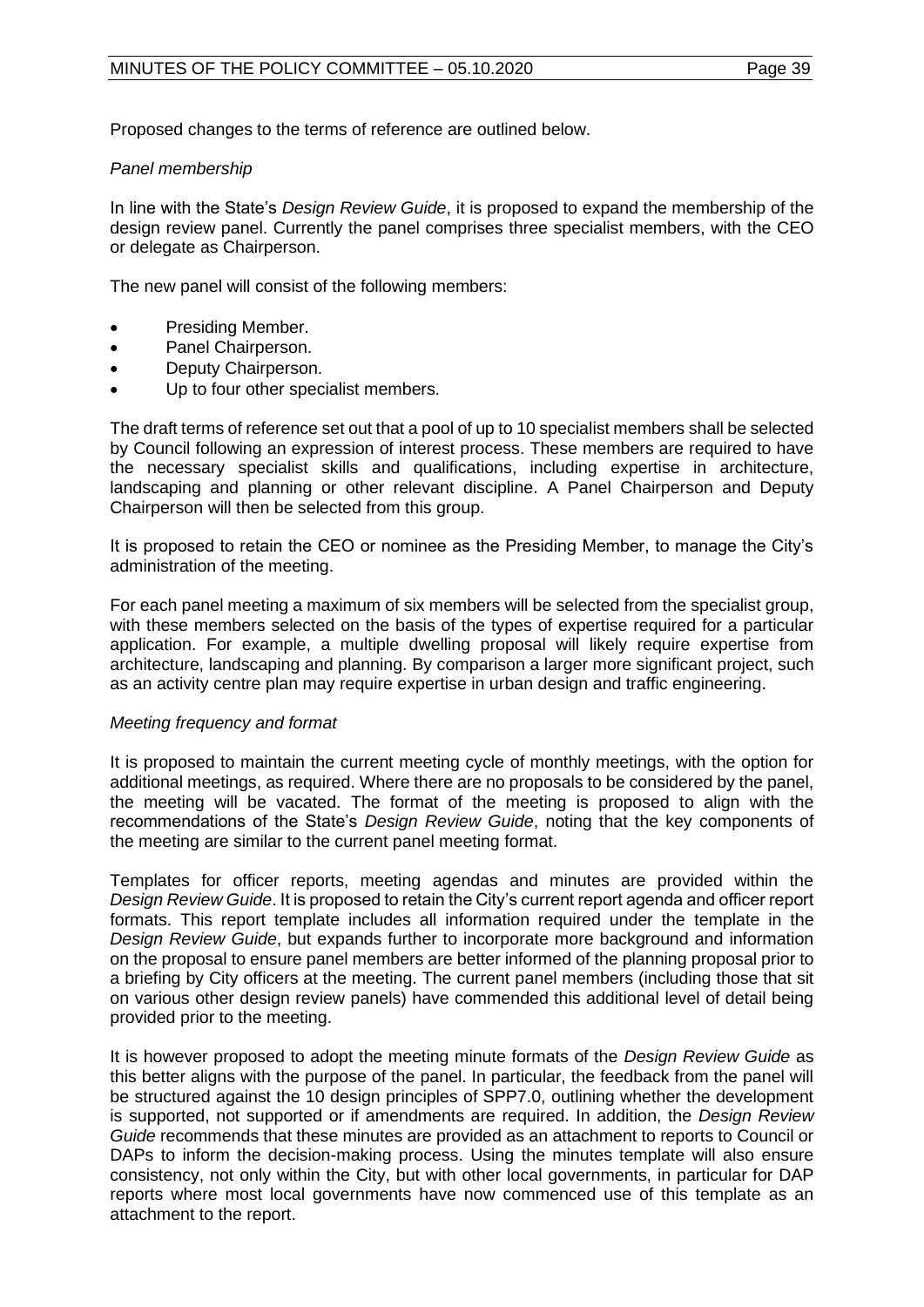#### *Panel member fees*

The *Design Review Guide* outlines that remuneration should reflect the expertise of the panel member and time taken to prepare and participate in meetings, recommending this be based per hour or per meeting.

The City has on average two to three planning proposals reviewed at each meeting, with meetings taking on average between two to three hours. Given the frequency of meetings and applications being reviewed, it is recommended that panel members be paid per meeting.

In consideration of advice from the Office of the Government Architect and through comparison with fee structures of other local governments, the recommended remuneration per meeting is:

- Panel Chairperson: \$500
- Panel members: \$400

Additional remuneration is proposed for the Panel Chairperson as they are also responsible for coordinating the feedback from the panel members and reviewing minutes.

It is noted that the current panel members are paid \$250 per meeting. However, this is significantly lower than the market rate and is not recommended by the Office of the Government Architect. Having a fee too low risks the City not being able to attract the appropriate level of expertise required for the panel, potentially undermining the purpose and effectiveness of the panel. The City in addition proposes to incorporate the provision of attendance of panel members at SAT matters, as required, subject to a mutually agreed hourly rate.

Proposed remuneration fees will be captured within the City's *Schedule of Fees and Charges,* with Council resolution to be sought on this matter at a later date following completion of advertising of the draft LPP.

#### *Funding arrangements*

Three funding models are set out in the State's *Design Review Guide*, being local government funded, proponent funded or a balance between local government and proponent funded.

Currently the City funds the design review panel, at a cost of approximately \$10,000 per year. To assist in covering the cost of the panel and acknowledging the benefit that developers receive from the design review process, it is recommended that a fee be introduced for planning proposals required to undergo design review.

Based on the remuneration for panel members provided above, on the basis that each meeting would comprise a Chairperson and three other panel members, each meeting will cost \$1,700 for panel members, with an additional \$25 for administration expenses.

It is proposed that the design review panel is funded as much as possible by the proponent. Based on three applications per meeting, this would equate to a cost of \$575 per development proposal.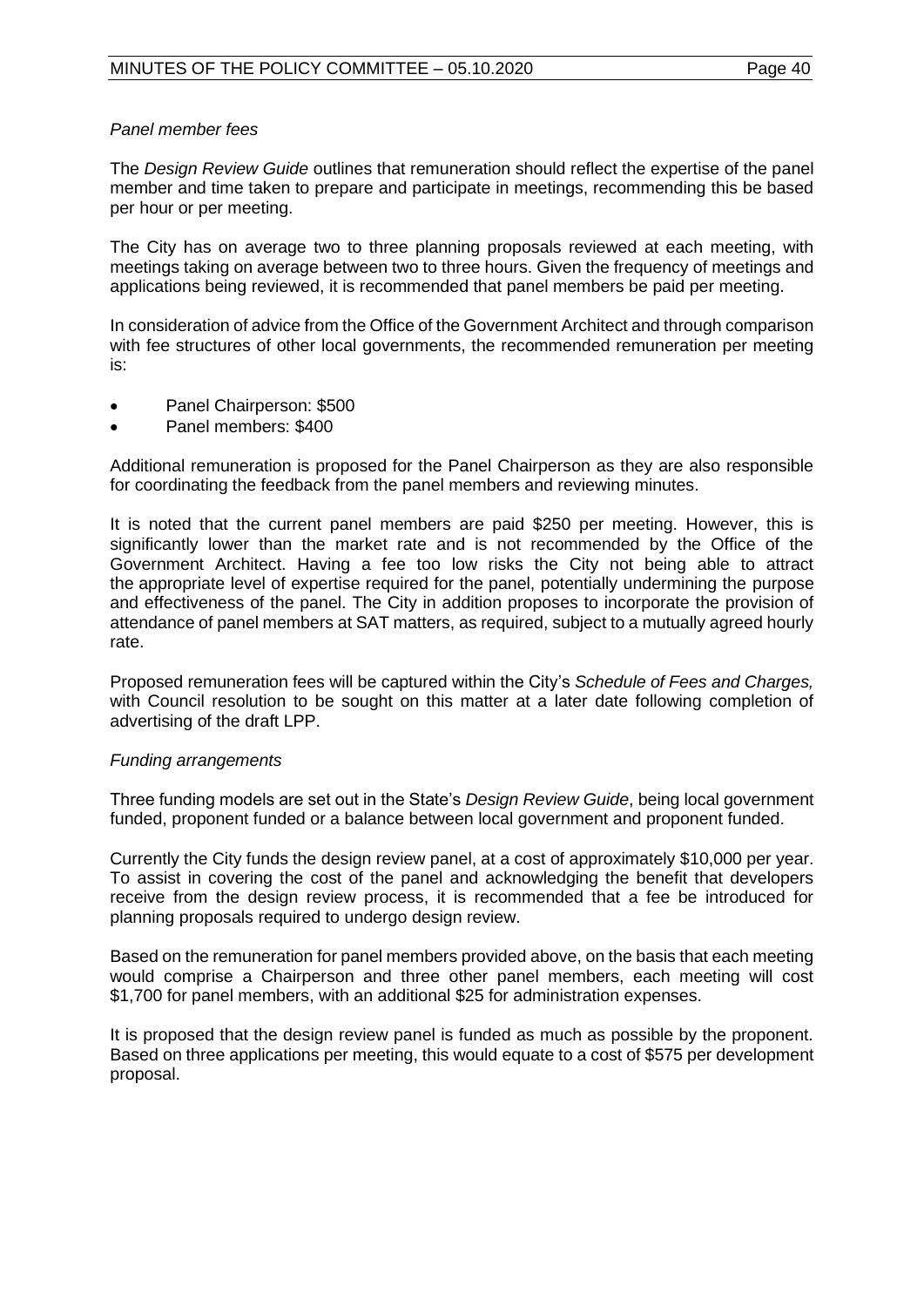Further, whilst the City expects that developments will be presented to the panel pre-lodgement, there is no statutory provision that can compel this to occur. To ensure that there is an incentive to proponents to seek advice from the panel pre-lodgement, the City proposes the following fee structure:

| Proposals presented pre-lodgement                                                             | \$575   |
|-----------------------------------------------------------------------------------------------|---------|
| Proposals presented post-lodgement that have not previously<br>been<br>presented to the panel | \$1,150 |
| Subsequent panel referrals                                                                    | \$575   |

It is noted that depending on the number of applications received, less than three applications may be referred to a meeting, meaning the City would also need to cover part of the cost of this meeting. It is therefore recommended that the City would continue to budget an amount of \$10,000 for the first financial year to accommodate any costs of the JDRP that is not able to be recouped through applicant fees. This would be reviewed for subsequent years, in conjunction with the applicant fees.

The terms of reference will be formally presented to Council for consideration following consultation of the draft LPP.

#### **Issues and options considered**

Council has the option to either:

- advertise the draft *Joondalup Design Review Local Planning Policy*, without modifications
- advertise the draft *Joondalup Design Review Local Planning Policy*, with modifications or
- not support the advertising of the draft *Joondalup Design Review Local Planning Policy*.

In the event Council adopts a final version of the draft LPP following advertising and concurrently supports the draft terms of reference, the City will undertake an expression of interest process for members of the panel. A subsequent report will then be presented to Council to formally appoint the panel members.

#### **Legislation / Strategic Community Plan / Policy implications**

| Legislation | Planning and Development (Local Planning Scheme) Regulations |
|-------------|--------------------------------------------------------------|
|             | 2015.                                                        |
|             | Local Planning Scheme No. 3.                                 |

#### **Strategic Community Plan**

- **Key theme Quality Urban Environment.**
- **Objective Quality built outcomes.**
- **Strategic initiative** For the City's commercial and residential areas to be filled with quality buildings and appealing streetscapes.
- **Policy** *State Planning Policy 7: Design of the Built Environment.*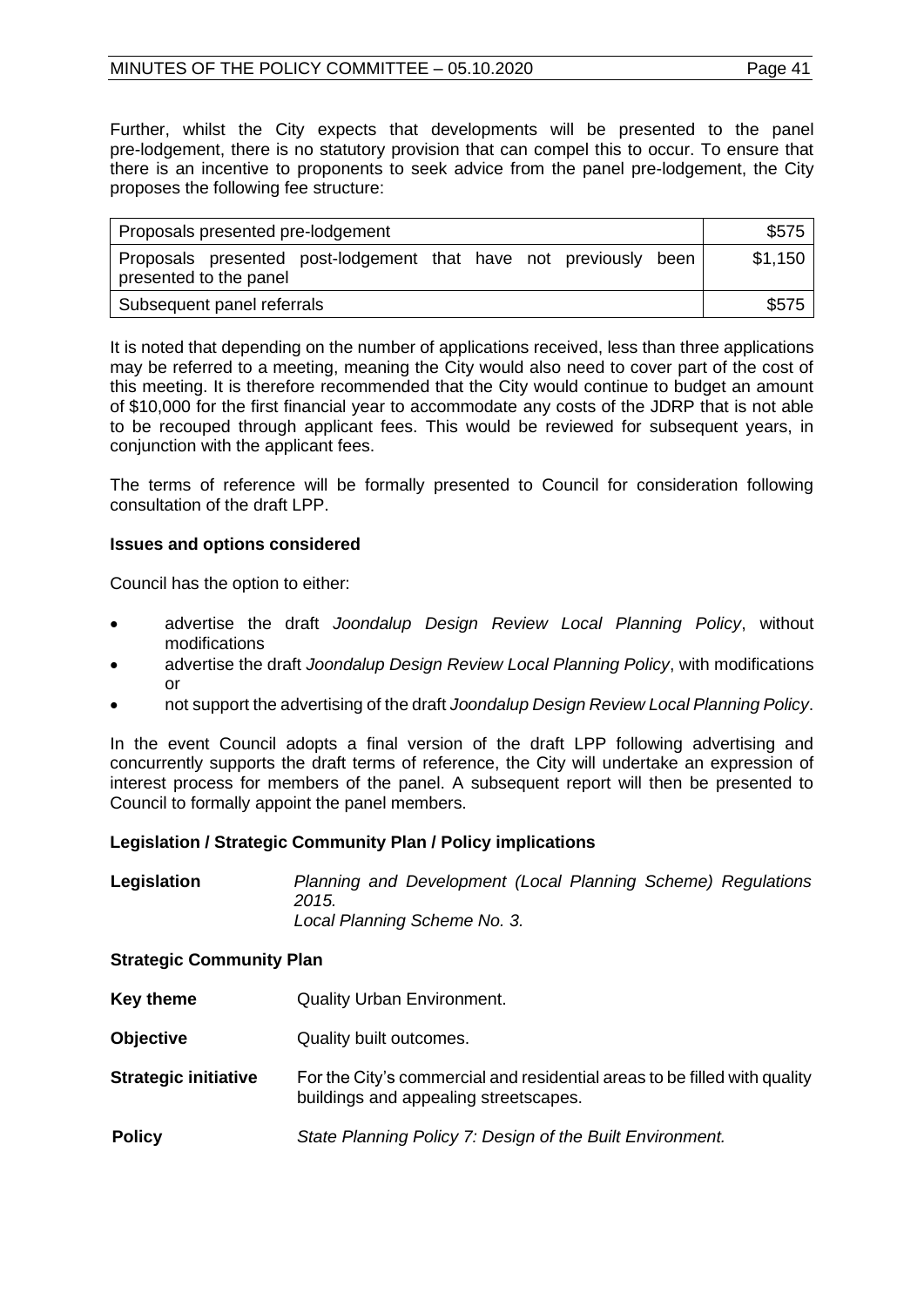#### **Risk management considerations**

In May 2019 Council resolved to amend LPS3 to introduce feedback from JDRP as a statutory matter for consideration in the decision-making process for planning matters (CJ049-05/19 refers).

In approving the amendment to LPS3 to introduce Minister required a local planning policy to be prepared to outline the details of the panel and the types of matters to be reviewed.

In not proceeding with the local planning policy there is a risk that the process to establish statutory weight for the JDRP will not be closed out and will ultimately reduce the amount of due regard that can be given to panel recommendations and feedback as part of the decision-making process for planning proposals.

#### **Financial / budget implications**

The costs associated with any public advertising and notice of any final adoption will be approximately \$1,000.

Ongoing funding for the JDRP will be partially funded by developers through fees. However, depending on the number of proposals referred to the JDRP at a meeting, the City may still be required to partially fund the meeting. It is therefore recommended that the City continues to budget \$10,000 for the panel.

#### **Regional significance**

Not applicable.

#### **Sustainability implications**

The role of the JDRP is to consider matters within the planning framework, in particular the 10 design principles of SPP7.0, including consideration of the sustainability aspects of a planning proposal.

#### **Consultation**

The deemed provisions set out in the *Planning and Development (Local Planning Scheme) Regulations 2015* as well as the City's *Planning Consultation Local Planning Policy* require a new policy or major amendment to a policy to be advertised for public comment for a period of not less than 21 days. The policy is proposed to be advertised for 21 days as follows:

- A notice published in the local newspaper.
- Letter sent to registered resident and ratepayer groups.
- Letter sent to the Office of the Government Architect, the Department of Planning, Lands and Heritage and relevant industry bodies.
- A notice and documents placed on the City's website.
- A notice on the City's social media platforms.

If, in the opinion of the City, the policy is inconsistent with any State planning policy, then notice of the proposed policy is also required to be given to the Western Australian Planning Commission. The proposed policy is not considered to be inconsistent with any State planning policy.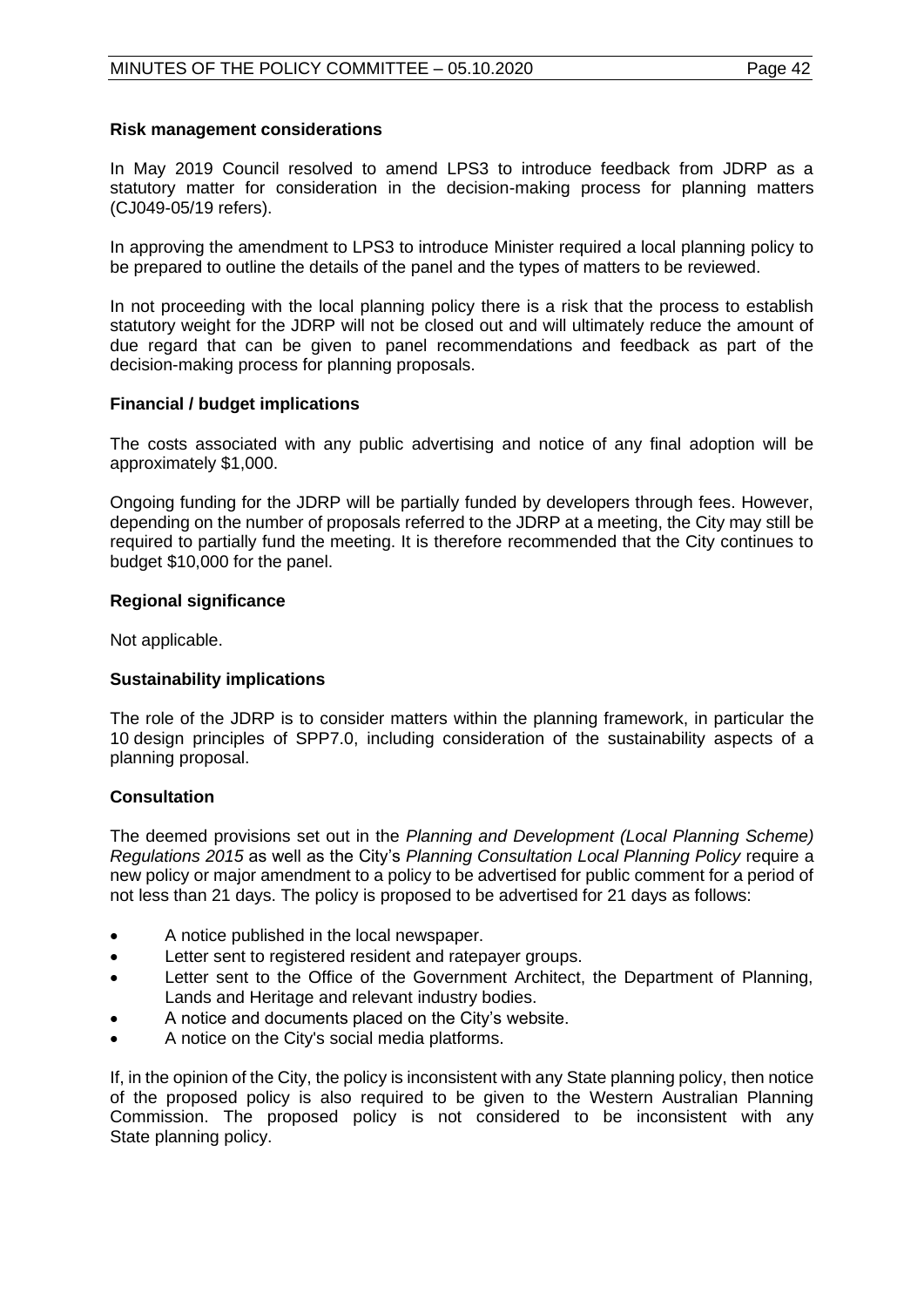The draft LPP aims to provide guidance on the role and purpose of the JDRP, the types of applications that will be subject to design review and the matters that will be considered by the panel. The policy aligns with the State Government's *Design Review Guide* and will seek to ensure that feedback is provided early in the design process. In conjunction with the terms of reference, the LPP will allow for a panel that meets State Government expectations and that continues to provide advice and recommendations that inform planning decisions.

It is recommended that Council advertise the draft *Joondalup Design Review Panel Local Planning Policy* for public comment for a period of 21 days.

#### **VOTING REQUIREMENTS**

Simple Majority.

*Cr Poliwka left the room at 6.51pm and returned at 6.53pm.*

**MOVED Cr May, SECONDED Cr McLean that Council in accordance with clauses 3 and 4 of schedule 2 of the Planning and Development (Local Planning Schemes) Regulations 2015, PREPARES and ADVERTISES the draft Joondalup Design Review Panel Local Planning Policy, as shown in Attachment 1 to this Report, for a period of 21 days.**

#### **The Motion was Put and CARRIED (7/0)**

**In favour of the Motion:** Cr Hamilton-Prime, Mayor Jacob, Crs Chester, Fishwick, Jones, May and McLean.

*Appendix 6 refers*

*To access this attachment on electronic document, click here: [Attach6agnPOLICY201005.pdf](http://www.joondalup.wa.gov.au/files/committees/POLI/2020/Attach6agnPOLICY201005.pdf)*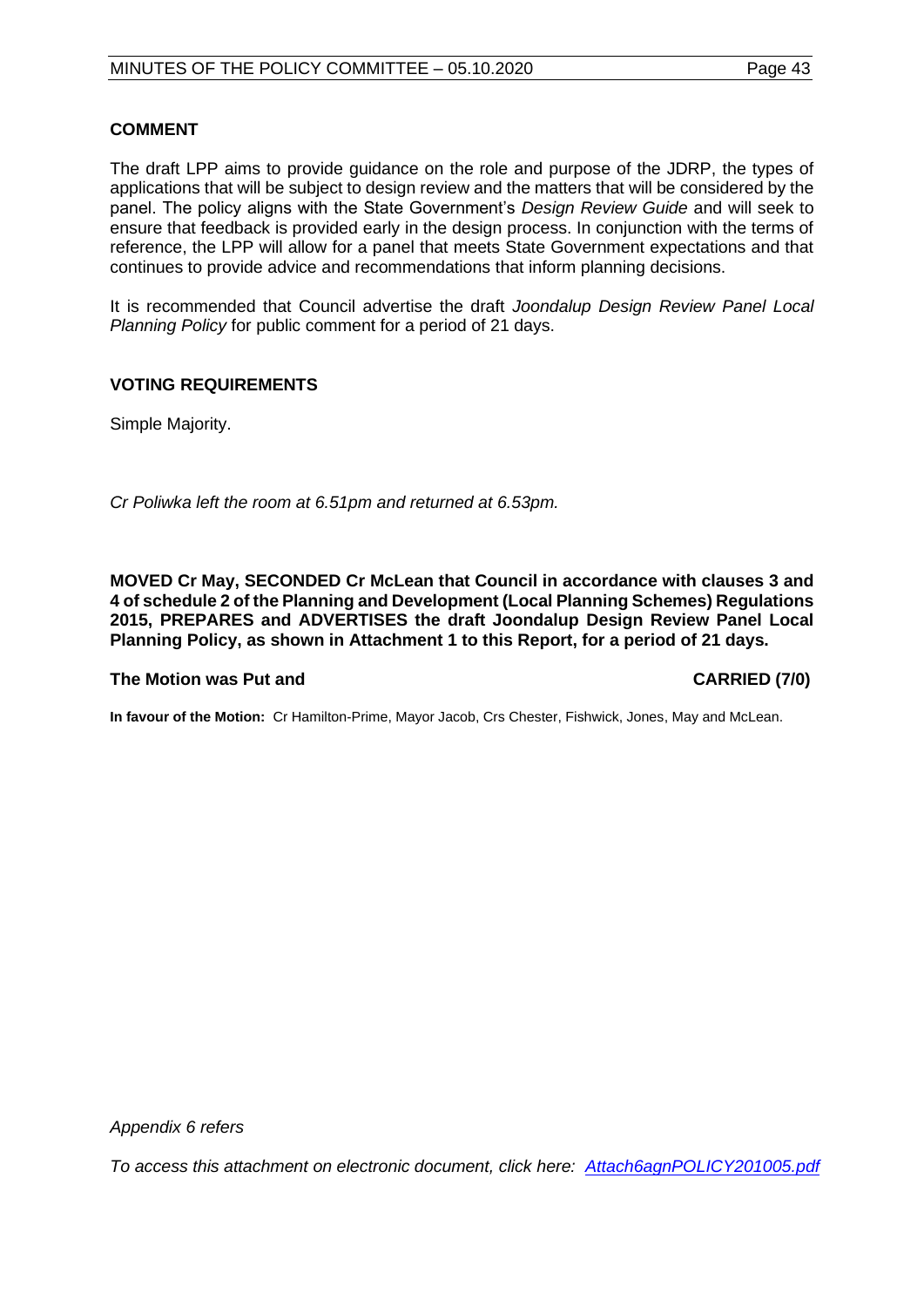# <span id="page-43-0"></span>**ITEM 7 DRAFT ADVERTISEMENTS LOCAL PLANNING POLICY**

| <b>WARD</b>                           | All                                                                                  |                                                                                             |
|---------------------------------------|--------------------------------------------------------------------------------------|---------------------------------------------------------------------------------------------|
| <b>RESPONSIBLE</b><br><b>DIRECTOR</b> | Ms Dale Page<br><b>Planning and Community Development</b>                            |                                                                                             |
| <b>FILE NUMBER</b>                    | 01907; 101515                                                                        |                                                                                             |
| <b>ATTACHMENTS</b>                    | Attachment 1<br>Attachment 2                                                         | <b>Current Signs Local Planning Policy</b><br>Draft Advertisements Local Planning<br>Policy |
| <b>AUTHORITY / DISCRETION</b>         | Legislative - includes the adoption of local laws, planning<br>schemes and policies. |                                                                                             |

#### **PURPOSE**

For Council to consider a draft *Advertisements Local Planning Policy* for the purposes of public advertising, which will replace the existing *Signs Local Planning Policy*.

#### **EXECUTIVE SUMMARY**

A review of all advertising signage in the City of Joondalup has been undertaken to:

- explore the issues the City and its stakeholders currently experience in relation to signage and matters that influence the City's position on advertising signage
- make recommendations to establish a clear, aligned approach to signage across all relevant regulatory and strategic instruments and City activities.

The review has identified a series of recommended amendments to the existing *Signs Local Planning Policy (LPP)* in order to:

- clarify the role and purpose of advertising signs in various localities, providing greater context for policy, and guidance for exercise of judgement on proposals
- provide a more streamlined and efficient process for businesses to erect appropriate, low impact advertising signs through creating a pathway where planning approval may not be required
- address current gaps in policy guidance, particularly related to digital and animated signs
- review the City's position regarding some sign types currently prohibited by the policy.

A draft *Advertisements Local Planning Policy* has been prepared to replace the existing *Signs Local Planning Policy.*

It is therefore recommended that Council supports the draft *Advertisements Local Planning Policy* (Attachment 2 refers) for the purposes of consultation for a period of 21 days.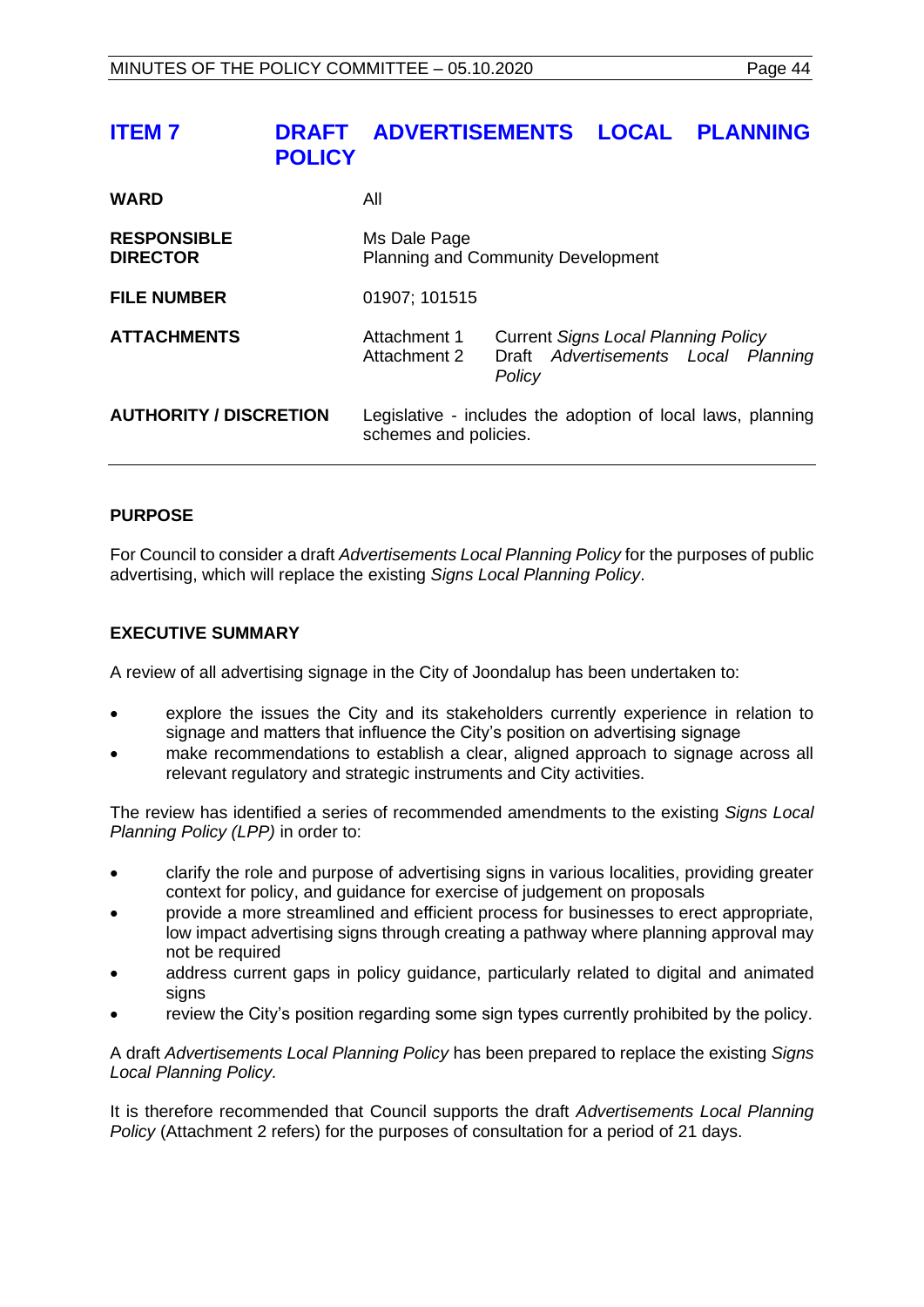#### **BACKGROUND**

Advertising signage in the City of Joondalup is currently guided and regulated by the *Signs Local Planning Policy (LPP)* and the *Local Government and Public Property Local Law 2014* (local law). The *Signs LPP* guides private signage, typically located on private property, with the local law regulating signage in public spaces and thoroughfares.

A review of all advertising signage in the City of Joondalup has been undertaken to explore the issues that the City and its stakeholders currently experience in relation to signage and matters that influence the City's position on advertising signage. The review has led to recommendations to establish a clear, aligned approach to signage across all relevant regulatory and strategic instruments and City activities. The following key issues and opportunities explored by the review include:

- Demand for business visibility:
	- o businesses not visible from major thoroughfares/activity areas are demanding opportunities to enhance visibility to passing pedestrians and cars through portable signs, as wall signs are not directed towards passing trade;
	- o proliferation of branding signs in commercial areas can make signs less effective, and impact on visual amenity;
	- o use of temporary signs for promotional sales and events;
	- o policy restriction of portable signs restricts "quirky" kerb appeal and place activation.
- Technology and digital messaging:
	- o role of the current directional signs program, considering the availability of technology and digital wayfinding;
	- o digital advertising can support the growth of Joondalup as a smart city;
	- $\circ$  digital sign technology may increase demand for private third-party advertising.
- Advertising as a revenue source:
	- sponsorship and advertising revenue may reduce reliance on rates revenue for services delivery to the community.
- Signs in residential areas:
	- o display of small home improvements and renovations signs;
	- o home business signs.

Several issues identified in the review, in particular business visibility, are already being actively addressed by the City's investment into economic development plans, business support initiatives, and the Place Activation Strategy currently in development. This includes dovetailing of business support and buy local campaigns to increase business visibility, for example the Joondalup Business Catalogue.

The placement of signs within road verges and thoroughfares is controlled by the local law which does not currently permit advertising signs to be placed in these areas. However, the City is currently reviewing its local law framework and, as part of its statutory review, any changes to the provisions within the local law can be considered as part of that review, based on the issues identified in the signage review.

Amendments required to the *Signs LPP* in response to the issues identified in the signage review have resulted in the preparation of the draft *Advertisements LPP.*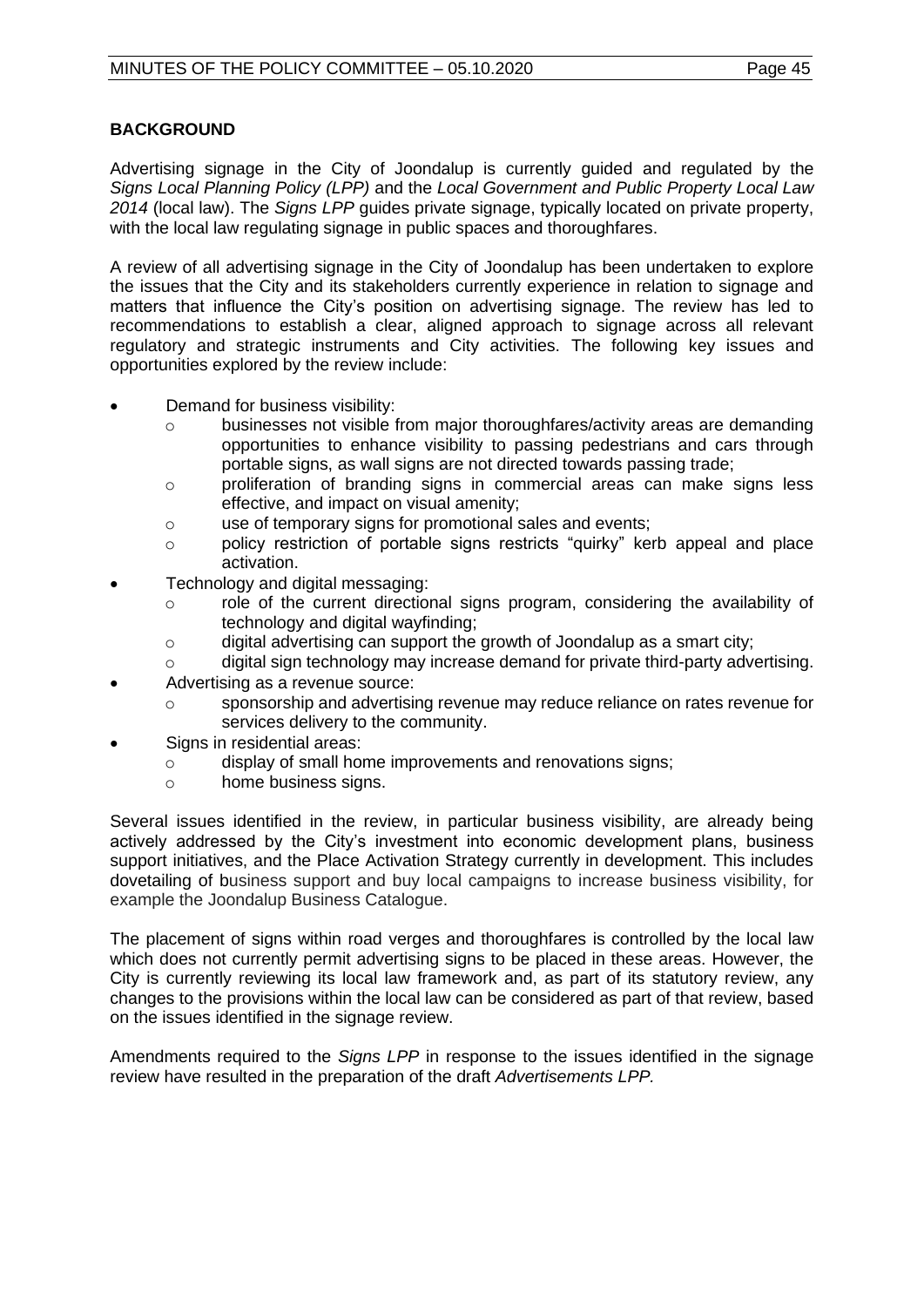#### **DETAILS**

Advertising signs and devices regulated by the *Signs LPP* fall within the definition of "advertisements" under the *Planning and Development (Local Planning Schemes) Regulations 2015*. Aligning the policy title with this definition is recommended to provide clarity. Therefore, instead of amending the *Signs LPP*, a new *Advertisements LPP* is proposed. Adoption of the *Advertisements LPP following* advertising will revoke the existing *Signs LPP.* 

The revisions to the City's approach to signage provided within the draft *Advertisements LPP*  seek to:

- clarify the role and purpose of advertising signs in various localities, providing greater context for policy, and guidance for exercise of judgement on proposals
- provide a more streamlined and efficient process for businesses to erect appropriate, low impact advertising signs through creating a pathway where planning approval may not be required
- address current gaps in policy guidance, particularly related to digital and animated signs
- review the City's position regarding signs currently prohibited by the policy.

#### Objectives specific to locality types

The draft *Advertisements LPP* acknowledges that the role and accepted level of advertising differs across the City based on the expected level of amenity and commercial functions of the City's various zones. The draft policy defines locality types for the purpose of defining exemptions and provisions for signage in the different areas of the City. These locality types are:

| Neighbourhood localities             | Joondalup Activity Centre:<br>$\bullet$ |
|--------------------------------------|-----------------------------------------|
|                                      | Lakeside Residential precinct           |
|                                      | <b>Residential Zone</b><br>٠            |
|                                      | <b>Rural Zone</b>                       |
| <b>Activity Centre localities</b>    | Joondalup Activity Centre:<br>$\bullet$ |
|                                      | <b>City Centre precinct</b>             |
|                                      | Learning and Innovation precinct        |
|                                      | Health and Wellness precinct            |
|                                      | <b>Commercial zone</b><br>٠             |
|                                      | Centre zone                             |
|                                      | Mixed Use zone<br>$\bullet$             |
|                                      | <b>Private Community Purpose zone</b>   |
| <b>Service Commercial localities</b> | Joondalup Activity Centre:<br>٠         |
|                                      | Joondalup Edge precinct                 |
|                                      | Joondalup West precinct                 |
|                                      | <b>Service Commercial Zone</b>          |
|                                      | Light Industry Zone                     |

The draft *Advertisements LPP* provides specific objectives for each locality type, enabling consideration of the particular nature and amenity of each to guide decision making. Development standards and a listing of permitted or prohibited signs are structured based on the locality types, informed by the locality objectives.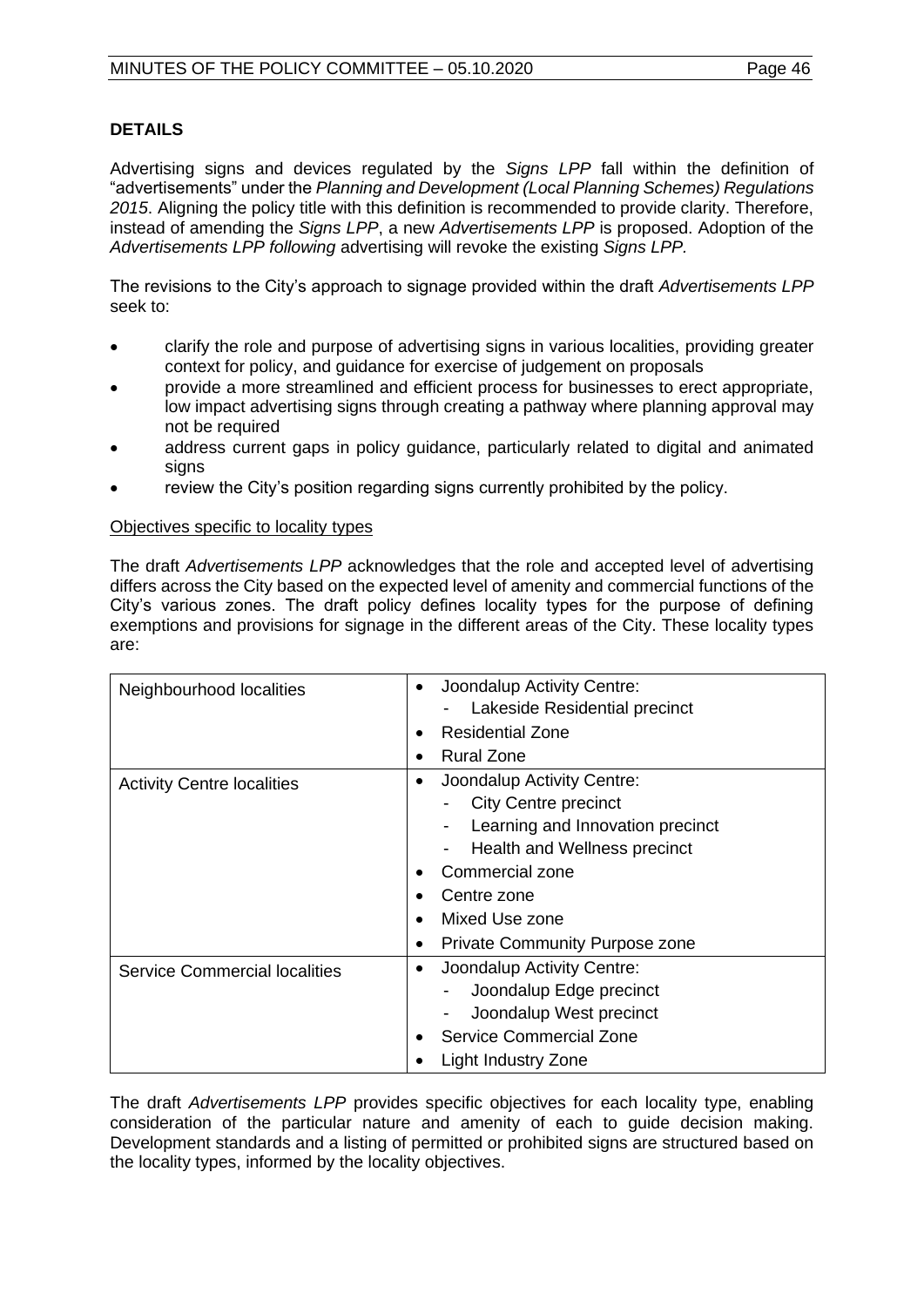#### Exemption pathway

In accordance with the *Planning and Development (Local Planning Schemes) Regulations 2015* (the Regulations), development approval is not required for works and uses which are specified as being exempt under a local planning policy. The draft *Advertisements LPP*  introduces a streamlined "exemption pathway" for signs that meet acceptable development standards, in addition to the list of exempt signs already provided in the current *Signs LPP*. This applies to specified on-building signs and temporary use of banners.

The additional exemptions in the *Advertisements LPP* would remove the unnecessary formality for businesses of having to apply for development approval for advertising signs that meet acceptable policy standards. The exemption pathway may also encourage the use of fewer and more appropriate signs, as businesses may look to avoid the time and costs of a development approval by complying with the policy provisions.

As a result of the exemption pathway, signs that do not comply with policy provisions will be subject to a merit-based, discretionary assessment. In addition to providing locality specific objectives, the policy objectives and design principles of the current *Signs LPP* have been reviewed, amended and included within the *Advertisements LPP* to provide a comprehensive set of objectives and principles to guide discretionary assessment and decision making when it is required.

#### Digital and animated signs

Policy provisions are proposed to address the specific amenity and safety implications of illuminated, variable, and animated content signs.

The proposed provisions utilise methodology provided within Main Roads Western Australia's *Policy and Application Guidelines for Advertising Signs Within and Beyond State Road Reserves* (as amended), as relevant to digital and variable content signs. The proposed policy provisions would operate to prohibit variable or animated content within locations that pose an unacceptable risk to road users, being vital decision-making points in the road network. The policy provisions provide guidance for variable content signs in low risk areas and provide for the submission of road safety audit reports in locations where signs may be acceptable; however, there is an increased risk as a result of increased speed limits and road volumes. The proposed provisions provide greater ability for the City to consider road safety when assessing applications for digital, variable content signs.

#### Portable signs

Portable signs (such as sandwich boards or A-frame signs) are currently prohibited by the existing *Signs LPP* in all areas of the City, except Light Industrial zoned land along Canham Way in Greenwood. The *draft Advertisements LPP* proposes greater flexibility for their use on private land, based on the locality within which they are proposed.

| Neighbourhood localities      | Maintaining the prohibition on portable signs to protect<br>residential amenity.                                                               |
|-------------------------------|------------------------------------------------------------------------------------------------------------------------------------------------|
| Activity centre localities    | Permitting one portable sign per business on private land<br>where there is not an existing freestanding sign that<br>advertises the business. |
| Service commercial localities | Permitting one portable sign per business on private land,<br>reflecting the core commercial function of these areas.                          |

The draft LPP recommends: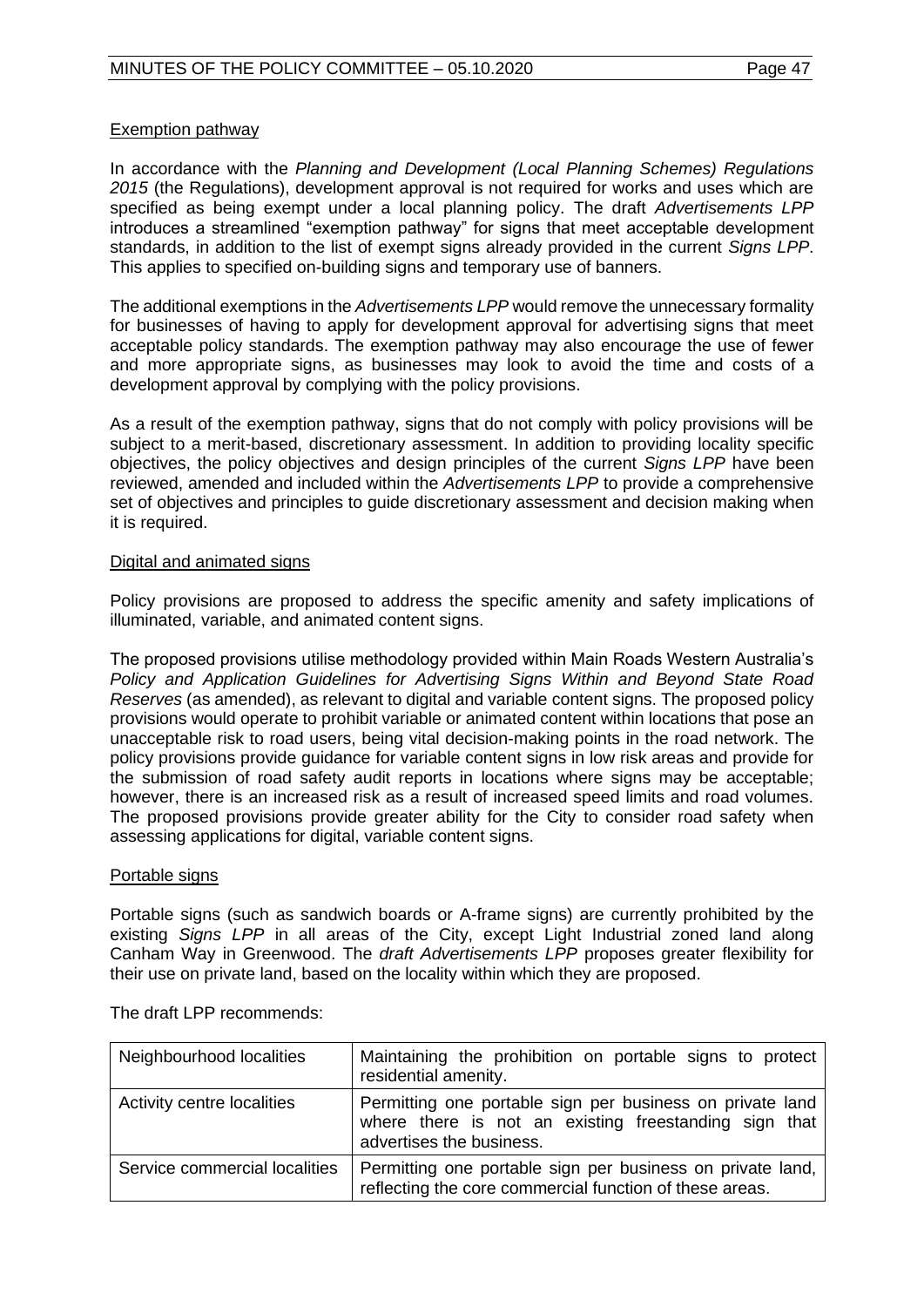Portable signs on private land, where permitted by the draft *Advertisements LPP* and subject to meeting policy provisions regarding safety, will not require development approval. Any other or additional portable signs will continue to be prohibited by the LPP to avoid a general proliferation of signs, and encourage the use of permanent, high quality signs for advertising purposes.

The issue of business demand for portable signs in verges, where these signs cannot be accommodated on private land due to nil building setbacks in city centre areas, cannot be resolved by amendments to the draft *Advertisements LPP*. The current local law maintains a general prohibition of advertising signs in thoroughfares. The City is currently undertaking a review of all local laws; the issue will be considered as part of that process.

#### Portable variable message board signs

Portable variable message board signs are currently prohibited in all areas of the City, as they are a potential traffic hazard and can impact upon local amenity.

As their use for business advertising purposes is typically short-term, requiring development approval for their temporary use is unlikely to meet business demands, as the development approval process can take up to two months and has costs associated. However, the safety and amenity risks associated with use of these signs makes a general policy exemption for these signs inappropriate.

The *Planning and Development (Local Planning Schemes) Regulations 2015* include a temporary works exemption from development approval which might be used by businesses for temporary signs, including temporary use of portable variable message boards. The draft *Advertisements LPP* seeks to manage the potential safety issues associated with temporary use of portable variable message boards under the temporary works exemption, by enabling their use under the exemption for longer than the 48 hours, once per year afforded by the Regulations. This agreement for time extension would be subject to meeting specific standards regarding their location and content to manage risk to road users and local amenity. This is similar to the approach utilised by the City to regulate temporary use of sea containers, with written planning advice (a formal request) provided so that the City can confirm that the safety standards are complied with.

#### Roof signs

Roof signs are currently prohibited in all areas of the City. Recognising the planning intention for the City Centre precinct of the Joondalup Activity Centre to be a vibrant, city area, the draft *Advertisements LPP* recommends removing the prohibition of roof signs in that area only, with development provisions included to ensure that roof signs add interest and vibrancy to Joondalup's skyline, without adversely affecting the amenity of residents.

#### Bunting

Bunting as an advertising device is currently prohibited in all areas of the City. The draft *Advertisements LPP* proposes removing this general prohibition, with the use of advertising bunting considered through a merit-based, discretionary development approval pathway.

#### **Issues and options considered**

Council has the option to either:

- advertise the draft *Advertisements LPP*, without modifications
- advertise the draft *Advertisements LPP*, with modifications or
- not support the advertising of the draft *Advertisements LPP*.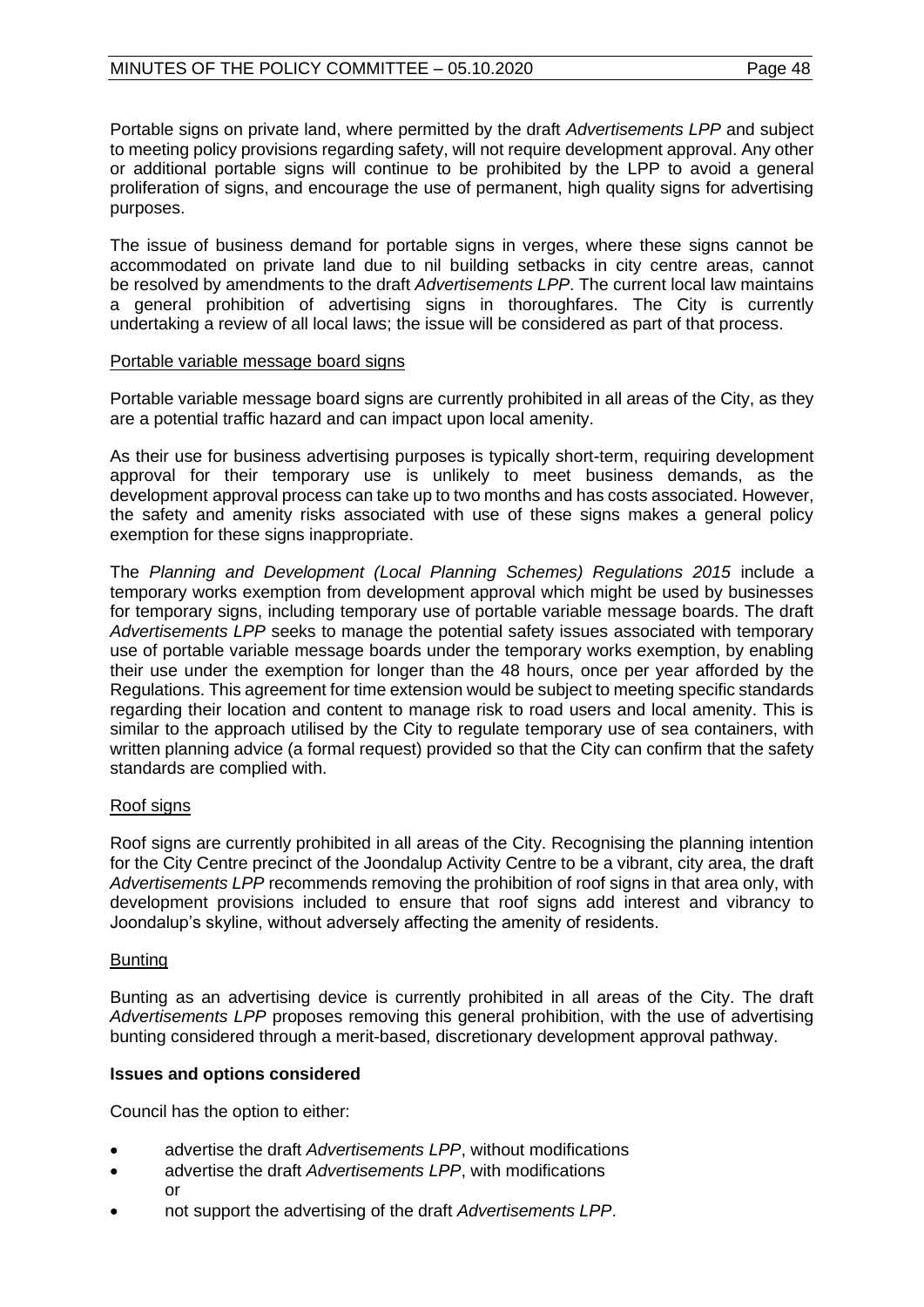#### **Legislation / Strategic Community Plan / Policy implications**

| Legislation | Local Planning Scheme No. 3.                                  |
|-------------|---------------------------------------------------------------|
|             | Planning and Development (Local Planning Schemes) Regulations |
|             | 2015.                                                         |

#### **Strategic Community Plan**

| Key theme                   | <b>Quality Urban Environment.</b>                                                                    |
|-----------------------------|------------------------------------------------------------------------------------------------------|
| <b>Objective</b>            | Quality built outcomes.                                                                              |
| <b>Strategic initiative</b> | Buildings and landscaping is suitable for the immediate environment<br>and reflect community values. |
| <b>Policy</b>               | Signs LPP (to be revoked by Advertisements LPP).                                                     |

#### **Risk management considerations**

Risks associated with exempting development approval for certain signs that present potential hazard due to their materials or location can be reduced by establishing a process by which written planning advice (a formal request) so that the City can confirm that the specific standards are complied with.

Any alleged non-compliance can be investigated and acted upon by the City should a complaint be received for any advertising signs that do not comply with the relevant provisions of the *Advertising LPP*.

The draft LPP includes specific provisions regarding traffic hazards associated with variable message signs, therefore providing a risk management approach to assessing the amenity and safety risks of digital signs.

#### **Financial / budget implications**

There will be a minor loss of revenue, should proposed advertising signs meet the provisions of the revised policy and not require planning approval.

In terms of costs associated with public advertising and notice of any final adoption of the revised policy, the approximate cost of this process will be \$1,000.

#### **Regional significance**

Not applicable.

#### **Sustainability implications**

Social

The introduction of key policy provisions regarding the amenity and safety of digital signs address a current policy gap and will assist the City to consider safety of road users when assessing applications for digital, animated, and variable content signs.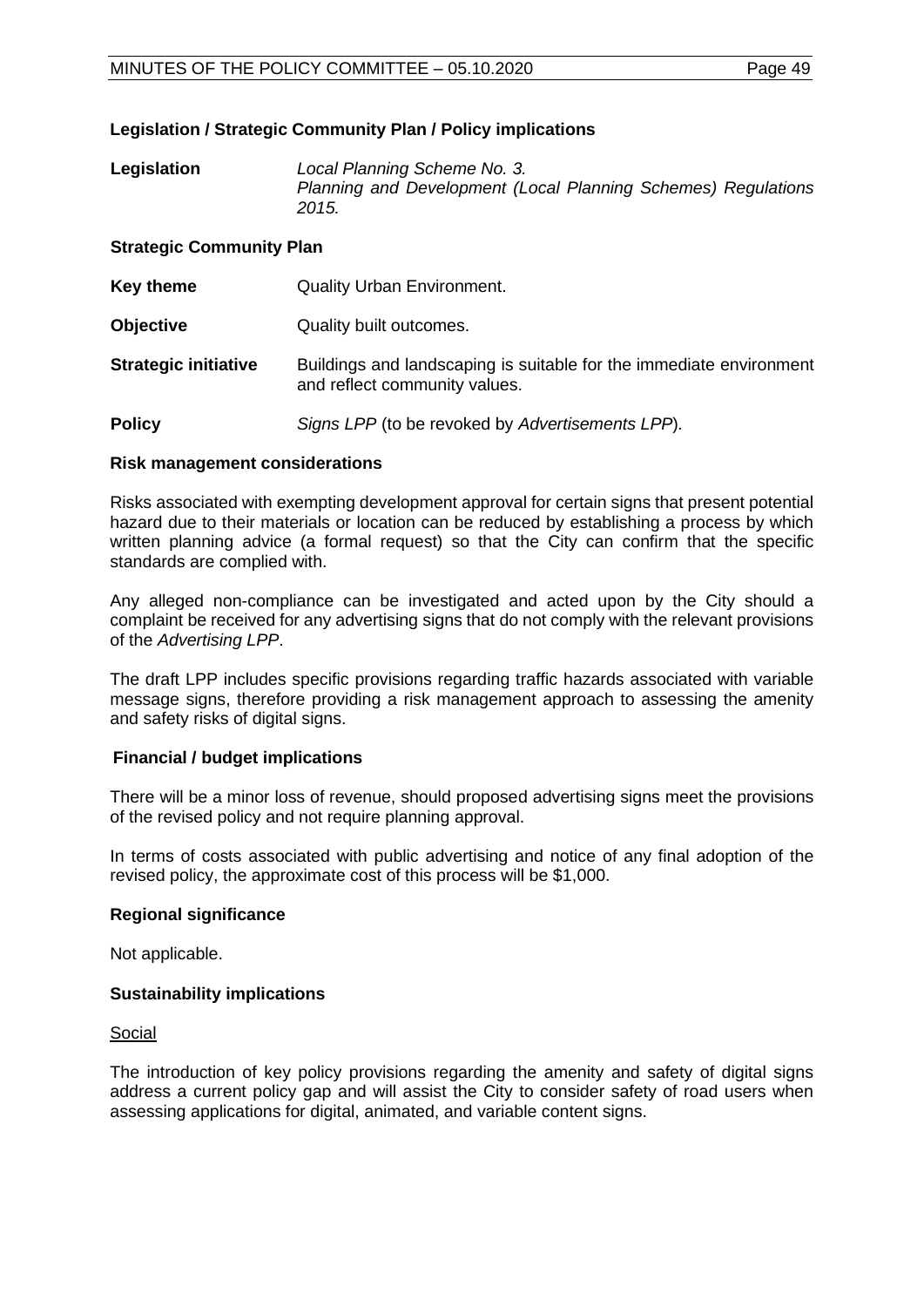#### Economic

Several local businesses and the Joondalup Business Association have raised concerns regarding the City's current approach to portable signs. Whilst not all these issues, including portable signs on thoroughfares, can be addressed through a local planning policy, the additional flexibility and exemption pathway provided within the draft LPP will support local business and economic vibrancy.

#### **Consultation**

The deemed provisions as set out in the *Planning and Development (Local Planning Scheme) Regulations 2015* require a new policy or major amendment to a policy to be advertised for public comment for a period of not less than 21 days. The draft *Advertisements LPP* is proposed to be advertised for 21 days as follows:

- A notice published in the local newspaper.
- A letter sent to the Joondalup Business Association.
- Emails sent to all registered resident and ratepayer groups in the City.
- Emails sent to all members of the City's Community Engagement Network.
- A notice and documents placed on the City's website.
- A notice on the City's social media platforms.

If, in the opinion of the City, a local planning policy is inconsistent with any State planning policy, then notice of the proposed policy is to be given to the Western Australian Planning Commission. The revised policy is not considered to be inconsistent with any State planning policy.

#### **COMMENT**

The draft *Advertisements LPP* aims to provide clarity as to the City's expectations in respect to appropriate advertising signs from a planning perspective, whilst providing greater flexibility for businesses. It is recommended that Council advertise the draft *Advertisements LPP* for public comment for a period of 21 days.

#### **VOTING REQUIREMENTS**

Simple Majority.

**MOVED Cr May, SECONDED Cr Fishwick that Council, in accordance with clauses 3 and 4 of schedule 2 of the** *Planning and Development (Local Planning Schemes) Regulations 2015***, PREPARES and ADVERTISES the** *Advertisements Local Planning Policy***, as shown in Attachment 2 to this Report, for a period of 21 days.**

#### **The Motion was Put and CARRIED (7/0)**

**In favour of the Motion:** Cr Hamilton-Prime, Mayor Jacob, Crs Chester, Fishwick, Jones, May and McLean.

#### *Appendix 7 refers*

*To access this attachment on electronic document, click here: [Attach7agnPOLICY201005.pdf](http://www.joondalup.wa.gov.au/files/committees/POLI/2020/Attach7agnPOLICY201005.pdf)*